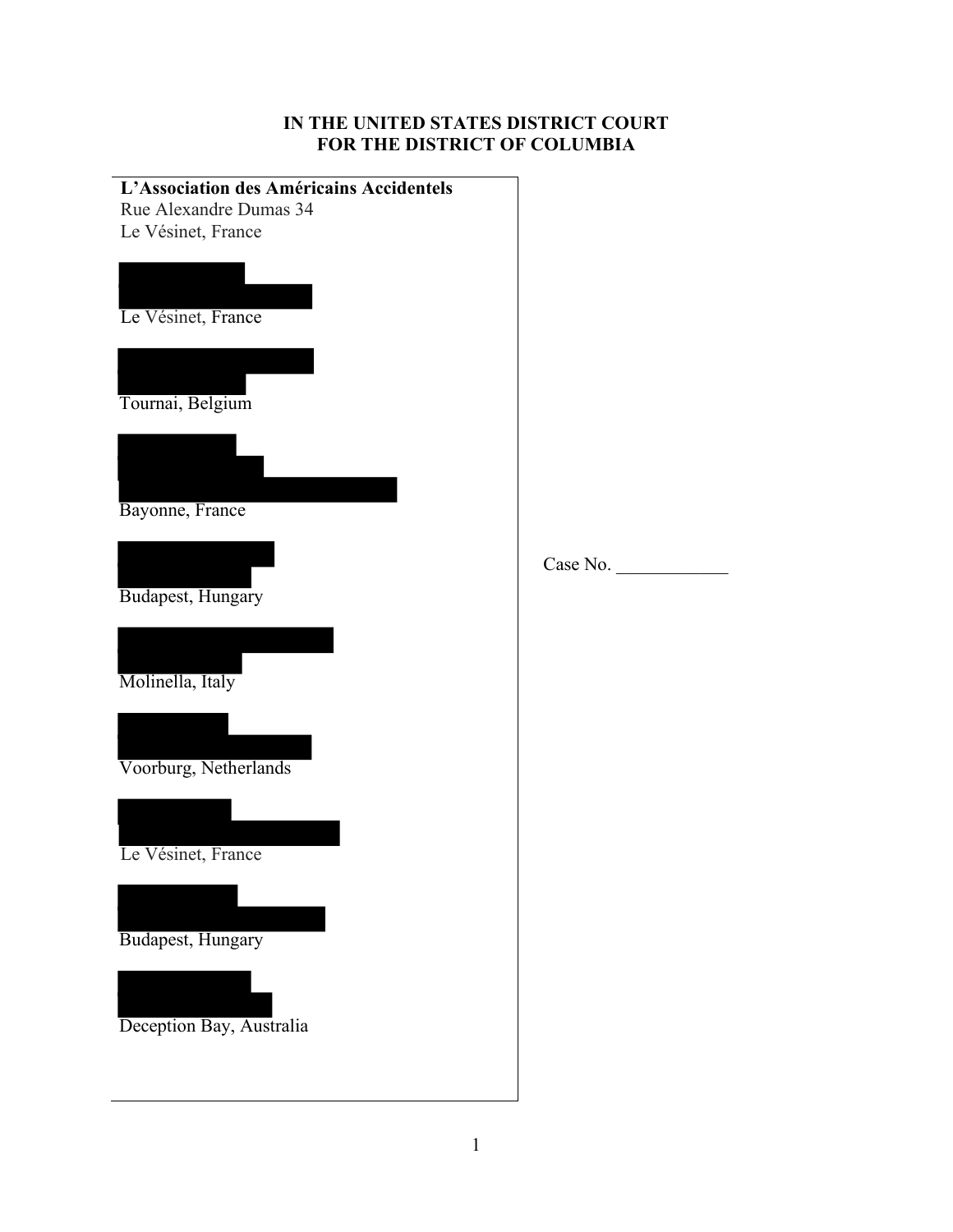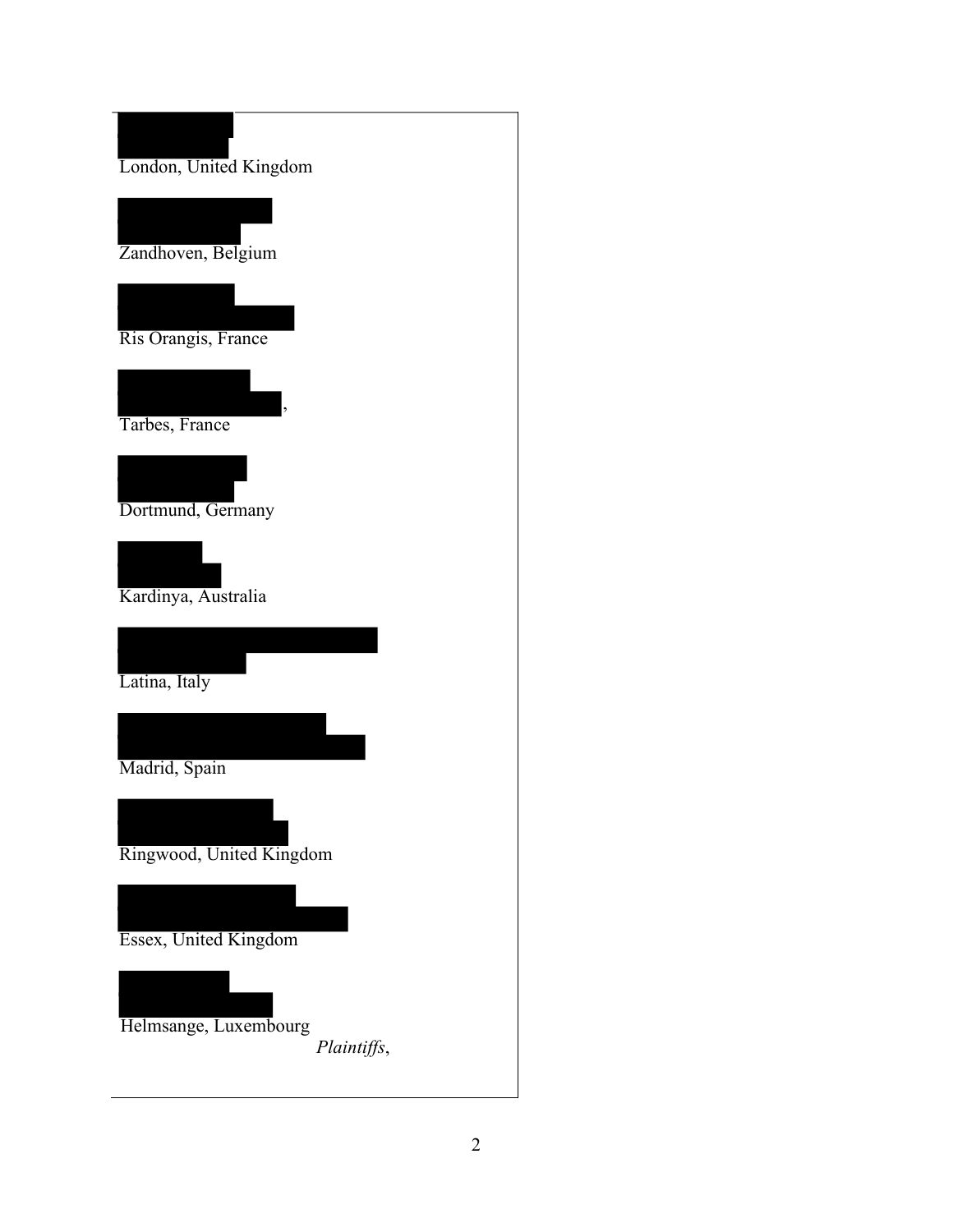v.

## **U.S. Department of State**

The Executive Office, Office of the Legal Adviser Suite 5.600, 600 19th Street NW. Washington DC 20522

### **Mike Pompeo**

In his official capacity as Secretary of State c/o Civil Process Clerk, United States Attorney's Office 555 4th Street NW Washington, D.C. 20530

# **Carl C. Risch**

In his official capacity as Assistant Secretary of State for Consular Affairs c/o Civil Process Clerk, United States Attorney's Office 555 4th Street NW Washington, D.C. 20530

*Defendants.*

# **COMPLAINT FOR DECLARATORY AND INJUNCTIVE RELIEF**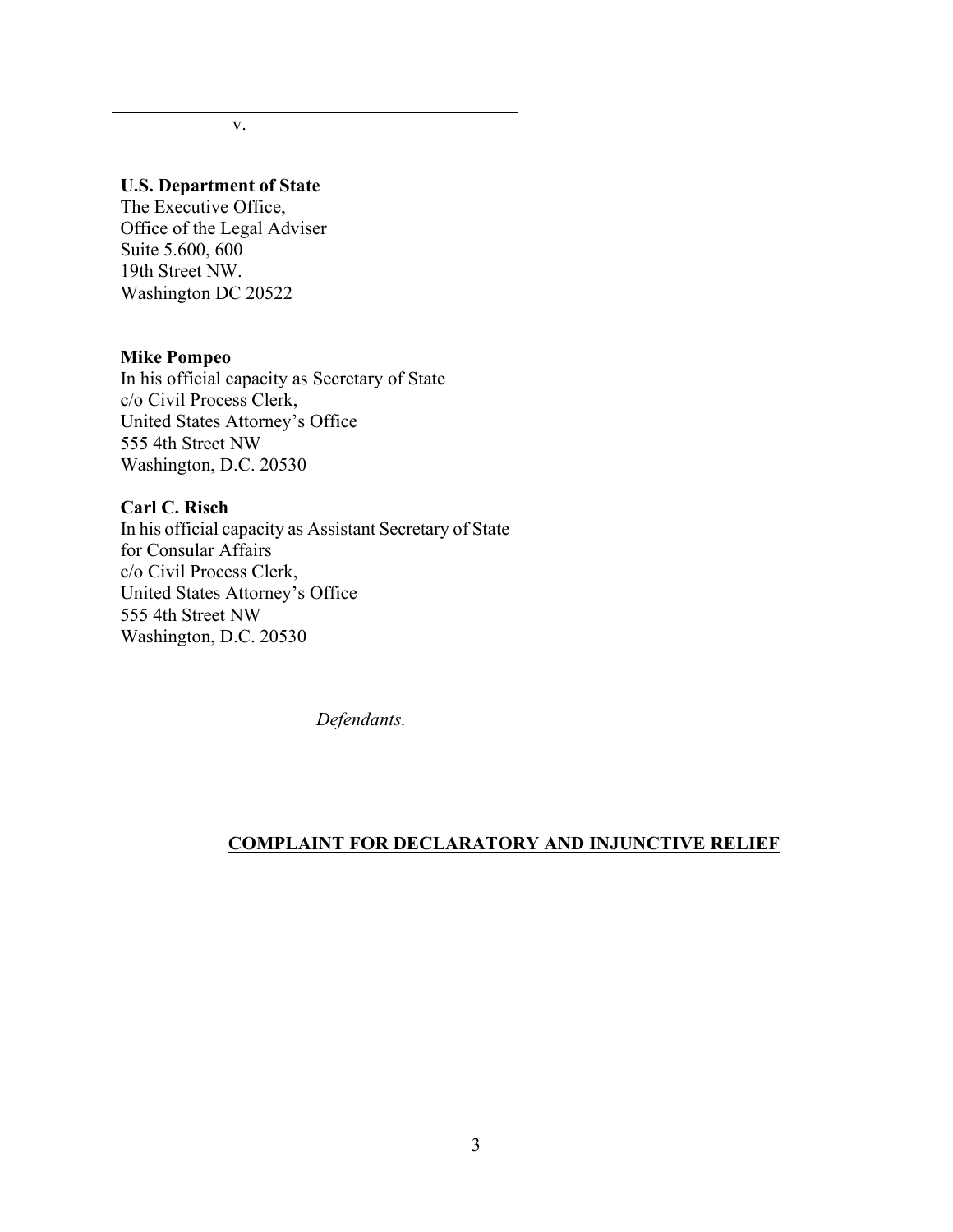### **PRELIMINARY STATEMENT**

[1](#page-3-0). Voluntary expatriation, the ability to renounce one's nationality<sup>1</sup>, is a fundamental right, upon which, arguably, all other civil rights ultimately depend. In the words of Thomas Jefferson, expatriation is a "natural right which all men have." A Bill Declaring Who Shall Be Deemed Citizens of This Commonwealth, June 18, 1779.

*See* [https://founders.archives.gov/documents/Jefferson/01-02-02-0132-0004-0055.](https://founders.archives.gov/documents/Jefferson/01-02-02-0132-0004-0055)

2. Unlike Jefferson, however, Defendants have failed to understand or comprehend the significance or scope of this fundamental right. This is apparent from Defendants' decision to place severe limitations on the right to voluntarily expatriate, essentially forcing U.S. citizens to remain U.S. citizens against their will. These limitations lie at the center of this lawsuit.

3. This Complaint challenges Defendants' decision to create and then subsequently increase the fee for voluntary expatriation of United States citizens. Prior to 2010, exercising the right of expatriation was free of charge. In March 2010, Defendants, for the first time in American history, placed a \$450 price tag as a precondition to exercise this fundamental right.

4. Approximately five years later, in 2015, Defendants increased the \$450 fee fivefold to \$2,350, making it the most expensive charge for voluntary expatriation anywhere in the world (we will refer to the fee in the Complaint as the "Renunciation Fee")<sup>[2](#page-3-1)</sup>.

5. As a result, many "Accidental American"[3](#page-3-2) citizens, like Plaintiffs here, are being effectively denied their fundamental right to expatriate and are being forced to associate with the Republic against their will. As such, Defendants' actions are reminiscent of the feudal system in

<sup>&</sup>lt;sup>1</sup> This Complaint uses the term "nationality" and "citizenship" interchangeably.

<span id="page-3-1"></span><span id="page-3-0"></span><sup>&</sup>lt;sup>2</sup> This Complaint challenges both the \$450 and \$2,350 fee as being unconstitutional.

<span id="page-3-2"></span> $3$  For a discussion about this term, see below,  $\P$ [124-130.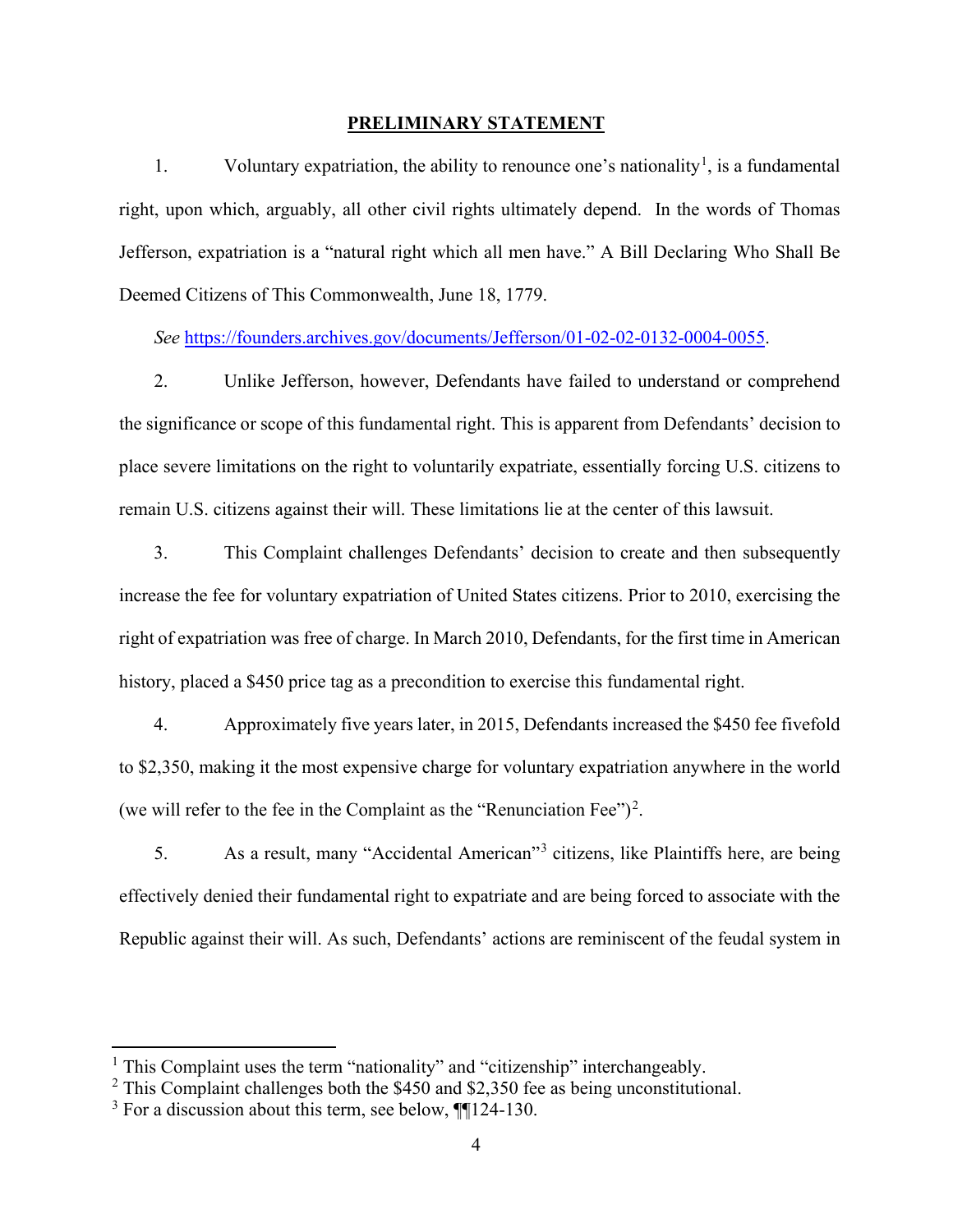which perpetual allegiance was born out of and for which this Country fought to change and revolutionize.

6. As one authority correctly points out, "[t]o date, no prospective renunciant has yet challenged the U.S. Department of State in its attempt to impose this fee as a condition to expatriation. Such a challenge would be appropriate." Allison Christians, *A Global Perspective on Citizenship-Based Taxation*, 38 MICH. J. INT'L L. 193, 241 (2017). Plaintiffs here are doing just that.

7. Renunciation refers to the voluntary act of taking an oath of renunciation pursuant to 8 U.S.C.  $\{1481(a)(5)\}$  $\{1481(a)(5)\}$  $\{1481(a)(5)\}$ <sup>4</sup> It is this form of expatriation that forms the basis of the challenged governmental action.

8. In 2010 Defendants issued a Notice of Proposed Rulemaking, recommending imposing a \$450 fee for renunciation under 8 U.S.C. §1481(a)(5). 75 Fed. Reg. 6321 (Feb. 9, 2010). This rule became final on February 2, 2012. 77 Fed. Reg. 5177 (Feb. 2, 2012). Prior to this time, renunciation was free of charge. This fee was created just when the Foreign Account Tax

- $(1)$   $[...]$
- $(2)$   $[...]$
- $(3)$   $[...]$
- $(4)$   $[...]$

 $(7)$   $[...]$ 

<span id="page-4-0"></span><sup>4</sup> 8 U.S.C. §1481(a) provides, in pertinent part, as follows:

A person who is a national of the United States whether by birth or naturalization, shall lose his nationality by voluntarily performing any of the following acts with the intention of relinquishing United States nationality […]

<sup>(5)</sup> making a formal renunciation of nationality before a diplomatic or consular officer of the United States in a foreign state, in such form as may be prescribed by the Secretary of State

 $(6)$   $[...]$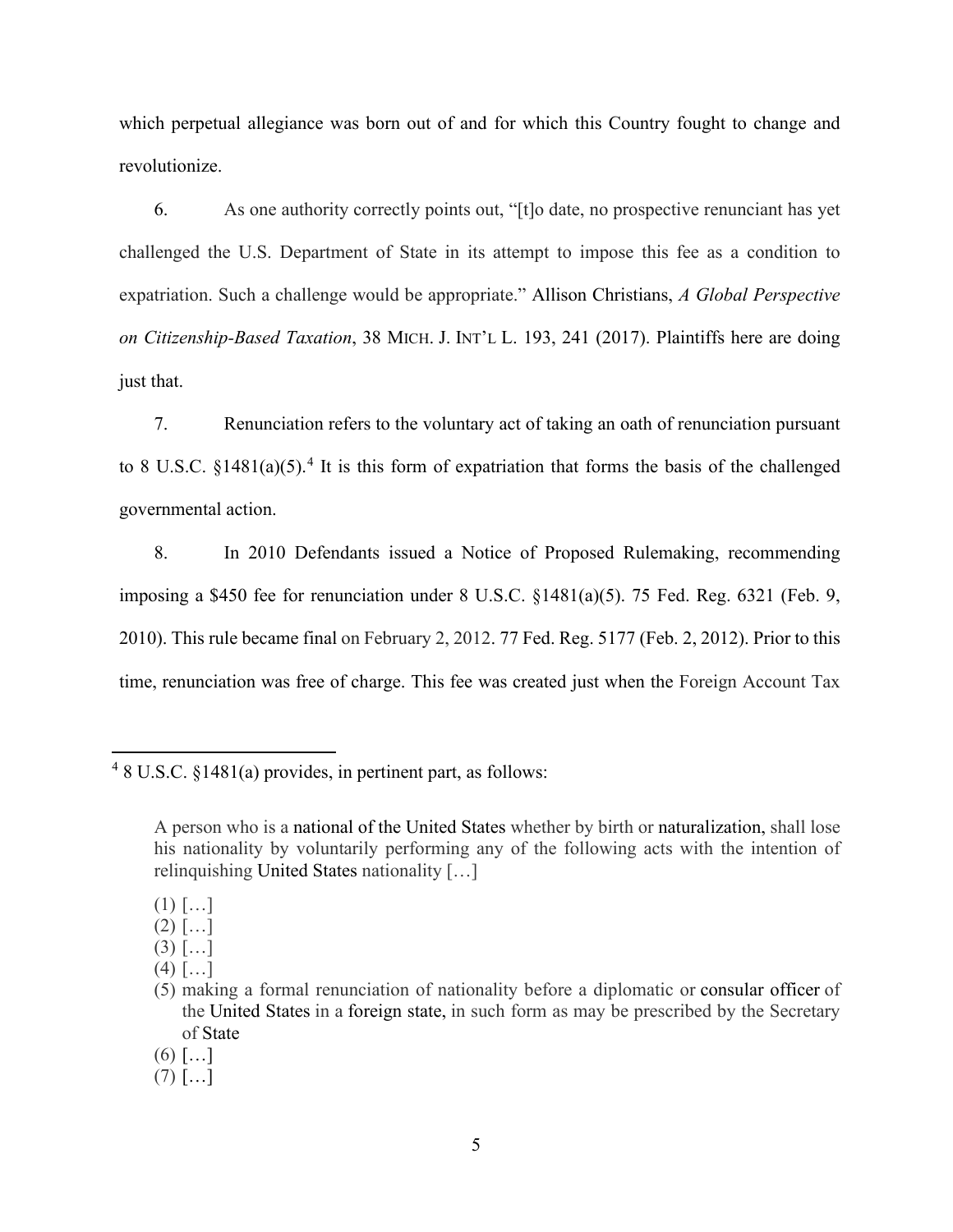Compliance Act ("FATCA") — a bulk data collection program requiring foreign financial institutions to report to the IRS detailed information about the accounts of U.S. citizens living abroad– went into effect. *See* below, ¶¶131-144.

9. On August 28, 2014 Defendants increased the fee for voluntary expatriation to \$2,350 through an interim final rule. 79 Fed. Reg. 51247 (Aug. 28, 2014) (the "2014 IFR"). The 2014 IFR became final on August 25, 2015. 80 Fed. Reg. 51464 (Aug. 25, 2015) (the "2015 Final Rule").

10. By levying the \$450 fee in the first place and then by unjustifiably increasing it more than 500%, Defendants have violated Plaintiffs' fundamental rights, both under the Fifth Amendment's Due Process clause, the First Amendment, and the Excessive Fines Clause of the Eighth Amendment.

11. As for the Fifth Amendment claim, the right to expatriate is a fundamental right and any burden imposed on its exercise by the government is subject to strict scrutiny analysis. Namely, if the burden is not necessary to further a compelling governmental interest it must be stricken. As asserted below, the fivefold increase of the Renunciation Fee is not necessary to further even an important, let alone a compelling governmental interest. *See* below, ¶¶161-171.

12. As for the claim under the First Amendment, voluntary expatriation is both speech and expressive conduct, and a manifestation of political and societal association. This is certainly the case here where Plaintiffs also wish to renounce their United States citizenship as an act of protest and for ideological reasons. Accordingly, any restriction on this speech is subject to strict scrutiny analysis and will be deemed an unconstitutional burden upon the freedom of expression unless it is necessary to further a compelling governmental interest. That is not the case here. *See* below, ¶¶172-188.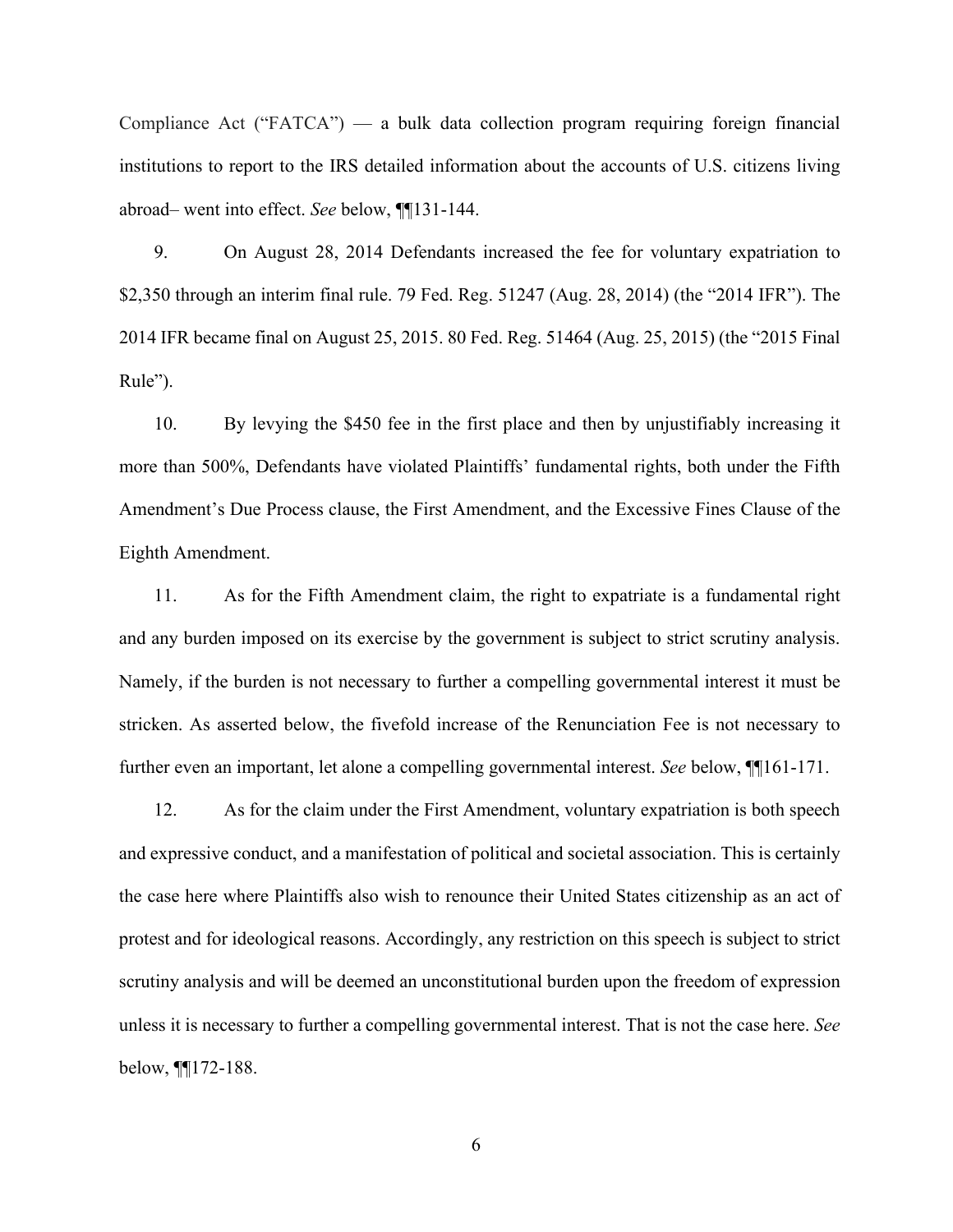13. As for Plaintiffs' Eighth Amendment claim, the Renunciation Fee constitutes a "fine" for the purposes of the Excessive Fines Clause because its purpose is to deter and punish U.S. citizens who wish to sever their ties with America, whether because of FATCA and its resulting burdens, or because of their political ideologies. This "fine" is grossly disproportionate and excessive. *See* below, ¶¶189-197.

14. In addition to the constitutional issues raised, Defendants' actions also run afoul of the Administrative Procedure Act, Pub. L. 79–404, 60 Stat. 237, *codified at* 5 U.S.C. §500 *et seq*. The decision to increase the fee by more than 500% is: (a) arbitrary and capricious, (b) not supported by any substantial evidence, (c) not in accordance with the law, (d) contrary to a constitutional right and (e) in excess of statutory jurisdiction, authority, or limitations. Defendants' stated reasons for increasing the fee – the increase in costs to the Defendant in providing renunciation-related services – not only ignores the nature and gravity of the right at issue, but also lacks an intelligible reason that would justify such a drastic fee hike. After all, renunciation is a simple, straightforward process. *See* below, ¶¶199-207.

15. Lastly, the right to expatriate is a customary international norm enshrined and reflected in international and state practice and treaties. By conditioning this right on the payment of a fee (other than a nominal modest fee), the government has run afoul of its international duties and obligations. *See* below, ¶¶208-218.

### **SUBJECT MATTER JURISDICTION AND VENUE**

16. This Court has federal question jurisdiction under 28 U.S.C. §1331 because this lawsuit arises under the Constitution and laws of the United States, including customary international law and federal common law. Specifically, this lawsuit challenges the Renunciation Fee under (a) the Fifth Amendment's Due Process Clause, (b) Plaintiffs' right of free expression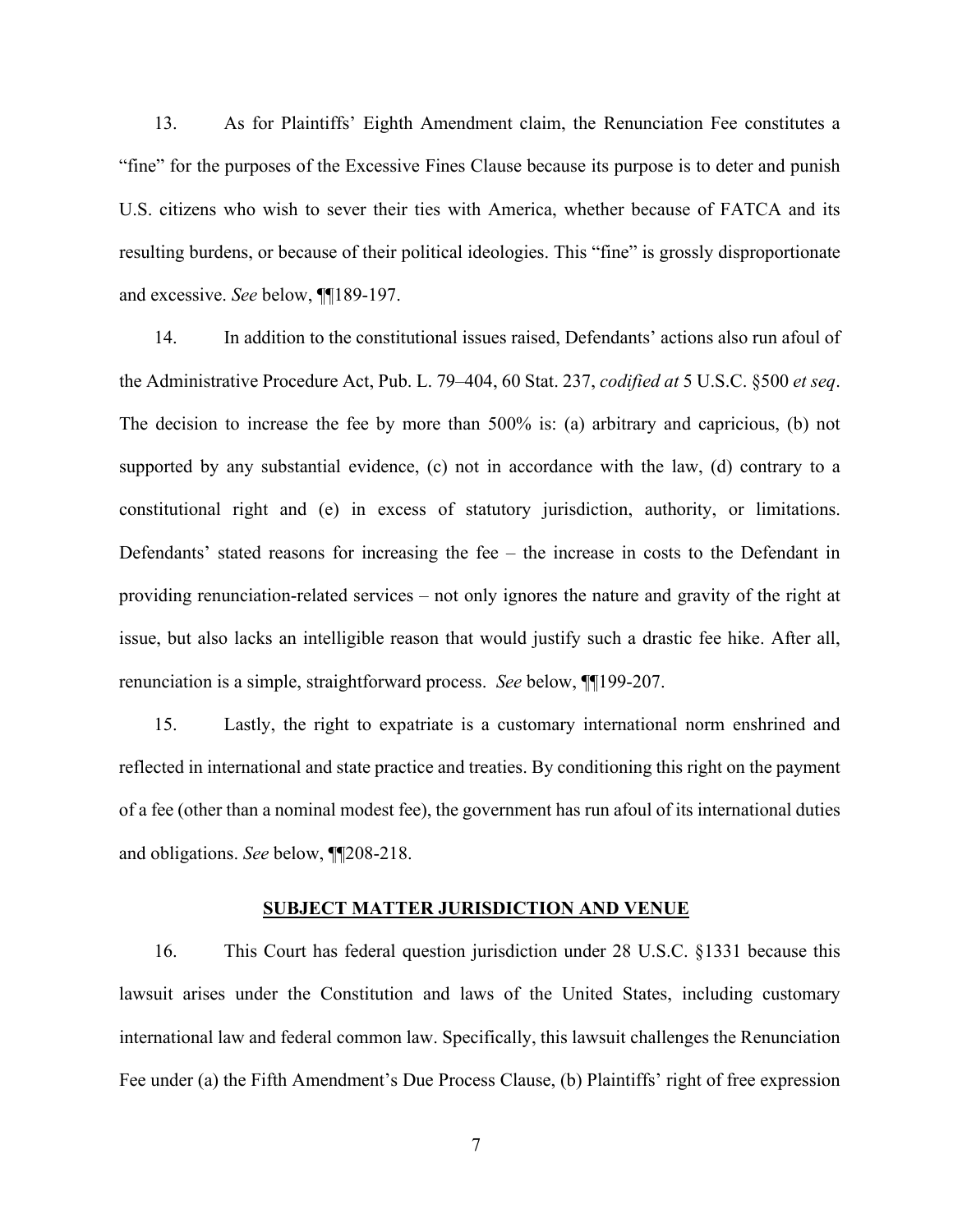and association guaranteed under the First Amendment, (c) the Eighth Amendment's Excessive Fines Clause, and (d) the right to voluntarily expatriate under federal common law and customary international law.

17. In addition, this lawsuit challenges the 2015 Final Rule under 5 U.S.C. §702. The same statute serves as a waiver of Defendants' sovereign immunity.

18. Defendants' promulgation of the Final Rule in the Federal Register on August 25, 2015 constitutes final agency action and is therefore subject to administrative judicial review. 5 U.S.C. §§704, 706.

19. Venue is proper in this Court under 28 U.S.C. §1391(e)(1) because Defendant DOS is an agency of the United States and is based in the District of Columbia and Defendants Secretary of State and Assistant Secretary of State for Consular Affairs are being sued in their official capacities.

# **PARTIES**

#### **Plaintiffs**

20. Plaintiff L'Association des Américains Accidentels ("AAA") is a Paris-based nonprofit organization that was established in 2017 under French law. AAA's members include individuals described as "Accidental Americans." The goal of the AAA is to represent and defend Accidental Americans who live outside the United States from the adverse effects of certain American extraterritorial laws. *See* [https://www.americains-accidentels.fr/page/234149-nos](https://www.americains-accidentels.fr/page/234149-nos-objectifs)[objectifs.](https://www.americains-accidentels.fr/page/234149-nos-objectifs) Some of the Plaintiffs are members of AAA.

21. Plaintiff is a dual-national, holding U.S. and French citizenship, who resides in Le Vésinet, France. Mr. founded the AAA. Mr. was born in 1984 in Mountain View, California to a French father and mother of Singaporean origin who had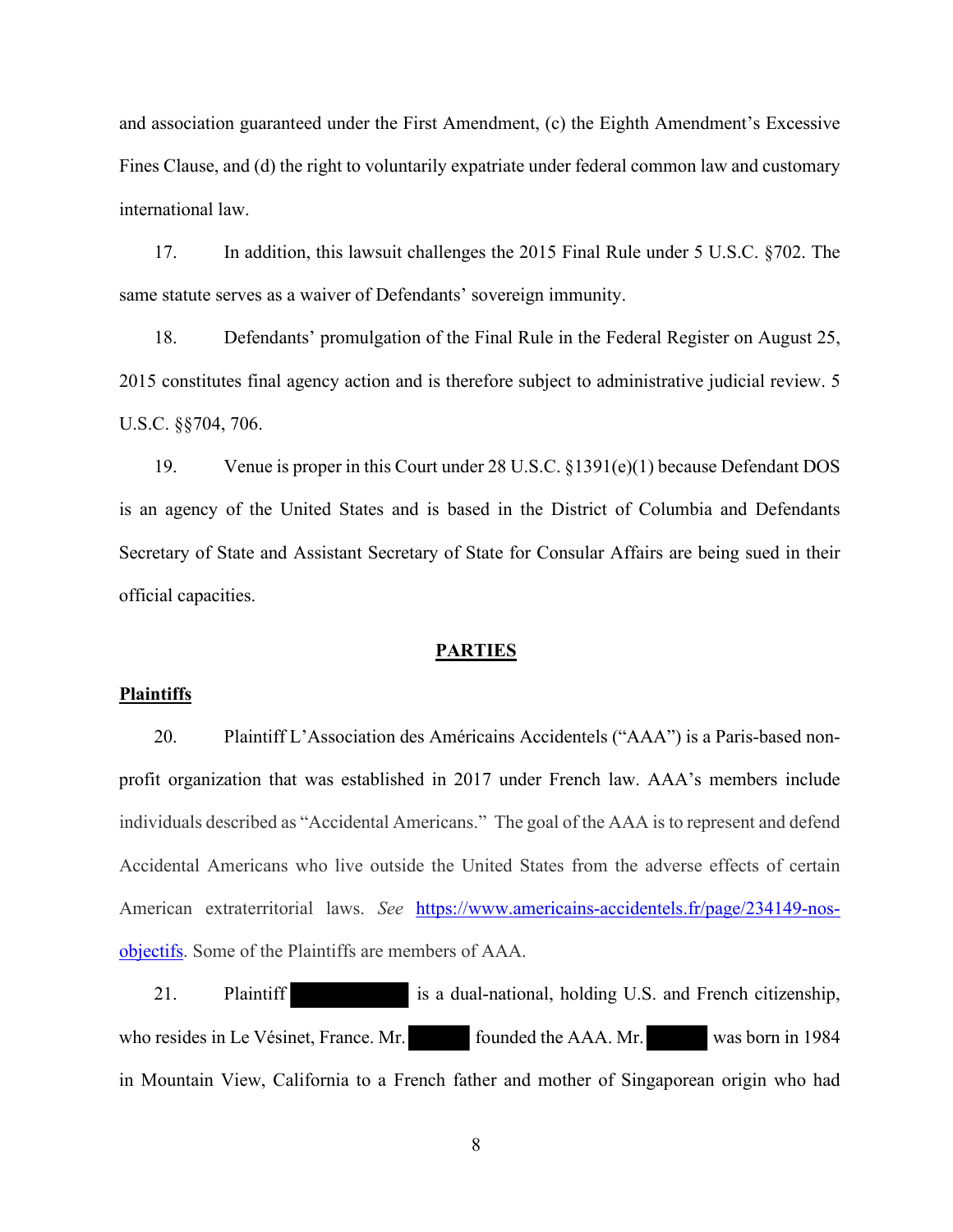obtained U.S. citizenship based upon a prior marriage to a U.S. citizen. Following the divorce of his parents, Mr. left the U.S. in 1986 at the age of one and a half and has returned only once for one month. Mr. wishes to renounce his United States citizenship because of the hardships and obstacles entailed in maintaining such citizenship. Moreover, Mr. through an act of expatriation, wishes to express his frustration, disappointment and protest regarding the United States government's unfair, arbitrary and discriminatory policies towards himself and similarly situated individuals. In addition, Mr. wishes to renounce his U.S. citizenship for ideological reasons, as discussed more fully below. *See* ¶151. The Renunciation Fee effectively prevents Mr. from expatriating.

22. Plaintiff **in the case of the is a dual-national, holding U.S. and Belgian** citizenship, residing at Tournai, Belgium. Ms. was born in Chicago in 1950 to Belgian parents and left the country when she was 13 months old. Ms. has returned to the United States three times since her birth for tourist- related activities for an average length of two weeks. Since 2013, Ms. foreign bank required her to renounce her U.S. citizenship as a condition for maintaining her account. Other foreign banks have refused to open an account for Ms. due to her U.S. citizenship. In addition, Ms. U.S. citizenship has proven to be an obstacle in securing credit. Ms. wishes to renounce her United States citizenship because of the hardships and obstacles entailed in maintaining such citizenship. Moreover, Ms. through an act of expatriation, wishes to express her frustration, disappointment and protest regarding the United States government's unfair, arbitrary and discriminatory policies towards herself and similarly situated individuals. In addition, Ms. wishes to renounce her U.S. citizenship for ideological reasons, as discussed more fully below. *See* ¶152. The Renunciation Fee effectively prevents Ms. from expatriating.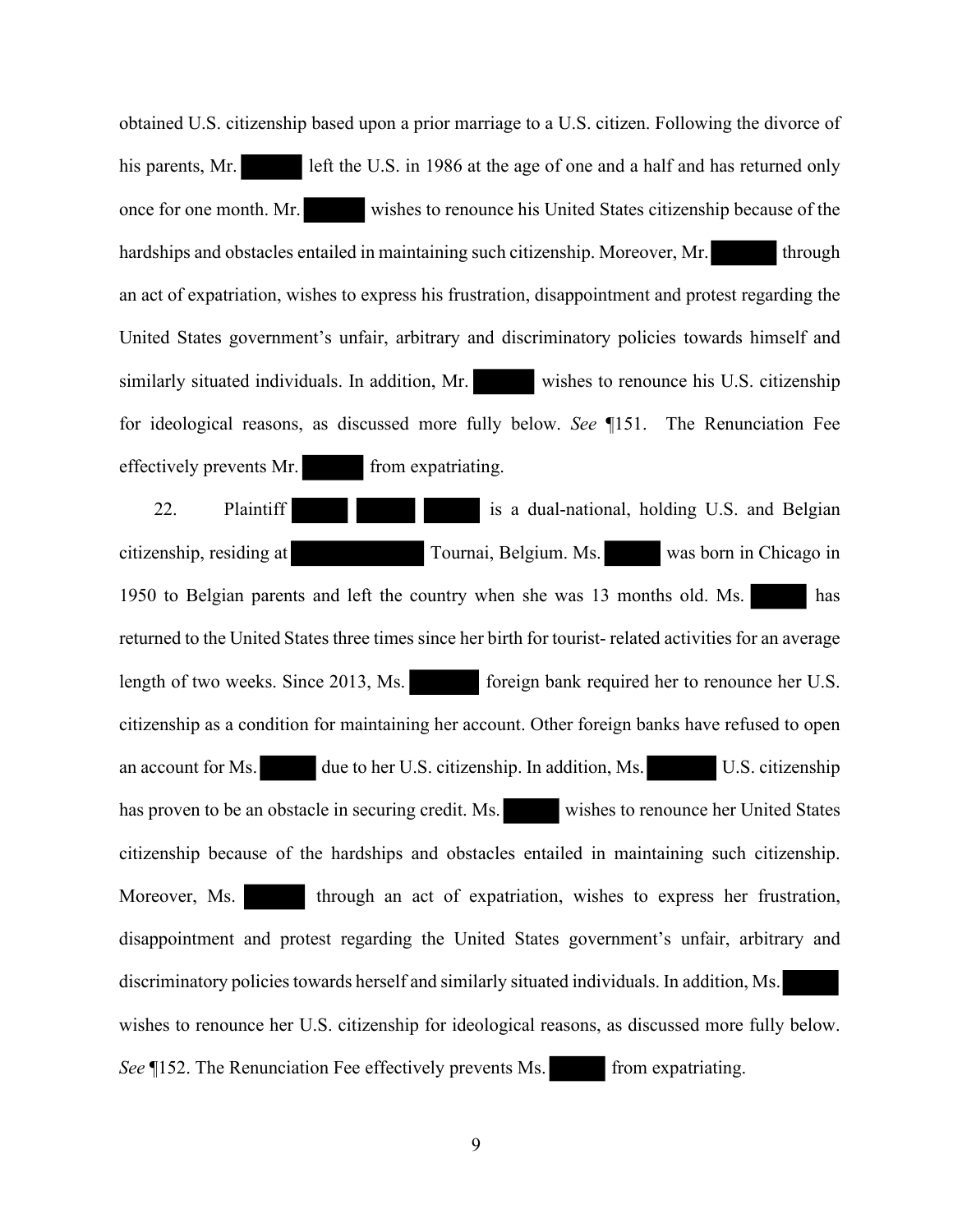23. Plaintiff here is a dual-national, holding U.S. and French citizenship, residing at , Bayonne, France. Ms. was born in the United States in 1961 to her French parents and left when she was nine months old. Ms. has returned to America 6-7 times since her birth for tourist-related activities, with an average stay of two-three weeks. Due to her U.S. citizenship, Ms. has encountered numerous problems in maintaining her foreign bank account, including the refusal of foreign banks to provide loans to her or make available other investment opportunities. In addition, Ms. **is unable to switch banks because French banks are refusing to accept** customers with American citizenship. Ms. wishes to renounce her United States citizenship because of the hardships and obstacles entailed in maintaining the citizenship. Moreover, Ms. through an act of expatriation, wishes to express her frustration, disappointment and protest regarding the United States government's unfair, arbitrary and discriminatory policies towards herself and similarly situated individuals. In addition, Ms. wishes to renounce her U.S. citizenship for ideological reasons, as discussed more fully below. *See* [153. The Renunciation Fee effectively prevents Ms. from expatriating. Ms. is a member of Plaintiff AAA.

24. Plaintiff is a dual-national, holding U.S. and Costa Rican citizenship, residing at Budapest, Hungary. Ms. was born in America in 1980 to Costa Rican parents and left when she was approximately two years old. Ms. has returned once to the United States when she was six for a 14-day visit. Due to her U.S. citizenship, Ms. has encountered numerous problems in maintaining her foreign bank account. Ms. wishes to renounce her United States citizenship because of the hardships and obstacles entailed in maintaining the citizenship. Moreover, Ms. through an act of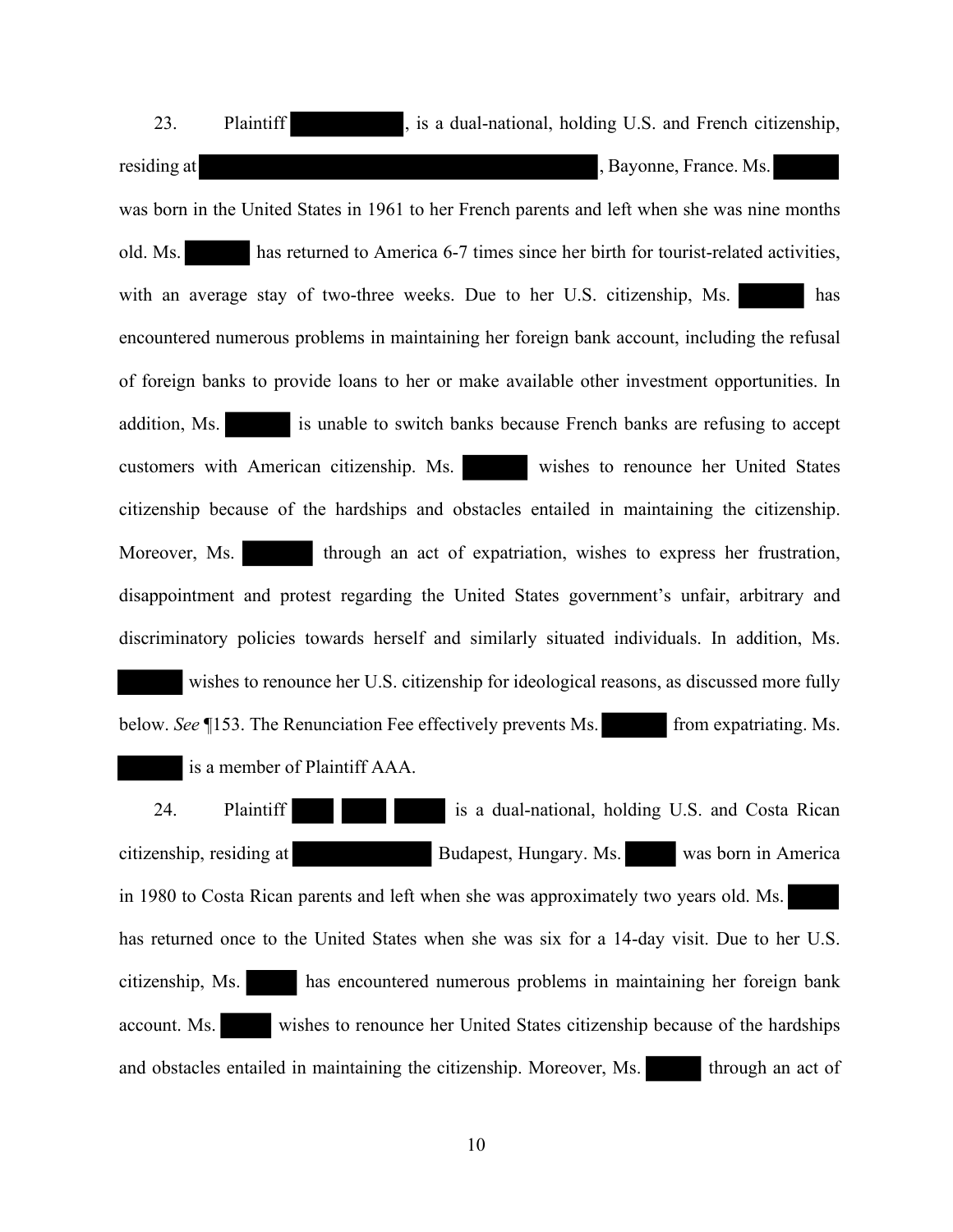expatriation, wishes to express her frustration, disappointment and protest regarding the United States government's unfair, arbitrary and discriminatory policies towards herself and similarly situated individuals. In addition, Ms. wishes to renounce her U.S. citizenship for ideological reasons, as discussed more fully below. *See* ¶154. The Renunciation Fee effectively prevents Ms. from expatriating.

25. Plaintiff **in the case of the is a dual-national, holding U.S. and Italian** citizenship, residing at , Molinella, Italy. Mr. was born in New Jersey in 1970 to Italian parents and returned to Italy when he was four. He has never returned to America. Due to his U.S. citizenship, Mr. has encountered numerous problems in maintaining his foreign bank account: his bank required him to provide his social security number and threatened to close his account for failure to do so. Mr. had no choice but to travel to the U.S. embassy in Rome to receive a social security number. Mr. wishes to renounce his United States citizenship because of the hardships and obstacles entailed in maintaining the citizenship. Moreover, Mr. through an act of expatriation, wishes to express his frustration, disappointment and protest regarding the United States government's unfair, arbitrary and discriminatory policies towards himself and similarly situated individuals. In addition, Mr. wishes to renounce his U.S. citizenship for ideological reasons, as discussed more fully below. *See* ¶155. The Renunciation Fee effectively prevents Mr. from expatriating.

26. Plaintiff is a dual-national, holding U.S. and Dutch citizenship, residing at <br>
1. Voorburg, Netherlands. Ms. was born in Michigan, U.S.A. to Dutch parents in 1969. Due to her U.S. citizenship, Ms. has encountered numerous problems in maintaining her foreign bank account. Ms. wishes to renounce her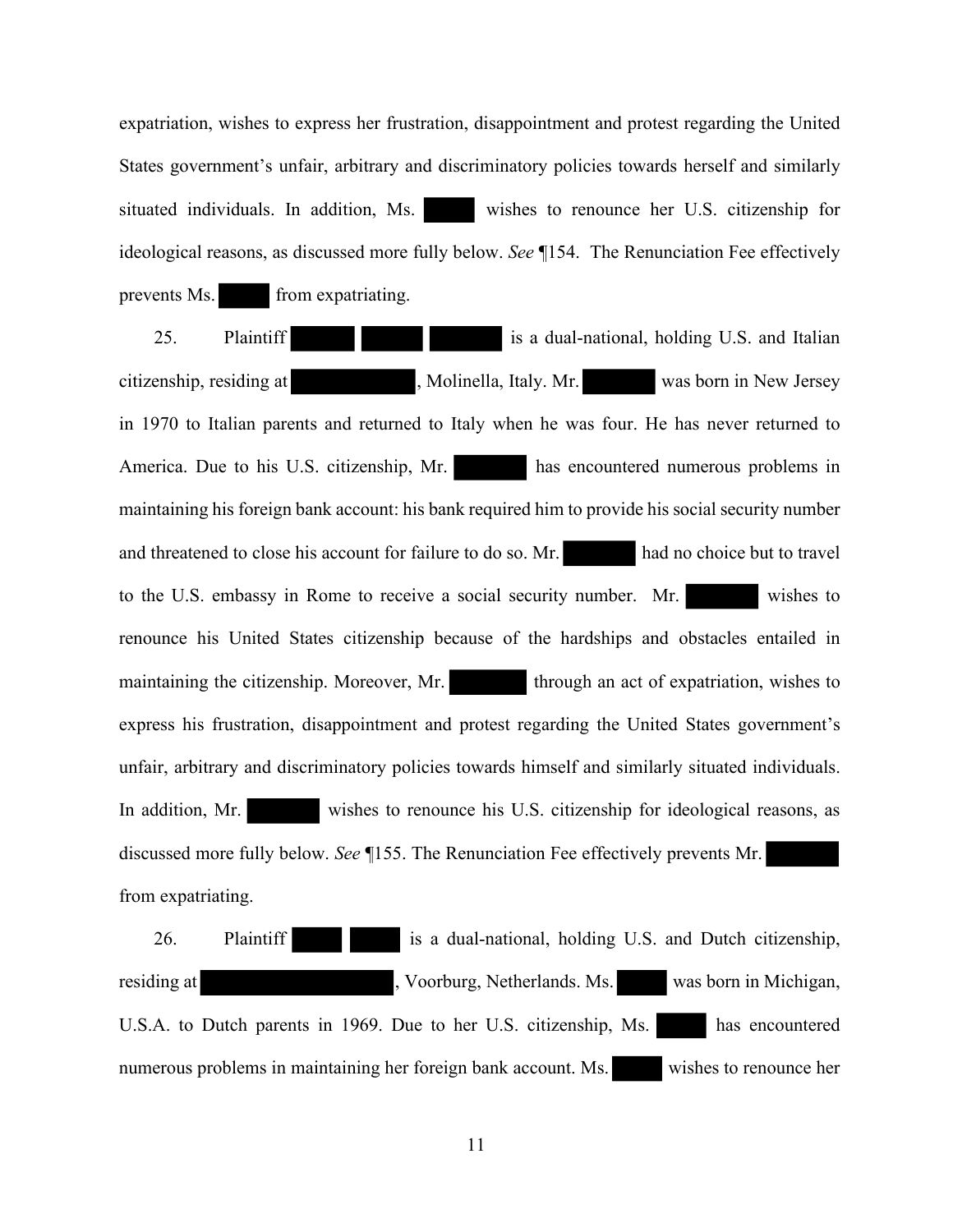United States citizenship because of the hardships and obstacles entailed in maintaining the citizenship, including the U.S. policy and law of citizenship-based taxation. Moreover, Ms.

 through an act of expatriation, wishes to express her frustration, disappointment and protest regarding the United States government's unfair, arbitrary and discriminatory policies towards herself and similarly situated individuals. In addition, Ms. wishes to renounce her U.S. citizenship for ideological reasons, as discussed more fully below. *See* ¶156. The Renunciation Fee effectively prevents Ms. from expatriating.

27. Plaintiff is a dual-national, holding U.S. and Italian citizenship, residing in Italy. Mr. was born in the United States in 1965 to non-U.S. nationals. Mr. left America when he was young and has returned only once for a duration of a week. Mr. wishes to renounce his United States citizenship because of the hardships and obstacles entailed in maintaining the citizenship. Moreover, Mr. through an act of expatriation, wishes to express his frustration, disappointment and protest regarding the United States government's unfair, arbitrary and discriminatory policies towards himself and similarly situated individuals. In addition, Mr. wishes to renounce his U.S. citizenship for ideological reasons, as discussed more fully below. *See* ¶157. The Renunciation Fee effectively prevents Mr. from expatriating.

28. Plaintiff is a dual-national, holding U.S. and Belgian citizenship, residing at Budapest, Hungary. Mr. was born in Texas in 1982 to Belgian parents and left the country when he was approximately three-years old. Since then, Mr. has returned to America twice for tourist related activities. As a result of his U.S. citizenship, Mr. cannot open foreign bank accounts and has trouble securing credit and bank loans. He cannot invest his money like other U.S. nationals that reside in the U.S. and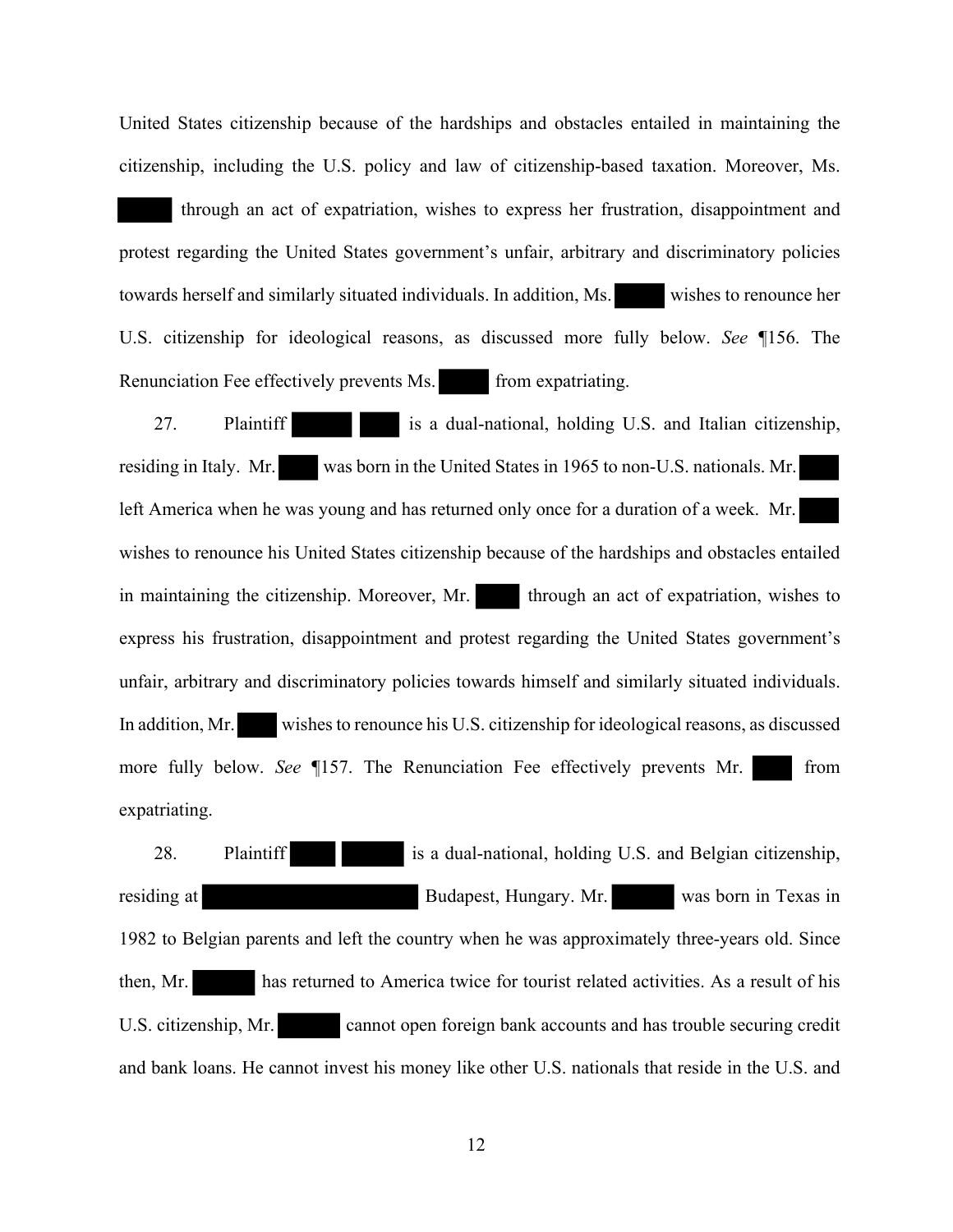is not free to prepare for retirement like others. Mr. wishes to renounce his United States citizenship because of the hardships and obstacles entailed in maintaining the citizenship. Moreover, Mr. through an act of expatriation, wishes to express his frustration, disappointment and protest regarding the United States government's unfair, arbitrary and discriminatory policies towards himself and similarly situated individuals. The Renunciation Fee effectively prevents Mr. from expatriating.

29. Plaintiff is a dual-national, holding U.S. and Australian citizenship, residing at , Deception Bay, Australia. Ms. was born in the United States in 1984 and left when she was two. She has never returned. Due to her U.S. citizenship, Ms. has encountered numerous problems in maintaining her foreign bank account: in order for her to maintain her bank account, she must provide the bank with a social security number, which she does not presently have. Ms. wishes to renounce her United States citizenship because of the hardships and obstacles entailed in maintaining the citizenship. Moreover, Ms. through an act of expatriation, wishes to express her frustration, disappointment and protest regarding the United States government's unfair, arbitrary and discriminatory policies towards herself and similarly situated individuals. The Renunciation Fee effectively prevents Ms. from expatriating.

30. Plaintiff is a U.S., U.K. and Irish citizen, residing at London, United Kingdom. Mr. was born in the United States in 1969 to British parents and left when he was six-months old. Mr. has returned to America twice, once for three months and once for five days. Due to his U.S. citizenship, Mr. has encountered numerous problems in maintaining foreign bank accounts and investing in various instruments. Mr. wishes to renounce his United States citizenship because of the hardships and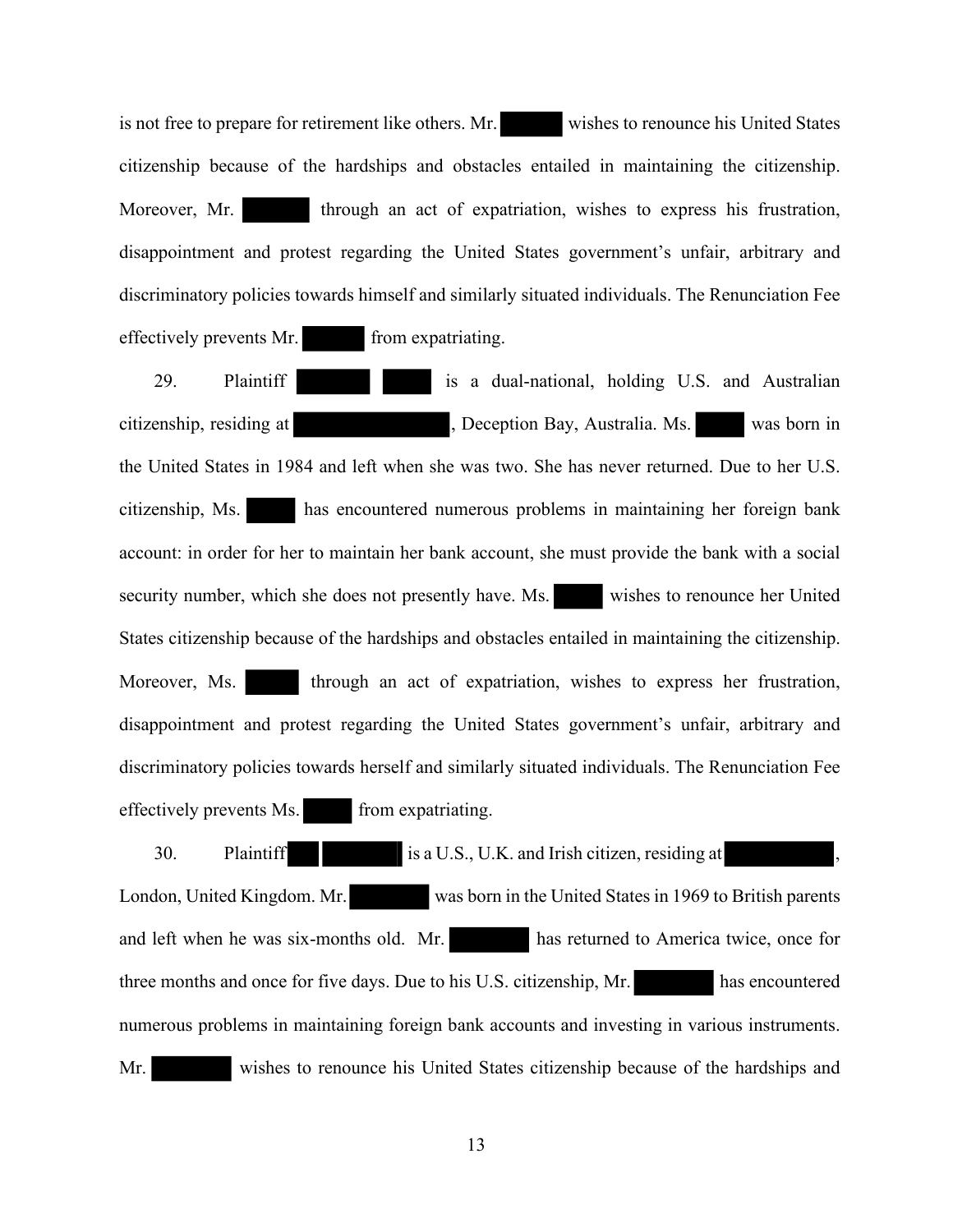obstacles entailed in maintaining the citizenship. Moreover, Mr. through an act of expatriation, wishes to express his frustration, disappointment and protest regarding the United States government's unfair, arbitrary and discriminatory policies towards himself and similarly situated individuals. The Renunciation Fee effectively prevents Mr. **From expatriating.** 

31. Plaintiff is a dual-national, holding U.S. and Belgian citizenship, residing at Zandhoven, Belgium. Mr. was born in the United States in 1994 to Belgian parents. Due to his U.S. citizenship, Mr. has encountered numerous problems in maintaining his bank account. Mr. wishes to renounce his United States citizenship because of the hardships and obstacles entailed in maintaining the citizenship. Mr. has faced obstacles in securing loans and financing, opening foreign trading accounts and expanding his business. Moreover, Mr. through an act of expatriation, wishes to express his frustration, disappointment and protest regarding the United States government's unfair, arbitrary and discriminatory policies towards himself and similarly situated individuals. The Renunciation Fee effectively prevents Mr.

from expatriating.

32. Plaintiff holds U.S., German and French citizenship, and resides at Ris Orangis, France. Mr. was born in America in 1986 to a German father and an Algerian mother. Mr. left America when he was one-year old and returned once for approximately three weeks. Due to his U.S. citizenship, Mr. has encountered numerous problems in opening or maintaining a foreign bank account. Mr. wishes to renounce his United States citizenship because of the hardships and obstacles entailed in maintaining the citizenship. Moreover, Mr. through an act of expatriation, wishes to express his frustration, disappointment and protest regarding the United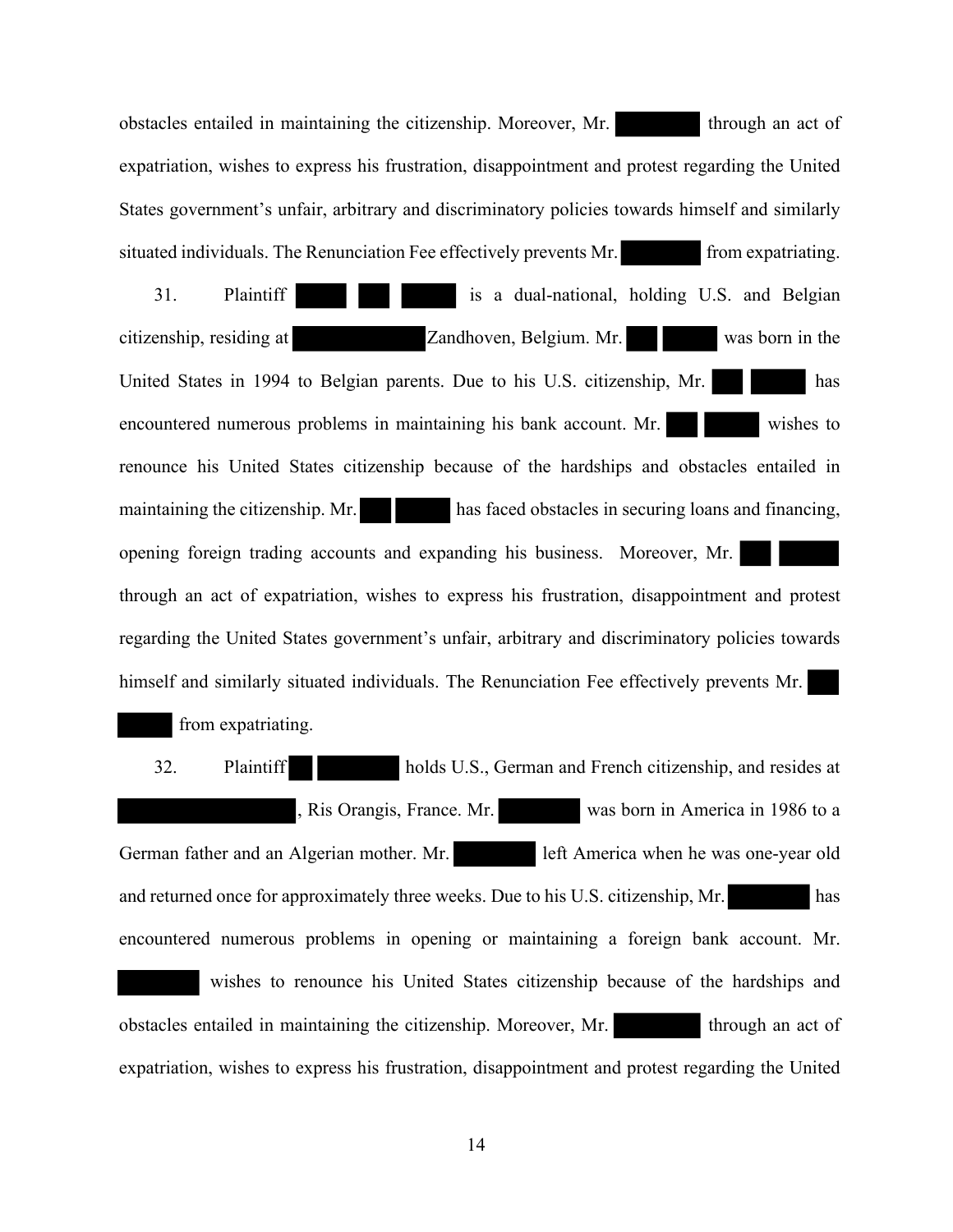States government's unfair, arbitrary and discriminatory policies towards himself and similarly situated individuals. The Renunciation Fee effectively prevents Mr. Khanchoul from expatriating.

Mr. is a member of Plaintiff AAA.

33. Plaintiff is a dual-national, holding U.S. and Tunisian citizenship, residing at Tarbes, France. Ms. was born in the United States in 1989 to Tunisian parents. Ms. left America when she was six months old and since then has returned once for one week. Due to her U.S. citizenship, Ms. has been unable to open a bank account in France because she does not have a TIN or Social Security number. Ms. wishes to renounce her United States citizenship because of the hardships and obstacles entailed in maintaining the citizenship. Moreover, Ms. through an act of expatriation, wishes to express her frustration, disappointment and protest regarding the United States government's unfair, arbitrary and discriminatory policies towards herself and similarly situated individuals. The Renunciation Fee effectively prevents Ms. **Fig. 1. 1999** from expatriating. Ms. is a member of Plaintiff AAA.

34. Plaintiff is a dual-national, holding U.S. and German citizenship, residing at , Dortmund, Germany. Mr. was born in the United States in 1965 to German parents. Mr. left America in 1966, returned briefly from 1972-1975 at the age of 10. Mr. Walther has not returned since then. Mr. wishes to renounce his United States citizenship because of the hardships and obstacles entailed in maintaining the citizenship. Moreover, Mr. through an act of expatriation, wishes to express his frustration, disappointment and protest regarding the United States government's unfair, arbitrary and discriminatory policies towards himself and similarly situated individuals. The Renunciation Fee effectively prevents Mr. from expatriating.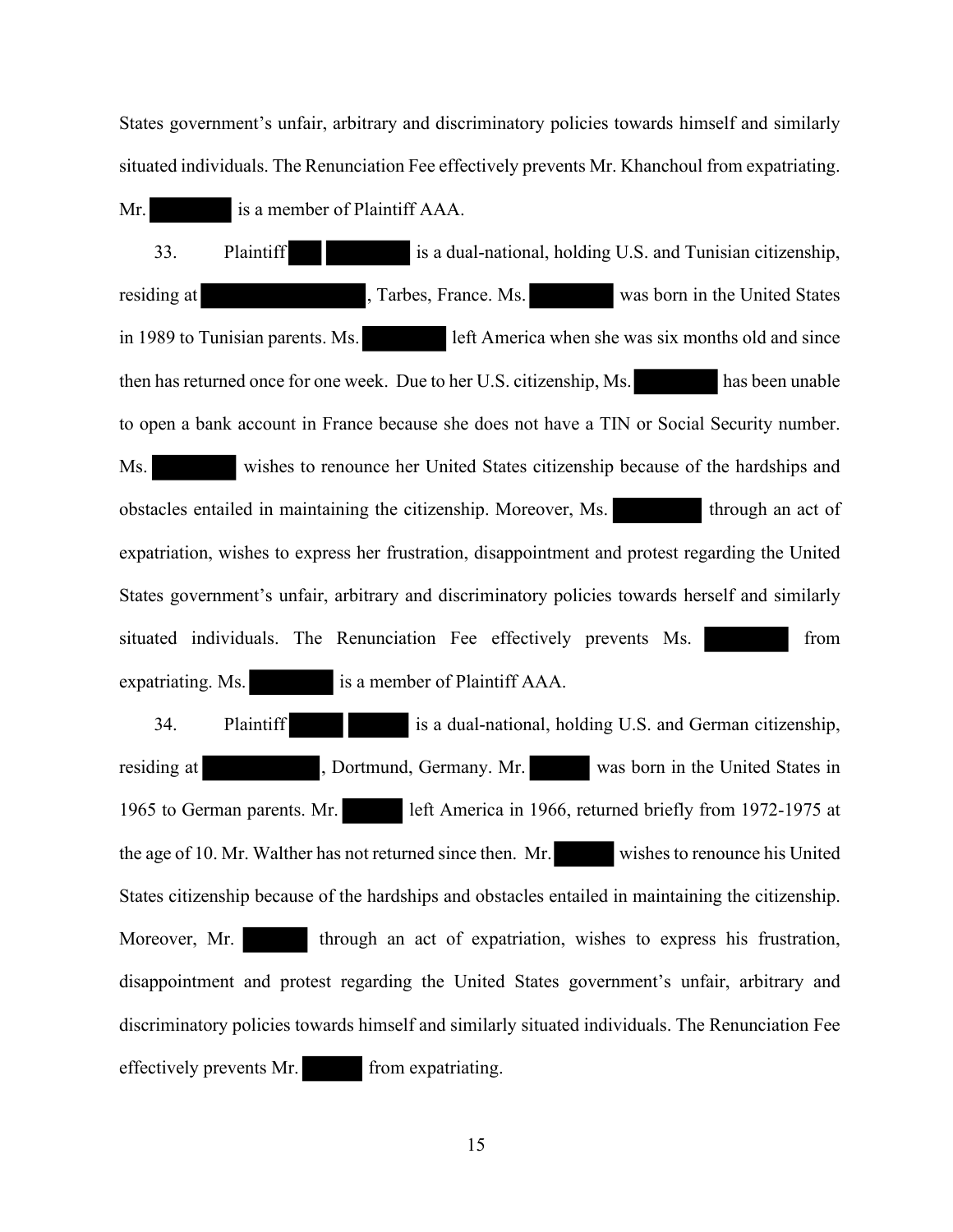35. Plaintiff is a dual-national, holding U.S. and Australian citizenship, who resides at Kardinya, Australia. Mr. was born in the United States in 1994 to non-U.S. nationals. Mr. left America when he was 1-2 years old and since then has returned once for a period of six months. Mr. wishes to renounce his United States citizenship because of the hardships and obstacles entailed in maintaining the citizenship. Moreover, Mr. through an act of expatriation, wishes to express his frustration, disappointment and protest regarding the United States government's unfair, arbitrary and discriminatory policies towards himself and similarly situated individuals. The Renunciation Fee effectively prevents Mr. from expatriating.

36. Plaintiff is a dual-national, holding U.S. and Italian citizenship, who resides at Latina, Italy. Mr. was born in the United States in 1969 to non-U.S. nationals. Mr. left America when he was nine months old and since then has returned once for a period of three years (1978-1980). Mr. wishes to renounce his United States citizenship because of the hardships and obstacles entailed in maintaining the citizenship. Moreover, Mr. through an act of expatriation, wishes to express his frustration, disappointment and protest regarding the United States government's unfair, arbitrary and discriminatory policies towards himself and similarly situated individuals. The Renunciation Fee effectively prevents Mr. from expatriating.

37. Plaintiff is a dual-national, holding U.S. and Spanish citizenship, residing at , Madrid, Spain. Mr. was born in the United States in 1973 to non-U.S. nationals. Mr. **left America between the ages of** one and two and since then has never returned. Mr. wishes to renounce his United States citizenship because of the hardships and obstacles entailed in maintaining the citizenship.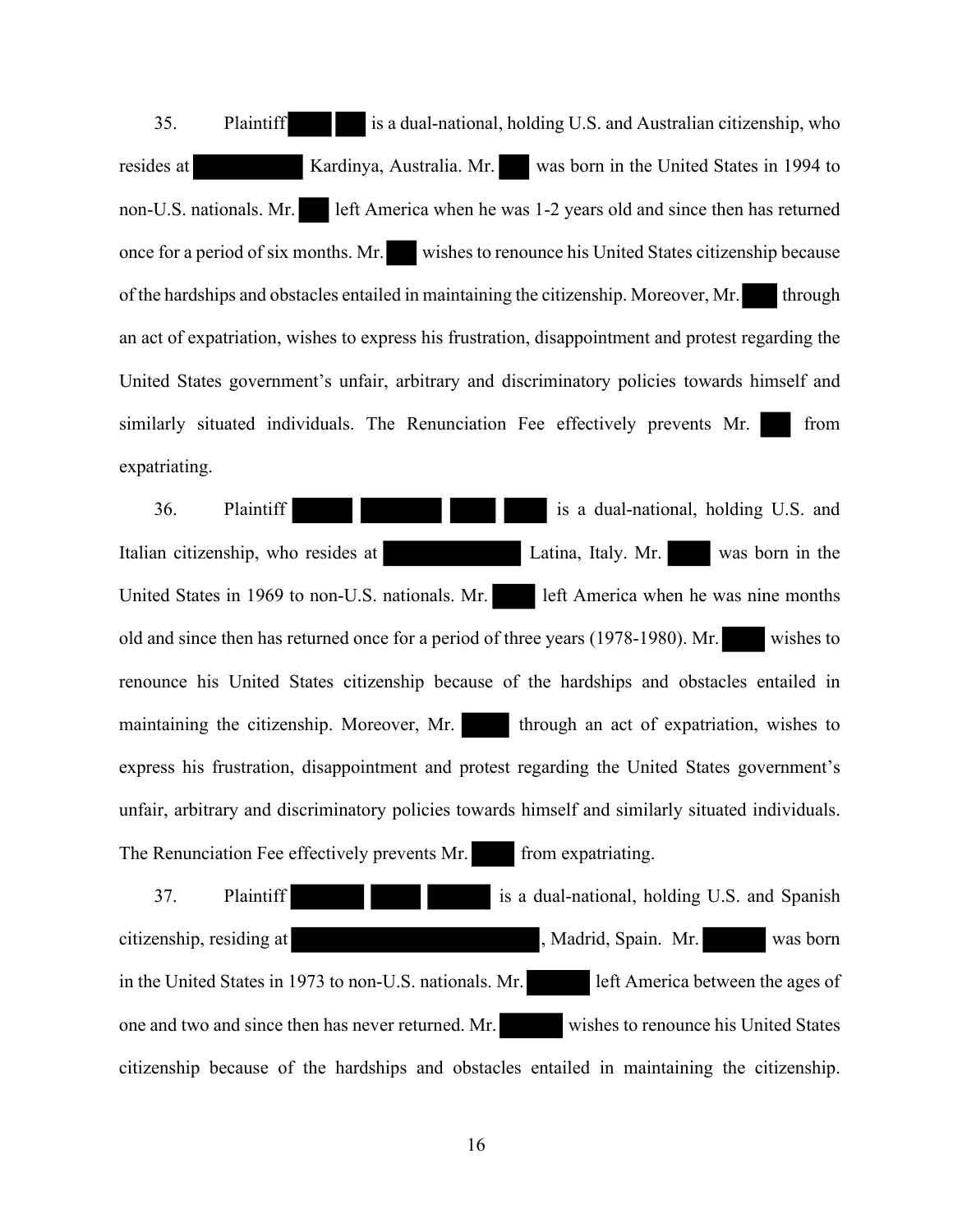Moreover, Mr. through an act of expatriation, wishes to express his frustration, disappointment and protest regarding the United States government's unfair, arbitrary and discriminatory policies towards himself and similarly situated individuals. The Renunciation Fee effectively prevents Mr. from expatriating.

38. Plaintiff is a dual-national, holding U.S. and U.K. citizenship, residing at the state of the state of the state of the state of the state of the state of the state of the state of the state of the state of the state of the state of the state of the state of the state of the state of th York in 1965 to non-U.S. nationals. Ms. left America when she was eight months old and has returned six times for tourist related activities. Ms. wishes to renounce her United States citizenship because of the hardships and obstacles entailed in maintaining the citizenship. Moreover, Ms. through an act of expatriation, wishes to express her frustration, disappointment and protest regarding the United States government's unfair, arbitrary and discriminatory policies towards herself and similarly situated individuals. The Renunciation Fee effectively prevents Ms. from expatriating.

39. Plaintiff is a dual-national, holding U.S. and U.K. citizenship, residing at <br>
1. Essex, United Kingdom. Ms. was born in America in 1965 to British parents. Ms. left America when she was thirteen months old and has returned sporadically for tourist related activities (average of two weeks per visit). Ms. wishes to renounce her United States citizenship because of the hardships and obstacles entailed in maintaining the citizenship. Moreover, Ms. through an act of expatriation, wishes to express her frustration, disappointment and protest regarding the United States government's unfair, arbitrary and discriminatory policies towards herself and similarly situated individuals. The Renunciation Fee effectively prevents Ms. from expatriating.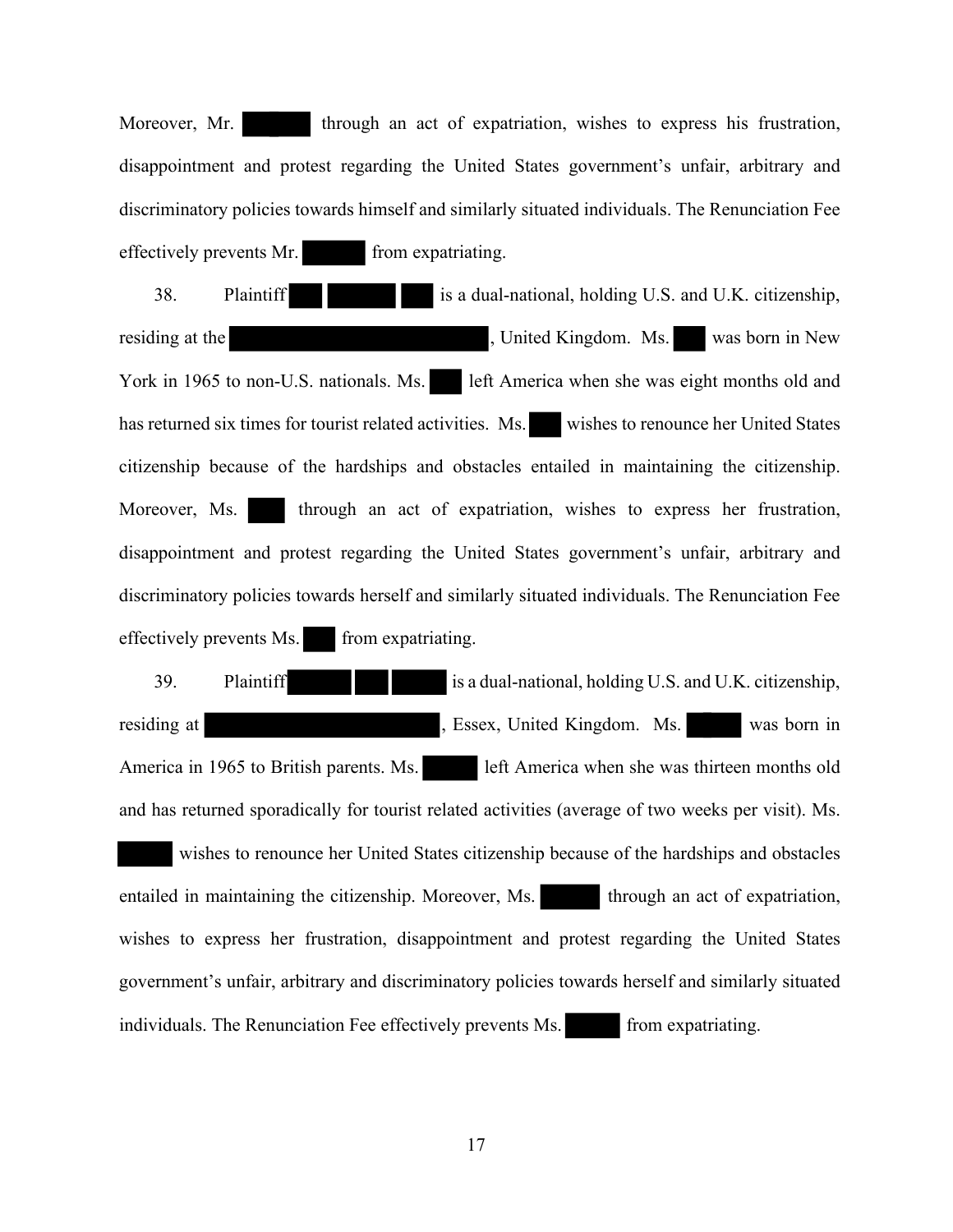40. Plaintiff is a dual-national, holding U.S. and Belgian citizenship, residing at <br> **The strategies of the strategies of the strategies of the strategies of the strategies of the strategies of the strategies of the strategies of the strategies of the strategies of the strategies of the strat** 1985 to Belgian parents, left when she was four months old and has never returned. Ms. wishes to renounce her United States citizenship because of the hardships and obstacles entailed in maintaining the citizenship. Moreover, Ms. through an act of expatriation, wishes to express her frustration, disappointment and protest regarding the United States government's unfair, arbitrary and discriminatory policies towards herself and similarly situated individuals. The Renunciation Fee effectively prevents Ms. from expatriating.

# **Defendants**

41. Defendant Department of State ("DOS") is a department of the Executive Branch of the United States Government (22 U.S.C. §2651) and is an agency within the meaning of 5 U.S.C. §552(f)(1).

42. The Bureau of Consular Affairs is an office under the auspices and supervision of the DOS, headed by the Assistant Secretary of State for Consular Affairs. The Bureau of Consular Affairs is "responsible for the welfare and protection of U.S. citizens abroad, for the issuance of passports and other documentation to citizens and nationals, and for the protection of U.S. border security and the facilitation of legitimate travel to the United States." [https://www.state.gov/about-us-bureau-of-consular-affairs/.](https://www.state.gov/about-us-bureau-of-consular-affairs/)

43. The Office for Overseas Citizen Services is one of the eight offices managed by the Bureau of Consular Affairs in the DOS. The Office for Overseas Citizen Services is responsible for adjudicating voluntary renunciation cases and issuing Certificates of Loss of Nationality under 22 C.F.R. §50.50.

44. The DOS created the Renunciation Fee in 2010 and increased it to \$2,350 in 2015.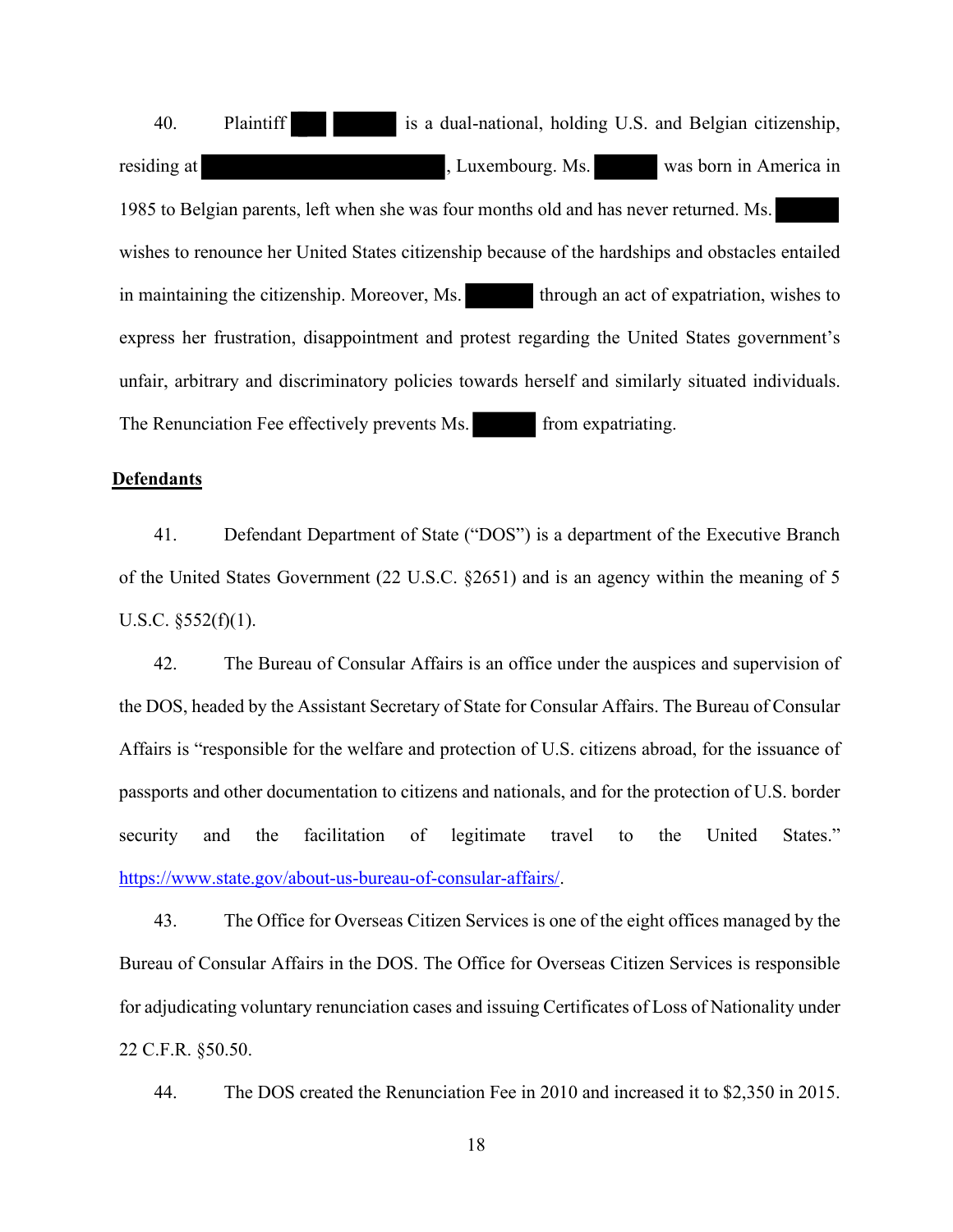45. Defendant Mike Pompeo is the Secretary of State and is being sued in his official capacity as Secretary of State.

46. Defendant Carl C. Risch is the Assistant Secretary of State for Consular Affairs and is being sued in his official capacity as the Assistant Secretary of State for Consular Affairs.

### **STANDING**

- 47. Plaintiff AAA has organizational standing:
	- (a) AAA's members would otherwise have standing to sue in their own right. AAA's members include United States citizens who wish to renounce their U.S. citizenship, but are unable to do so because of the increase in the fee. These individual members, including some of the Plaintiffs in this lawsuit, have standing.
	- (b) The interests AAA seeks to protect are germane to AAA's purpose. AAA's purpose is to further the interests of "Accidental Americans" – *i.e.* those individuals who are deemed United States citizens due to place of birth but have no or inconsequential connections with the United States. In furthering the interests of Accidental Americans, AAA also campaigns against the Renunciation Fee that is the subject of this lawsuit.
	- (c) Neither the claim asserted, nor the relief requested, requires the participation of individual members in the lawsuit. The relief sought by AAA is to invalidate the Renunciation Fee. The question undergirding this lawsuit is, for the most part, legal and does not require the participation of individual members of AAA (although some of the individual plaintiffs are, in fact, members of AAA).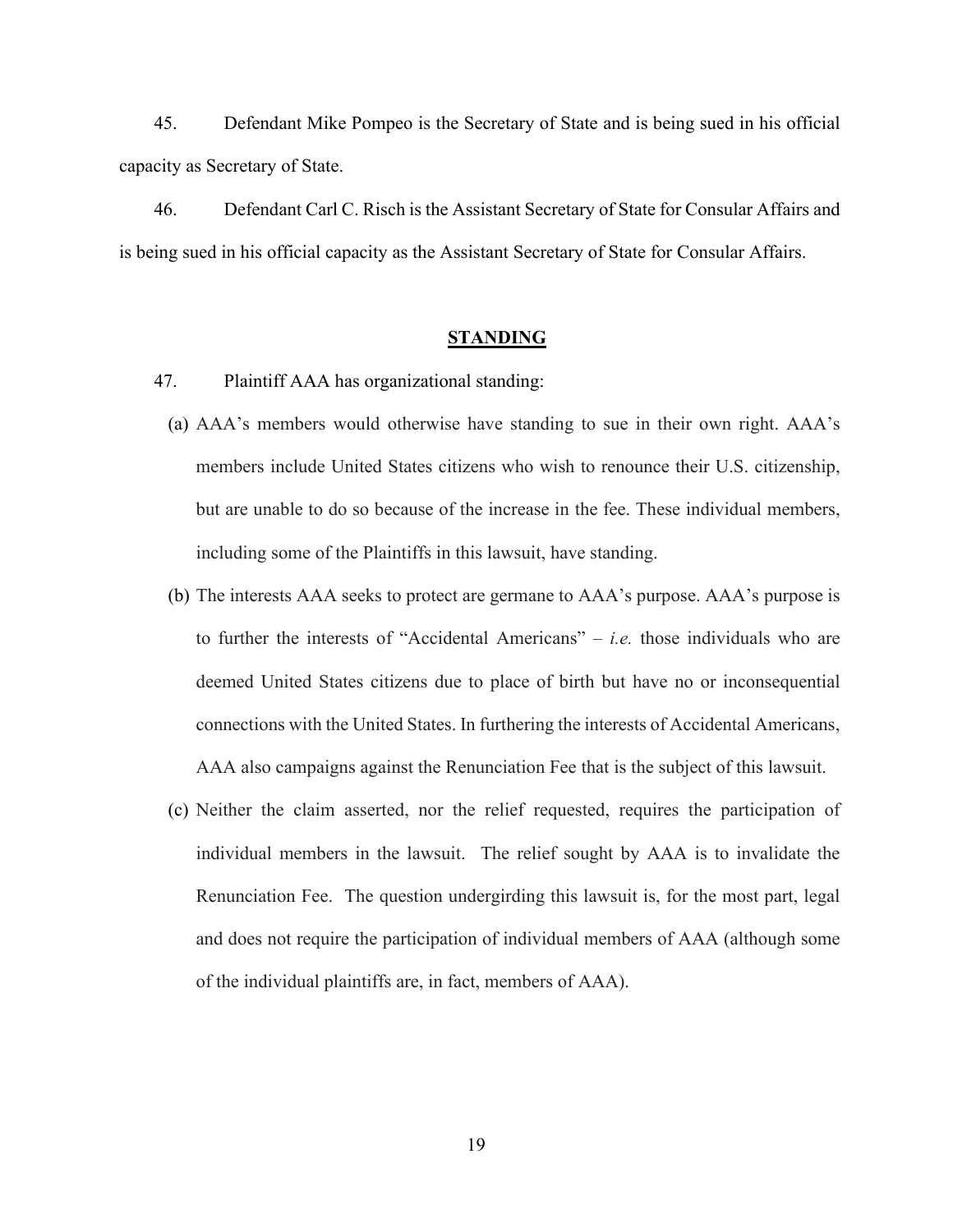48. The individual Plaintiffs in this action have standing. Plaintiffs are all holders of United States citizenship which was acquired as a result of their birth on American soil. Other than place of birth, Plaintiffs have minimal or nonexistent contacts with the United States.

49. Plaintiffs suffered injury from Defendants' actions: The Renunciation Fee imposes a charge as a precondition to renunciate citizenship. The requirement to pay the fee as a precondition to renunciate constitutes a direct injury-in-fact.

50. Moreover, the very fact that Plaintiffs are being forced to be U.S. citizens against their will is sufficient for the injury-in-fact requirement. *Schnitzler v. United States*, 761 F.3d 33, 40 (D.C. Cir. 2014) (being required to continue association with the United States against wishes is sufficient for injury-in-fact requirement).

51. In addition to the direct injury, the Renunciation Fee has also generated indirect injuries: the expenses, burdens and other obstacles associated with being a United States citizen in foreign countries: Plaintiffs have all suffered injuries in connection with the maintenance of their bank accounts and other financial dealings as a result of holding United States citizenship. These burdens and obstacles are a result of their United States citizenship which they wish to renounce.

52. As to redressability, the relief Plaintiffs seek is within the power of the Court to grant and, if granted, would eliminate the unconstitutional and illegal burdens imposed upon their fundamental right to expatriate.

53. Plaintiffs also have prudential standing to challenge the 2015 Final Rule under 5 U.S.C. §702 because they have been and will be injured by the application of these rules. Plaintiffs are also within the zones of interest of 8 U.S.C. §1481(a)(5) and 22 C.F.R. §§22.1 and 50.50.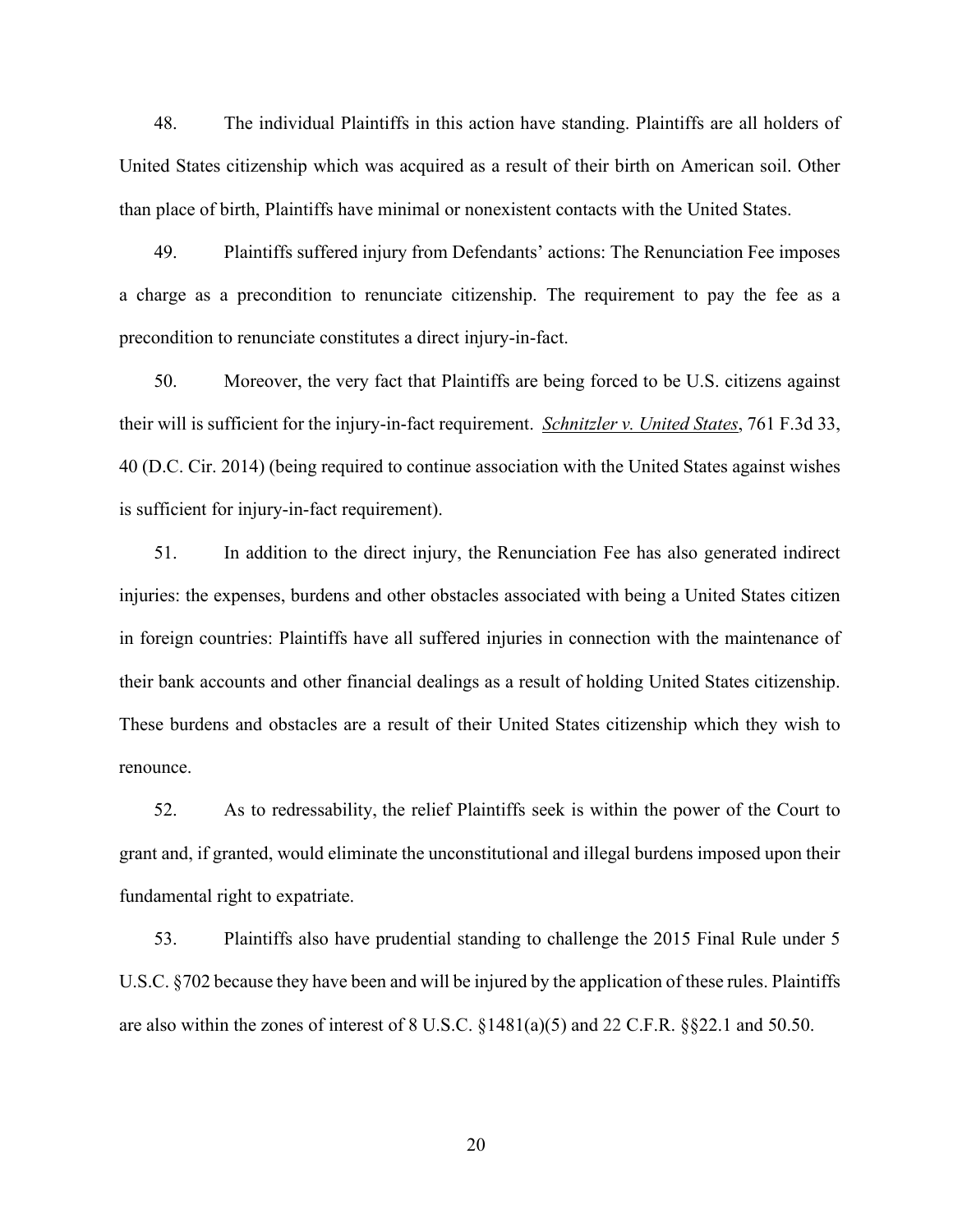#### **STATUTORY AND LEGAL FRAMEWORK**

### **A. The Historical Right to Expatriate under United States Law**

54. The right to expatriate is perhaps the most fundamental of all rights guaranteed to an American citizen. The right to expatriate embodies the right of an individual to associate him/herself with the American Republic. *See*, for example, Glenda Burke Slaymaker, *The Right of the American Citizen to Expatriate*, 37 AM. L. REV. 191, 192 (1903) (hereinafter: "SLAYMAKER"), at 192 ("The function of society is to overcome defects in individual existence, and when social, political or other environment ceases to conduce to the good of the individual, then it is that the individual may seek the society which can afford him what the conditions of his welfare and his happiness demand. It is a natural right, included within the larger right of the pursuit of happiness which the fathers of this nation have declared to be inalienable.") (internal quotations omitted). The right to expatriate serves as a continuous reaffirmation of this political association.

55. Under British law at the time of the Declaration of Independence, the bond of allegiance between a sovereign and its subject was an immutable, permanent bond established by the law of nature. *See* SLAYMAKER, at 192 (discussing the British concept of perpetual allegiance and the American Revolution's departure from such a concept).

56. In rejecting this doctrine of perpetual allegiance, the authors of the Declaration of Independence announced that they were "absolved from all Allegiance to the British Crown and that all political connection between them and the state of Great Britain is and ought to be totally dissolved." THE DECLARATION OF INDEPENDENCE (U.S. 1776).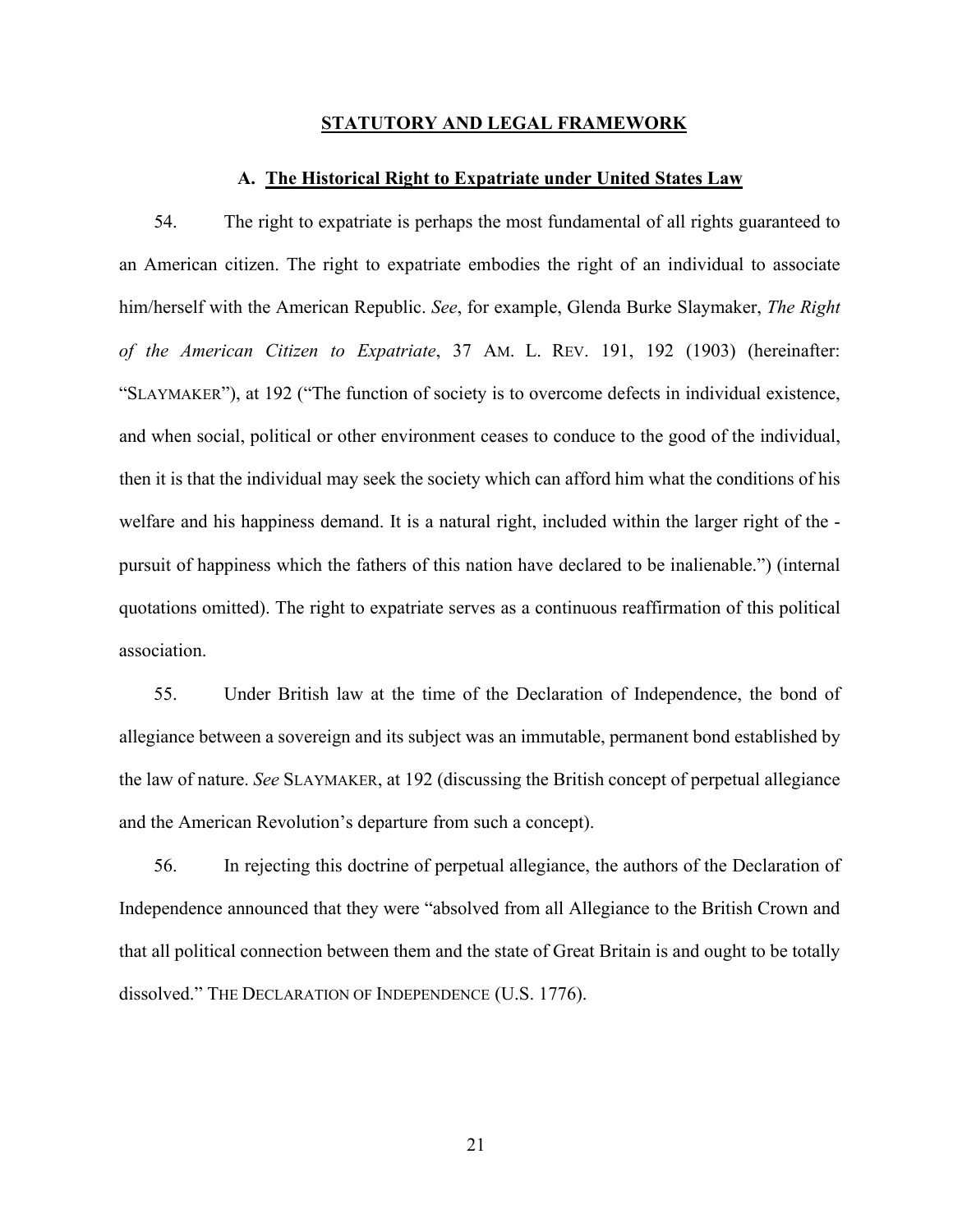57. While the right to expatriate covertly permeates the Constitution, it overtly appears as a fundamental and natural right throughout American history and jurisprudence. We already mentioned Thomas Jefferson (*see* above, ¶1). But Jefferson was not alone.

58. After the formation of the of the United States, the ideas of expatriation began to manifest themselves in state constitutions and laws. In Virginia, for example, echoing Jefferson's natural rights view, the right to expatriate was "inherent in every man by the laws of nature, and incapable of being rightfully taken from him even by the united will of every other person in the nation." Douglas Bradburn, THE CITIZENSHIP REVOLUTION: POLITICS AND THE CREATION OF THE AMERICAN UNION, University of Virginia Press (2009), at 106.

59. The exact nature and scope of the right to expatriate was at the forefront of political and judicial debate throughout the early years of the Republic. These debates were usually in the context of questions regarding American citizens who were accused of aiding an enemy at a time of war or disobeying a declaration of neutrality.

60. For example, in *Henfield's Case*, Gideon Henfield was accused of aiding the French Revolution, in direct disobedience to then President Washington's declaration of neutrality. *Henfield's Case*, 11 F. Cas. 1099, 1110-11 (C.C.D. Pa. 1793) (No. 6360). For his defense, Henfield asserted that he exercised his natural right to expatriate and relinquished his American citizenship. Ultimately, the jury adopted the Jeffersonian rule and acquitted him.

61. *See also*, *Williams' Case*, 29 F. Cas. 1330 (C.C.D. Conn. 1799) (No. 17,708); *Talbot's Case*, 3 U.S. (3 Dall.) 133 (1795); *Murray v. McCarty*, 16 Va. 393, 396–97 (1811) ("Nature has given to all men the right of relinquishing the society in which birth or accident may have thrown them; and of seeking subsistence and happiness elsewhere; and it is believed that this right of emigration, or expatriation, is one of those inherent rights, of which, when they enter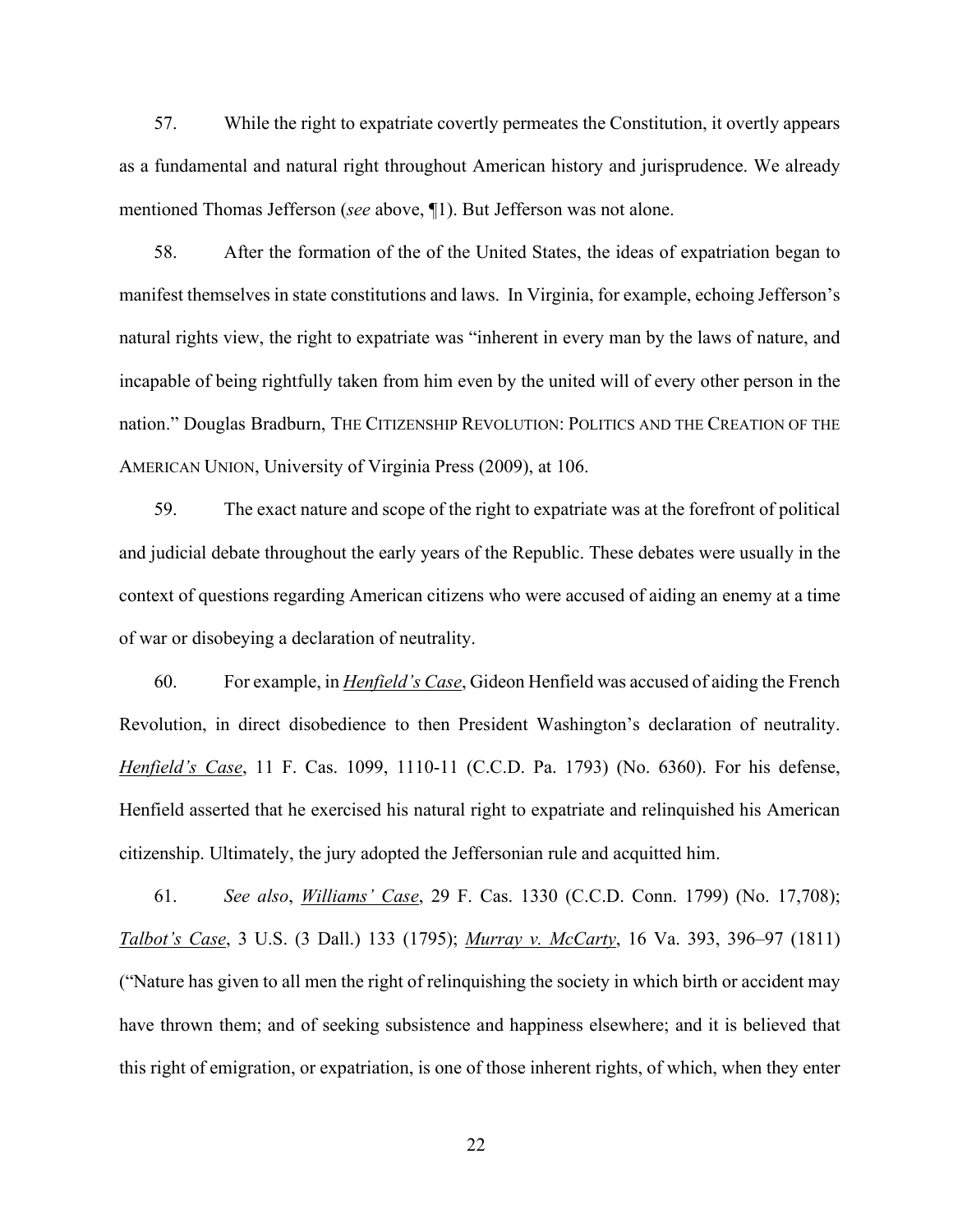into a state of society, they cannot, by any compact, deprive, or devest their posterity."). In *Murray v. McCarty*, Judge Roane, in a separate opinion, called the right to expatriate "one of paramount authority, bestowed on us by the God of Nature […]". *Id*., at 405.

62. These and similar cases set down the stage for the American notion that expatriation is a natural, fundamental and inherent right, subject only to reasonable regulation for the "safety and security of the society." SLAYMAKER, at 200. *See* also below, ¶163.

63. This viewpoint was ultimately codified in 1868 when Congress enacted the Act Concerning the Rights of American Citizens in Foreign States, ch. 249, 15 Stat. 223 (1868) (the "Expatriation Act").<sup>[5](#page-22-0)</sup>

64. The Expatriation Act unequivocally stated that "the right of expatriation is a natural and inherent right of all people, indispensable to the enjoyment of the rights of life, liberty, and the pursuit of happiness." [6](#page-22-1)

65. The Expatriation Act did not contain specific provisions as to how an individual could exercise his/her right of expatriation. The rules and procedures governing how an individual can expatriate were set forth in the Expatriation Act of 1907 (the "1907 Act"), which largely codified the existing law of expatriation as implemented since 1868 by the State Department. Notably, the 1907 Act did not alter the doctrine of voluntary expatriation as understood at that time. The 1907 Act merely codified "how" an American citizen could expatriate.

<span id="page-22-0"></span><sup>&</sup>lt;sup>5</sup> The immediate catalyst for this law was two Irish-born, naturalized American citizens, veterans of the Civil War, who were accused of treason in Great Britain and found guilty, notwithstanding their claim that they had exercised their right of expatriation.

<span id="page-22-1"></span> $6$  The U.S. Attorney General at the time the Expatriation Act was enacted, George Williams, opined that the "affirmation by Congress, that the right of expatriation is a 'natural and inherent right of all people' includes citizens of the United States as well as others and the executive should give to it that comprehensive effect." 14 OPINIONS ATTY.-GEN. U.S., 295, 296.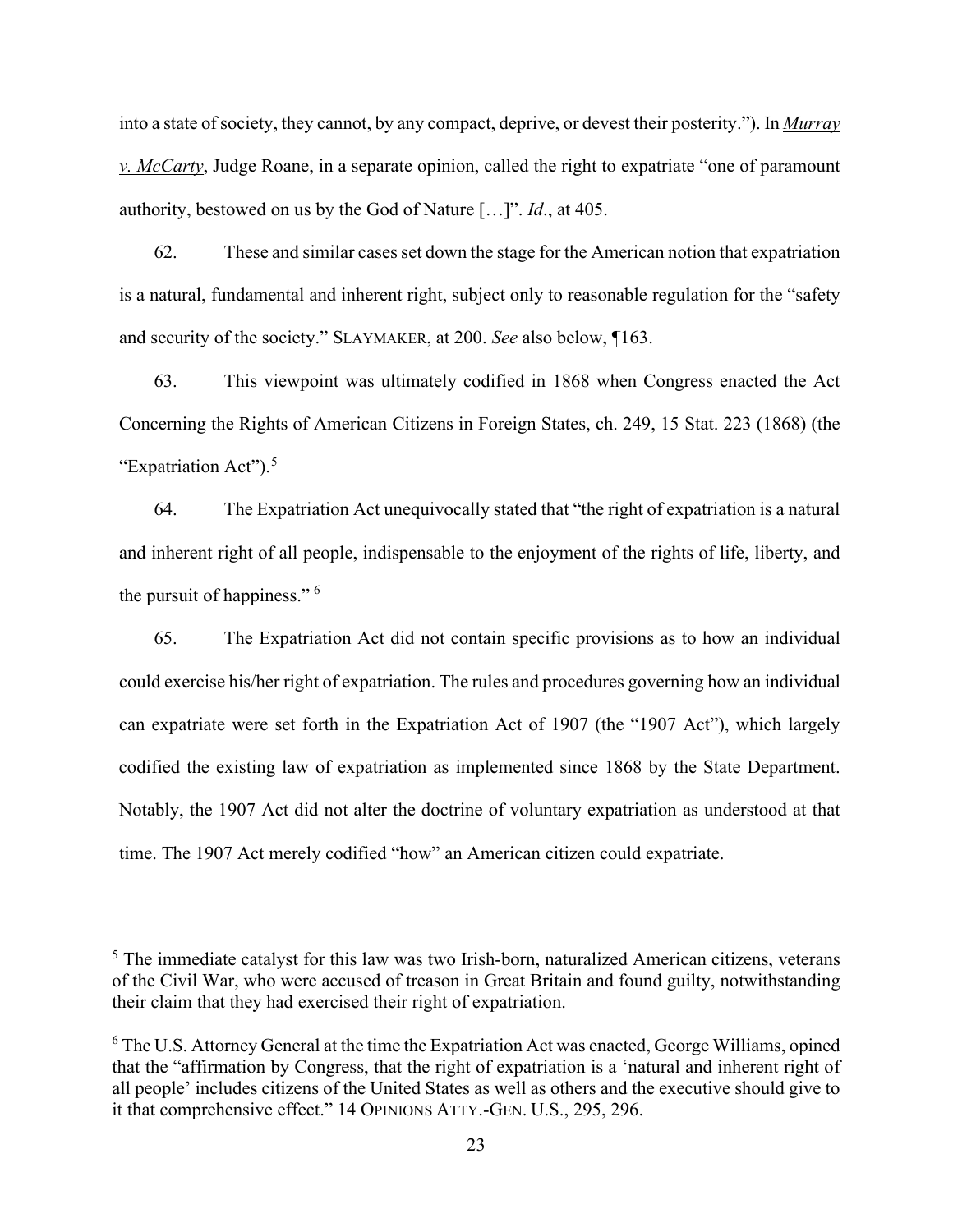66. The 1907 Act enumerated specific actions that, when coupled with voluntary intent to relinquish citizenship, would constitute expatriating acts: (a) naturalization in a foreign country; (b) taking an oath of allegiance to a foreign state; and (c) residence abroad by naturalized citizens.

67. Although voluntary renunciation was not mentioned in the 1907 Act, it was available to U.S. citizens who wished to exercise their right to voluntary expatriate.

68. The enumerated acts in the 1907 Act were viewed as confirmatory actions evincing an individual's intent to voluntarily relinquish his/her citizenship. For the purposes of this Complaint, these enumerating acts, as well as those described below, will be collectively referred to as "Confirmatory Acts."

69. The list of Confirmatory Acts expanded in 1940 with the enactment of the Nationality Act, Pub. L. 76-853; 54 Stat. 1137 (the "Nationality Act"), the forerunner of the current statute that governs expatriation, and the first all-embracing compilation of statutory and common law provisions on nationality and expatriation.

70. Section 401 of the Nationality Act provided that a U.S. citizen "shall lose his nationality" by performing any of the Confirmatory Acts, which included the two primary expatriation acts in the 1907 Act: (a) obtaining naturalization in a foreign state; and (b) taking an oath or making an affirmation or other formal declaration of allegiance to a foreign state.<sup>7</sup>

71. The Nationality Act included the following additional Confirmatory Acts: (a) service in the armed forces of a foreign state; (b) employment by the government of a foreign state; (c) voting in a foreign election; (d) conviction of desertion; or (e) conviction for treason.

<sup>7</sup> Residence abroad was also included as a Confirmatory Act in the Nationality Act, but was invalidated in *Schneider v. Rusk*, 377 U.S. 163 (1964).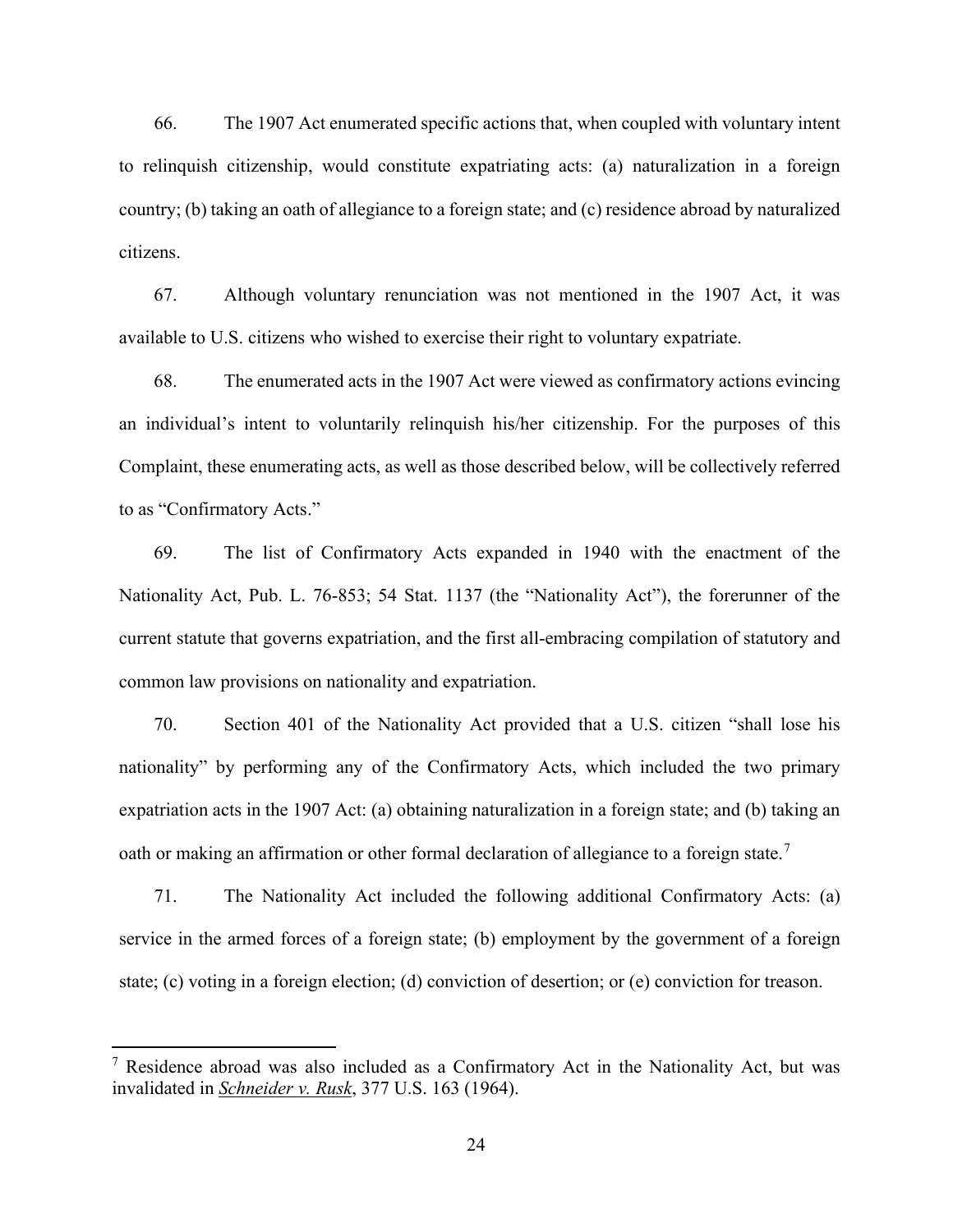72. In addition, for the first time in American history, the Nationality Act codified the preexisting and recognized fundamental right to voluntarily expatriate (Section 401(f) of the Nationality Act).

73. The current process by which an individual can exercise his/her right to voluntarily expatriate is governed by Section 349 of the Immigration and Nationality Act ("INA"), Pub. L. 89–236, 79 Stat. 911, *codified at* 8 U.S.C. §1481(a), enacted in 1952.

# **B. The Modern Law of Expatriation**

74. 8 U.S.C. §1481(a) lists seven Confirmatory Acts by which a U.S. citizen – whether by birth or naturalization – "shall lose his nationality." The statute requires that the individual voluntarily perform one of the Confirmatory Acts "with the intention of relinquishing United States nationality."[8](#page-24-0)

(a) a person who is a national of the United States whether by birth or naturalization, shall lose his nationality by

# $[\ldots]$

(9) committing any act of treason against, or attempting by force to overthrow, or bearing arms against the United States, *violating or conspiring to violate any of the provisions of section 2383 of title 18, United States Code, or willfully performing any act in violation of section 2385 of title 18, United States Code, or violating section 2384 of said title by engaging in a conspiracy to overthrow, put down, or to destroy by force the Government of the United States, or to levy war against them*, if and when he is convicted thereof by a court martial or by a court of competent jurisdiction [...]

(Portions added by the Expatriation Act are italicized.)

<span id="page-24-0"></span><sup>&</sup>lt;sup>8</sup> Since its legislation, 8 U.S.C. §1481 has undergone several substantive changes. Among these changes are the following:

<sup>(1)</sup> The Expatriation Act of 1954, 68 Stat. 1146, Pub. L. No. 772, 83d Cong., 2d Sess. (Sept. 3, 1954 amended §349(a)(9) of the Immigration and Nationality Act to read:

<sup>(2)</sup> In 1961, the INA was amended by inserting subsection (c) which read as follows: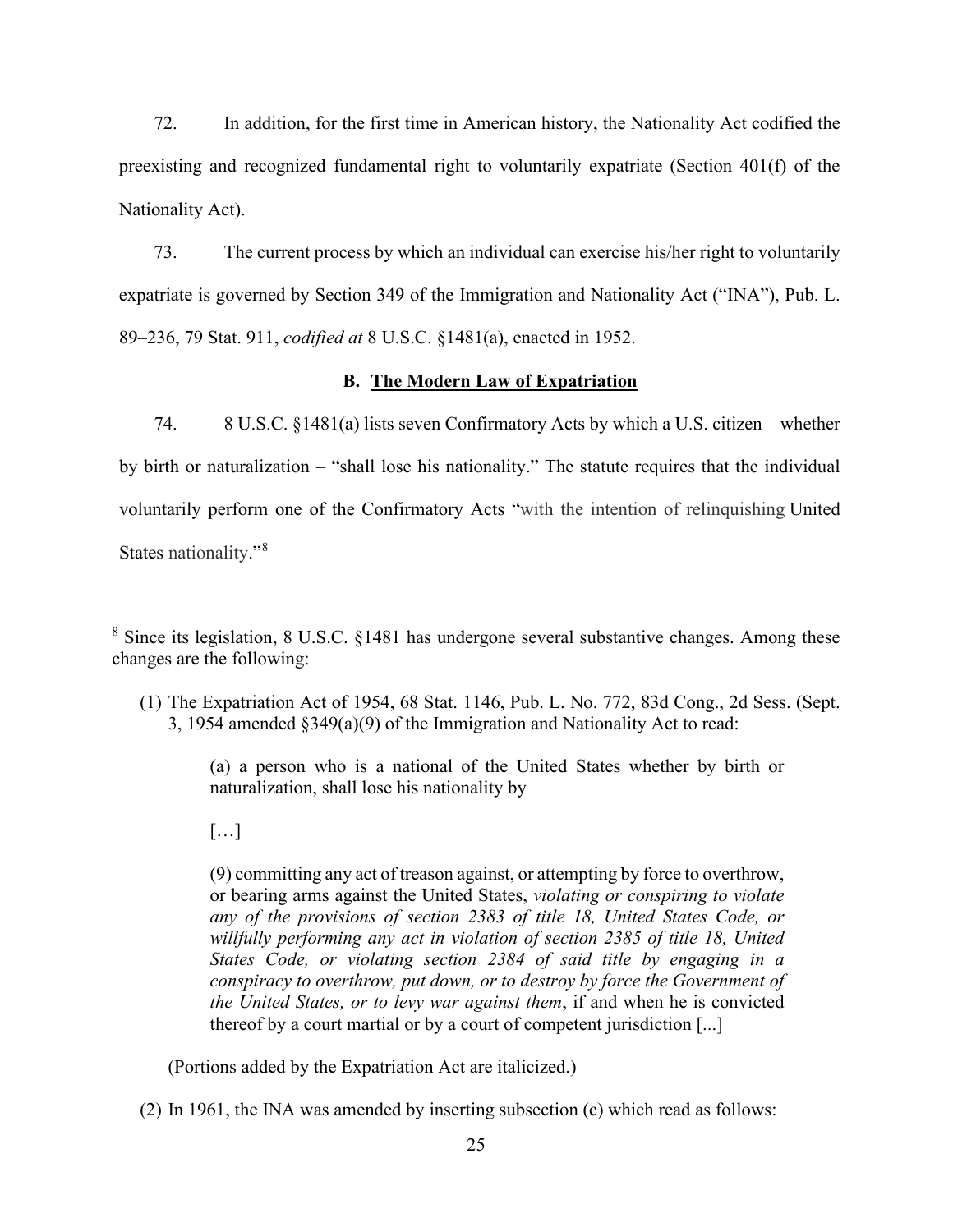75. Six of the seven Confirmatory Acts [8 U.S.C. §1481(a)(1)-(4) and (6)-(7)] all require that the applicant have voluntarily performed an act, coupled with the requisite intent to relinquish citizenship:

Whenever the loss of United States nationality is put in issue in any action or proceeding commenced on or after the enactment of this subsection under, or by virtue of, the provisions of this or any other Act, the burden shall be upon the person or party claiming that such loss occurred, to establish such claim by a preponderance of the evidence. Except as otherwise provided in subsection (b), any person who commits of performs, or who has committed or performed, any act of expatriation under the provisions of this or any other Act shall be presumed to have done so voluntarily, but such presumption may be rebutted upon a showing, by a preponderance of the evidence, that the act or the acts committed or performed were not done voluntarily.

- (3) In 1976, the INA was amended yet again by striking out subsection (10) which dealt with the expatriation of persons who remained outside of the jurisdiction of the United States in time of war or national emergency to avoid service in the military. Pub. L. 94–412 (HR 3884), September 14, 1976, 90 Stat. 1255.
- (4) In 1978, former subsection (a)(5) which dealt with expatriation of persons who voted in a political election in a foreign state or participated in an election or plebiscite to determine sovereignty over foreign territory was struck out. Pub. L. 95–432 (HR 13349), October 10, 1978, 92 Stat. 1046. The same amendment also struck out subsection (a)(8) which dealt with expatriation of persons who were dismissed or dishonorably discharged as result of deserting the military, air, or naval forces of the United States in time of war. *Id*.
- (5) The last substantive amendment occurred in 1986. Prior to 1986, the phrase "voluntarily performing any of the following acts with the intention of relinquishing United States nationality" was not in the INA. The INA was amended to include that phrase, reflecting and codifying the Supreme Court decisions in *Afroyim v. Rusk*, 387 U.S. 253 (1967) and *Vance v. Terrazas*, 444 U.S. 252 (1980) (*see* below). The same amendment also made minor amendments to subsection (2), (3) and (4). Moreover, the amendment struck out former subsection (b), which related to conclusive presumption of voluntariness and lack of duress for any person performing any act specified in subsection (a), if, at time of such act, such person was national of state in which act was performed and had been physically present in such state for period totaling ten years or more immediately prior to such act. PL 99–653 (HR 4444), PL 99–653, November 14, 1986, 100 Stat 3655.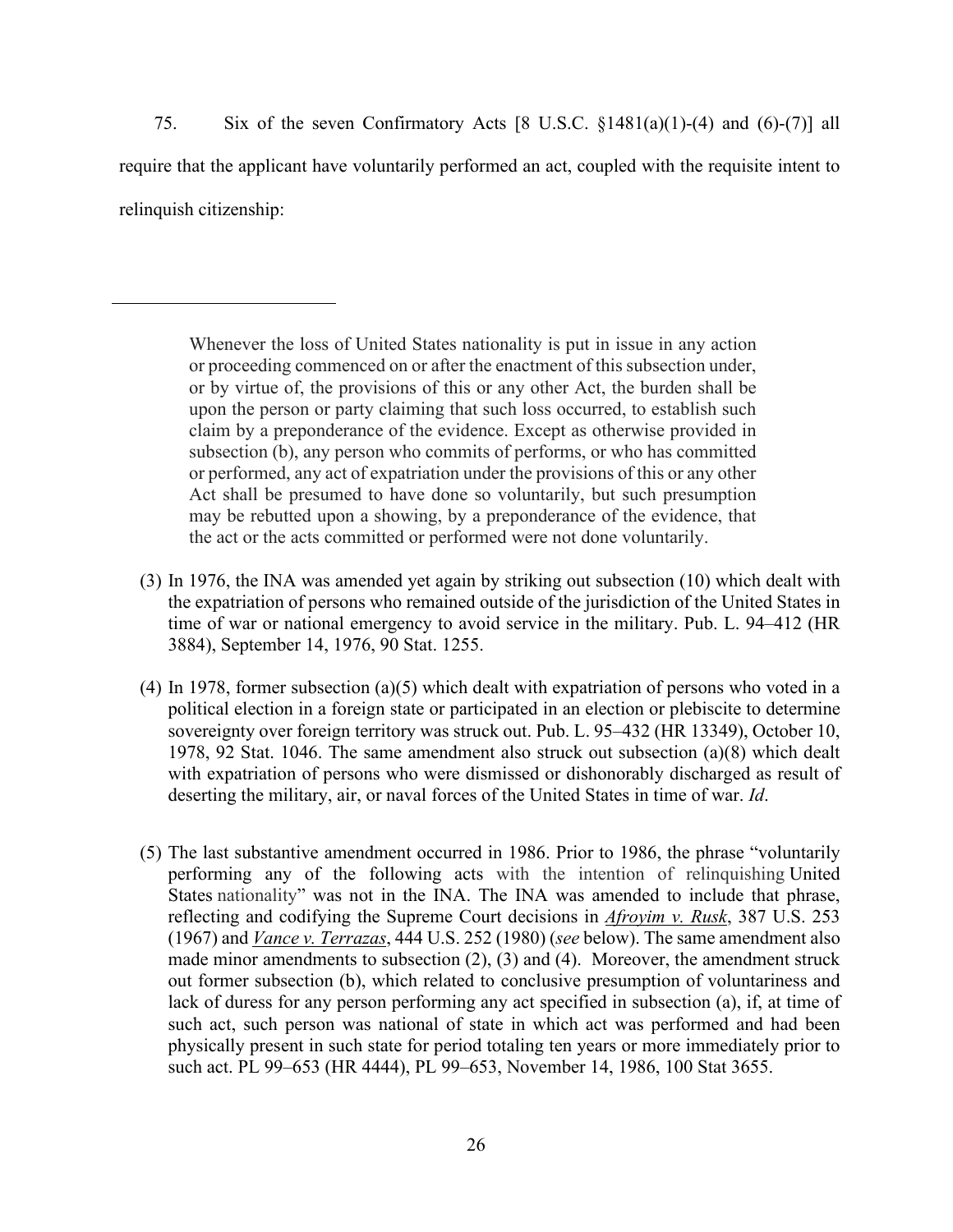- (a) obtaining naturalization in a foreign state upon his own application or upon an application filed by a duly authorized agent, after having attained the age of eighteen years,  $8$  U.S.C.  $$1481(a)(1);$
- (b) taking an oath or making an affirmation or other formal declaration of allegiance to a foreign state or a political subdivision thereof, after having attained the age of eighteen years, 8 U.S.C. §1481(a)(2);
- (c) entering, or serving in, the armed forces of a foreign state if (A) such armed forces are engaged in hostilities against the United States, or (B) such persons serve as a commissioned or non-commissioned officer, 8 U.S.C. §1481(a)(3);
- (d) accepting, serving in, or performing the duties of any office, post, or employment under the government of a foreign state or a political subdivision thereof, after attaining the age of eighteen years if he has or acquires the nationality of such foreign state; or (B) accepting, serving in, or performing the duties of any office, post, or employment under the government of a foreign state or a political subdivision thereof, after attaining the age of eighteen years for which office, post, or employment an oath, affirmation, or declaration of allegiance is required, 8 U.S.C. §1481(a)(4);
- (e) making in the United States a formal written renunciation of nationality in such form as may be prescribed by, and before such officer as may be designated by, the Attorney General, whenever the United States shall be in a state of war and the Attorney General shall approve such renunciation as not contrary to the interests of national defense, 8 U.S.C. §1481(a)(6);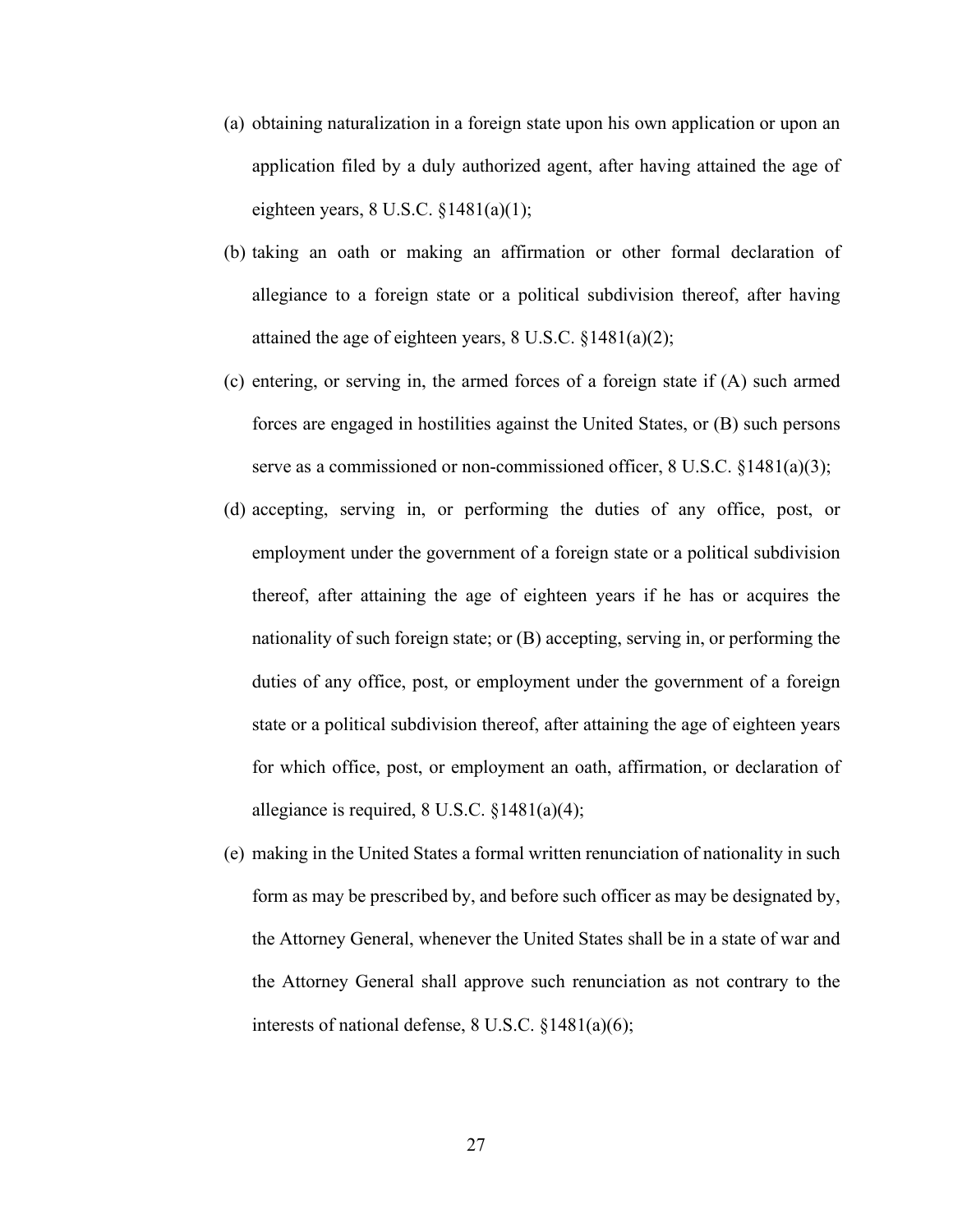(f) committing any act of treason against, or attempting by force to overthrow, or bearing arms against, the United States, violating or conspiring to violate any of the provisions of section 2383 of title 18, or willfully performing any act in violation of section 2385 of title 18, or violating section 2384 of title 18 by engaging in a conspiracy to overthrow, put down, or to destroy by force the Government of the United States, or to levy war against them, if and when he is convicted thereof by a court martial or by a court of competent jurisdiction, 8 U.S.C. §1481(a)(7).

76. Relinquishment by way of renunciation **–** the Confirmatory Act at issue in this lawsuit **–** is listed in in 8 U.S.C. §1481(a)(5), which provides as follows:

A person who is a national of the United States whether by birth or naturalization, shall lose his nationality by voluntarily performing any of the following acts with the intention of relinquishing United States nationality […] making a formal renunciation of nationality before a diplomatic or consular officer of the United States in a foreign state, in such form as may be prescribed by the Secretary of State.

Hereinafter: the "Renunciation Statute." Relinquishment by means of 8 U.S.C. §1481(a)(1)-(4) and (6)-(7) will be referred to as "non-renunciation relinquishment."

77. Renunciation differs from the other non-renunciation relinquishment provisions. Renunciation is a Confirmatory Act that is based exclusively and solely on the will of the applicant, with no additional act required (other than physically appearing before a diplomatic officer to take an oath). The other non-renunciation relinquishment provisions refer to circumstances where the individual performs an expatriating act with intent to relinquish and, by virtue of that act, *loses* his or her citizenship.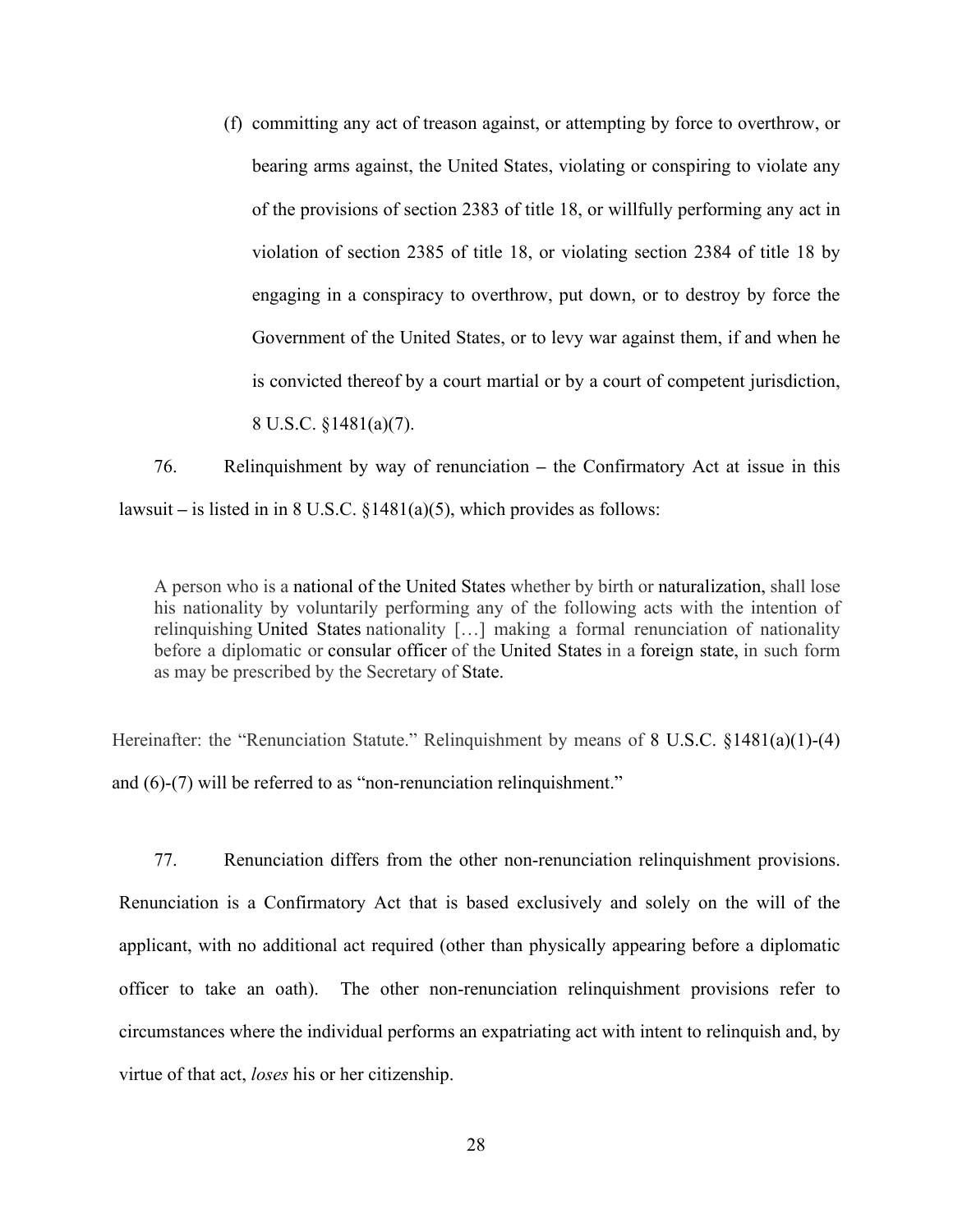78. Non-renunciation-relinquishment can be initiated by an individual. However, relinquishment under the non-renunciation provisions can also be commenced unilaterally by the DOS. Such DOS-initiated proceedings can potentially lead to the individual being stripped of his/her U.S. citizenship even when the individual unequivocally declares that he/she had no intention of relinquishing citizenship at the time the Confirmatory Act was committed.<sup>[9](#page-28-0)</sup> This use of 8 U.S.C.  $\S 1481(a)(1)-(4)$  and  $(6)-(7)$  by the DOS is sometimes referred to as "denationalization." *See* T. Alexander Aleinikoff, *Theories of Loss of Citizenship*, 84 MICH. L. REV. 1471, 1473 (1986).

79. As discussed below, these differences, as well as other discussed later, highlight some of the inconsistencies in the Defendants' decisions to create and subsequently increase the Renunciation Fee.

FAM refers to the DOS's Foreign Affairs Manual. *See* below, ¶81.

On October 2, 1985, the DOS stripped Rabbi Meir Kahane of his American citizenship under 8 U.S.C. §1481(a)(4), notwithstanding that Kahane informed the DOS that he had no intention to relinquish his citizenship. Kahane appealed the decision to the Board of Appellate Review. In its brief, the DOS argued that Kahane's "actions speak louder than his words in determining his true intent." The Board of Appellate Review accepted the DOS's reasoning. The Board's decision was overruled in *Kahane v. Shultz*, 653 F. Supp. 1486 (E.D.N.Y. 1987) which found that the administrative record did not support a finding that Kahane had intention to relinquish his citizenship.

<span id="page-28-0"></span><sup>9</sup> *See*, for example, 7 FAM 1280(b):

<sup>&</sup>quot;[…] However, the Terrazas Court also recognized that intent may be "expressed in words or found as a fair inference from proved conduct," and the Department has taken the view that actions inherently inconsistent with allegiance to the United States may be more probative than words. See 7 FAM 1285 for a fuller discussion of the subject."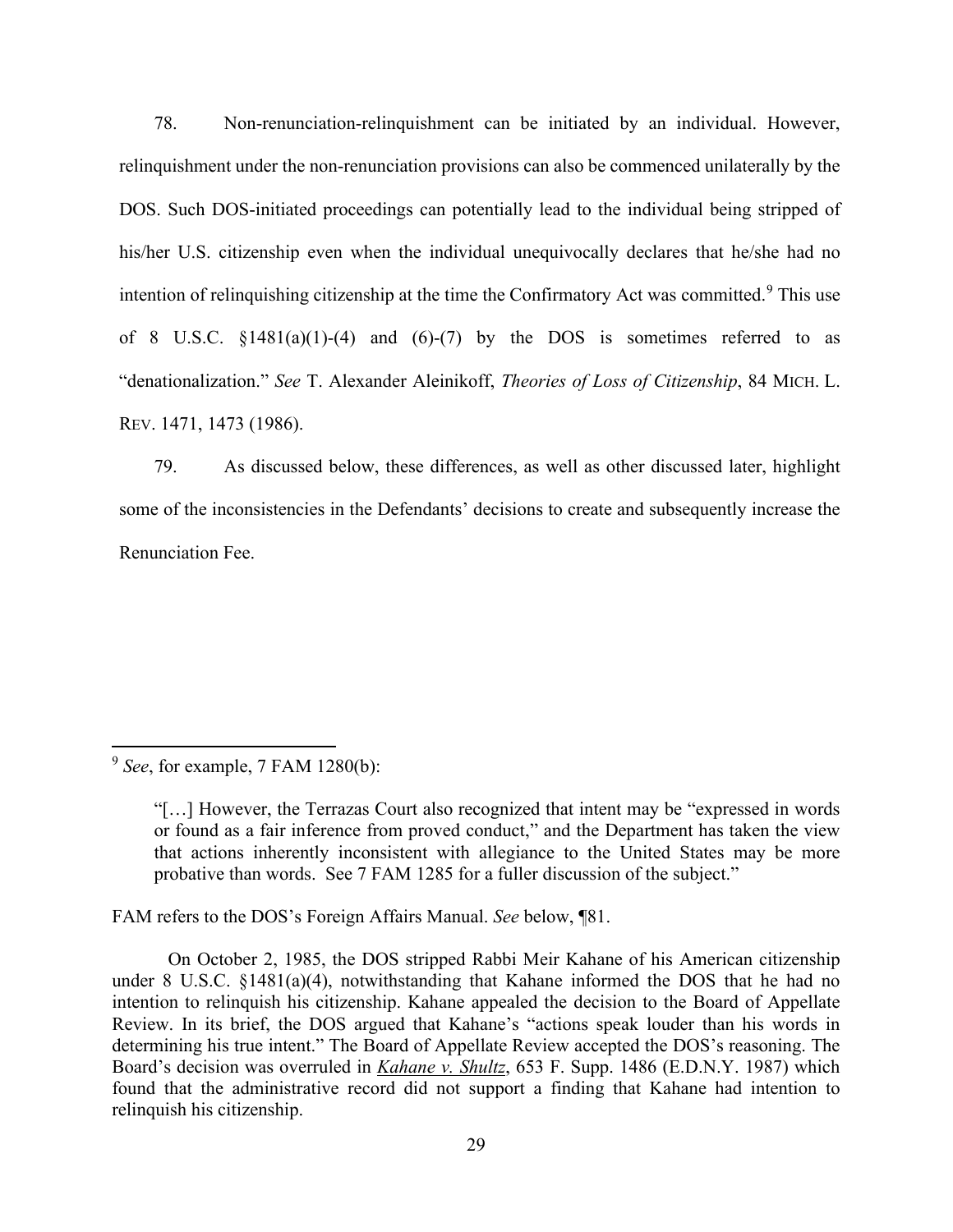# **C. The Process and Procedure for Renunciation**

80. The DOS has issued a regulation implementing the Renunciation Statute. 22 C.F.R. §50.50. That regulation states as follows:

> A person desiring to renounce U.S. nationality under section 349(a)(5) of the Immigration and Nationality Act shall appear before a diplomatic or consular officer of the United States in the manner and form prescribed by the Department. The renunciant must include on the form he signs a statement that he absolutely and entirely renounces his U.S. nationality together with all rights and privileges and all duties of allegiance and fidelity thereunto pertaining.

81. The detailed procedures for renunciation are set for in the DOS Foreign Affairs Manual ("FAM"), the "comprehensive, and authoritative source for the Department's organization structures, policies, and procedures that govern the operations of the State Department, the Foreign Service and, when applicable, other federal agencies." [https://fam.state.gov/.](https://fam.state.gov/)

82. While the DOS claims it spends substantial amounts of time to accept, process, and adjudicate loss of nationality cases, in reality, the process for *renunciation* is quite simple, does not involve long or complex forms, and can be completed in a single face-to-face interview.

83. The process for renunciation begins with an "Initial Information Session." 7 FAM 1262.2. The purpose of the Initial Information Session is to (a) explain the serious consequences of renunciation as summarized in the one-page Form DS-4081, entitled "Statement of Understanding Concerning the Consequences and Ramifications of Relinquishment or Renunciation of U.S. Citizenship;" and (b) inform the individual to think over whether he or she truly wishes to renounce U.S. nationality. *Id*. The DS-4081 is available online.

84. The Initial Information Session may be conducted by telephone by a consular mission member. *Id*. In practice, these sessions are usually done via telephone.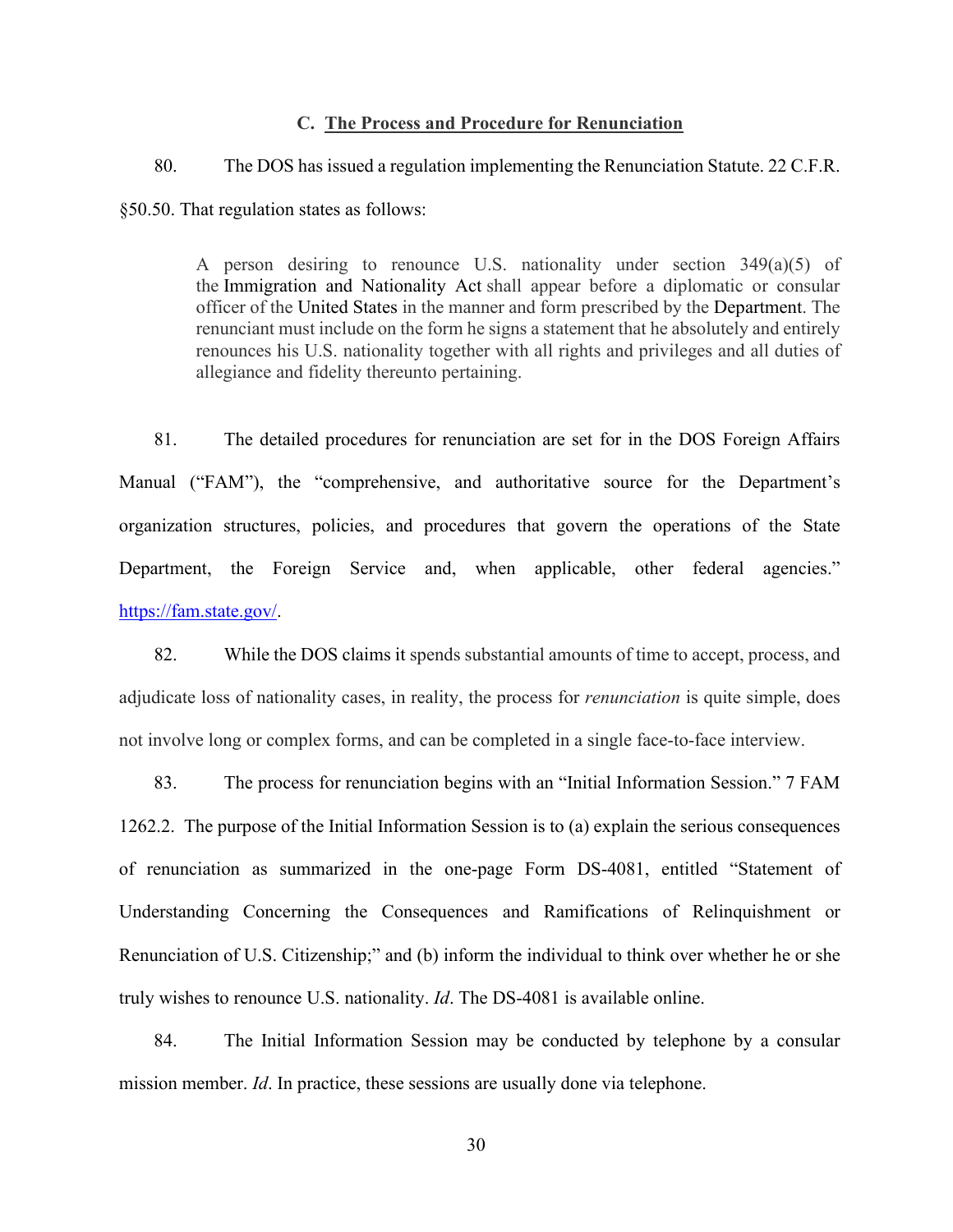85. After the Initial Information Session, an appointment for the renunciation oath is

scheduled. *Id*.

86. On the day of the renunciation oath, the renunciant must appear before a consulate

officer.

87. During the meeting with the consulate officer, the renunciant reads Form DS-4081,

and indicates that he or she comprehends it. Form DS-4081 contains twelve statements that must

ultimately be declared by the renunciant and attested to by the consular officer. The statements in

Form DS-4081 include the following:

- (1) I have the right to renounce/relinquish my United States nationality.
- (2) I have the intention of relinquishing my United States nationality.
- (3) I am exercising my right of renunciation/relinquishment freely and voluntarily without force, compulsion or undue influence placed upon me by any person.
- (4) Upon renouncing/relinquishing my U.S. nationality, I will become an alien with respect to the United States, subject to all laws and procedures of the United States regarding entry and control of aliens.
- (5) If I do not possess the nationality/citizenship of any country other than the United States, upon my renunciation/relinquishment I will become a stateless person and may face extreme difficulties traveling internationally and entering most countries and maintaining a place to reside.
- (6) If I am found to be deportable by a foreign country, my renunciation/relinquishment may not prevent my involuntary return to the United States.
- (7) My renunciation/relinquishment may not affect my military or selective service status, if any. I understand that any problems in this area must be resolved with the appropriate agencies.
- (8) My renunciation/relinquishment may not affect my liability, if any, to prosecution for any crimes which I may have committed or may commit in the future which violate United States law.
- (9) My renunciation/relinquishment may not affect my liability for extradition to the United States.
- (10) My renunciation/relinquishment may not exempt me from United States income taxation. With regard to United States taxation consequences, I understand that I must contact the United States Internal Revenue Service. Further, I understand that if my renunciation of United States nationality is determined by the United States Attorney General to be motivated by tax avoidance purposes, I will be found excludable from the United States under Immigration and Nationality Act, as amended.
- (11) Upon renouncing/relinquishing my U.S. nationality, I will no longer be able to transmit U.S. nationality to my children born subsequent to this act.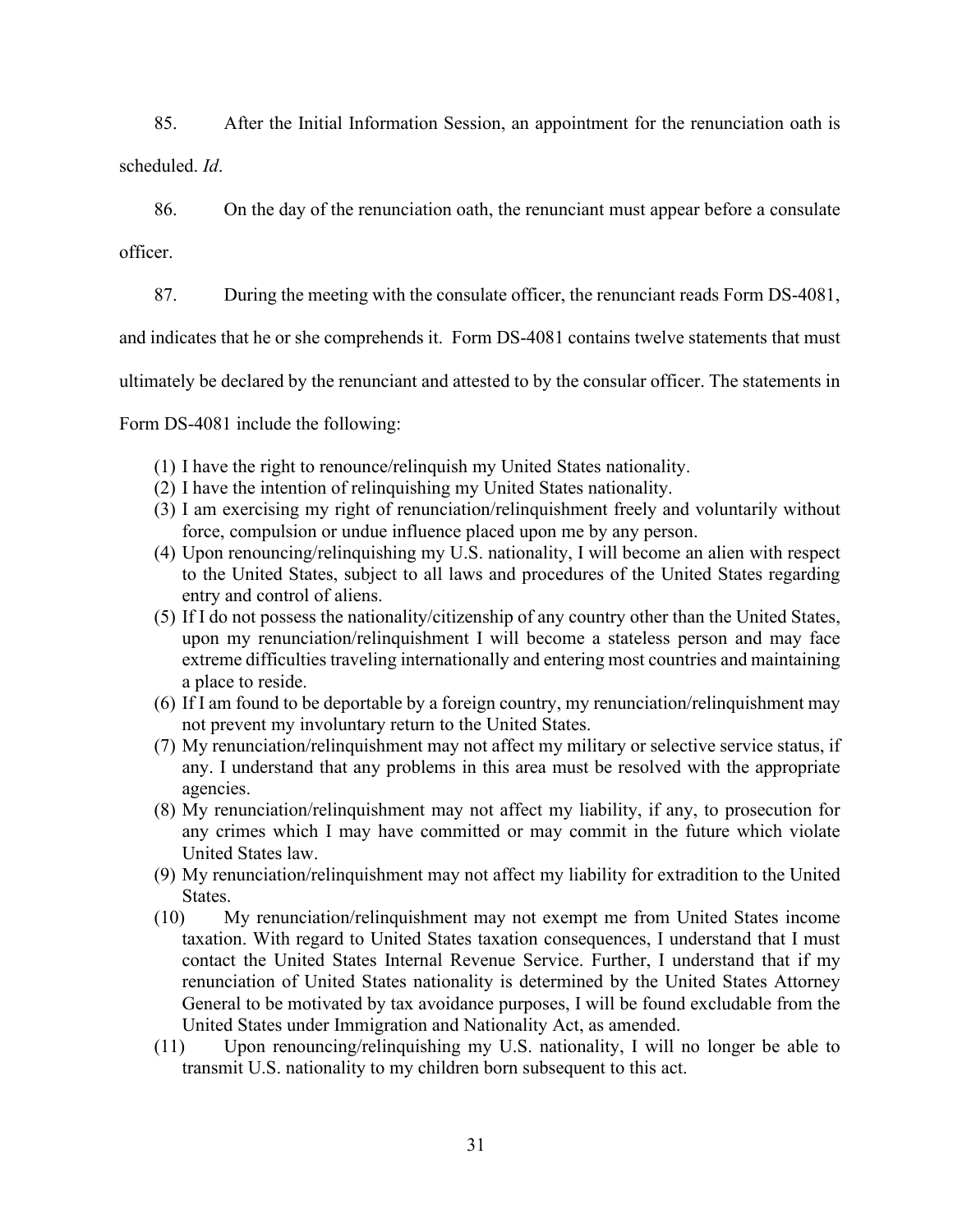88. After reading Form DS-4081, the renunciant signs the form. 7 FAM 1262.4(b).

89. Next, the renunciant must read the one-page Form DS-4080, entitled "Oath/Affirmation of Renunciation of the Nationality of the United States," and then sign it. 7 FAM 1262.4(c). Form DS-4080 is publicly available online.

90. The Oath of Renunciation contains the following language, pursuant to 22 C.F.R.

§50.50:

I desire and hereby make a formal renunciation of my U.S. nationality, as provided by section 349(a)(5) of the Immigration and Nationality Act of 1952, as amended, and pursuant thereto, I hereby absolutely and entirely renounce my United States nationality together with all rights and privileges and all duties and allegiance and fidelity thereunto pertaining. I make this renunciation intentionally, voluntarily, and of my own free will, free of any duress or undue influence.

91. Prior to taking the oath of renunciation, the renunciant must pay the Renunciation Fee. 7 FAM 1262.4.<sup>[10](#page-31-0)</sup>

92. Under 7 FAM 1262.4(i), the officer must keep a record of his/her assessment of the renunciant's state of mind: whether the renunciant appeared to be acting out of his or her own free will and to have fully understood the consequences of renunciation. Such opinions might note if there appeared to be family pressure to renounce, if the individual was likely renouncing for tax avoidance purposes, etc. The opinion should also note if the renunciant displays animosity or has spoken threateningly towards the United States.

<span id="page-31-0"></span><sup>10</sup> 7 FAM 1262.4:

Under Federal regulations at 22 CFR 22.1, an administrative processing fee applies to documenting renunciation of U.S. nationality. The fee should be collected after the individual has decided to proceed with the renunciation and has arrived at post to take the oath of renunciation. The fee should be collected before conducting the ceremony and administering the oath.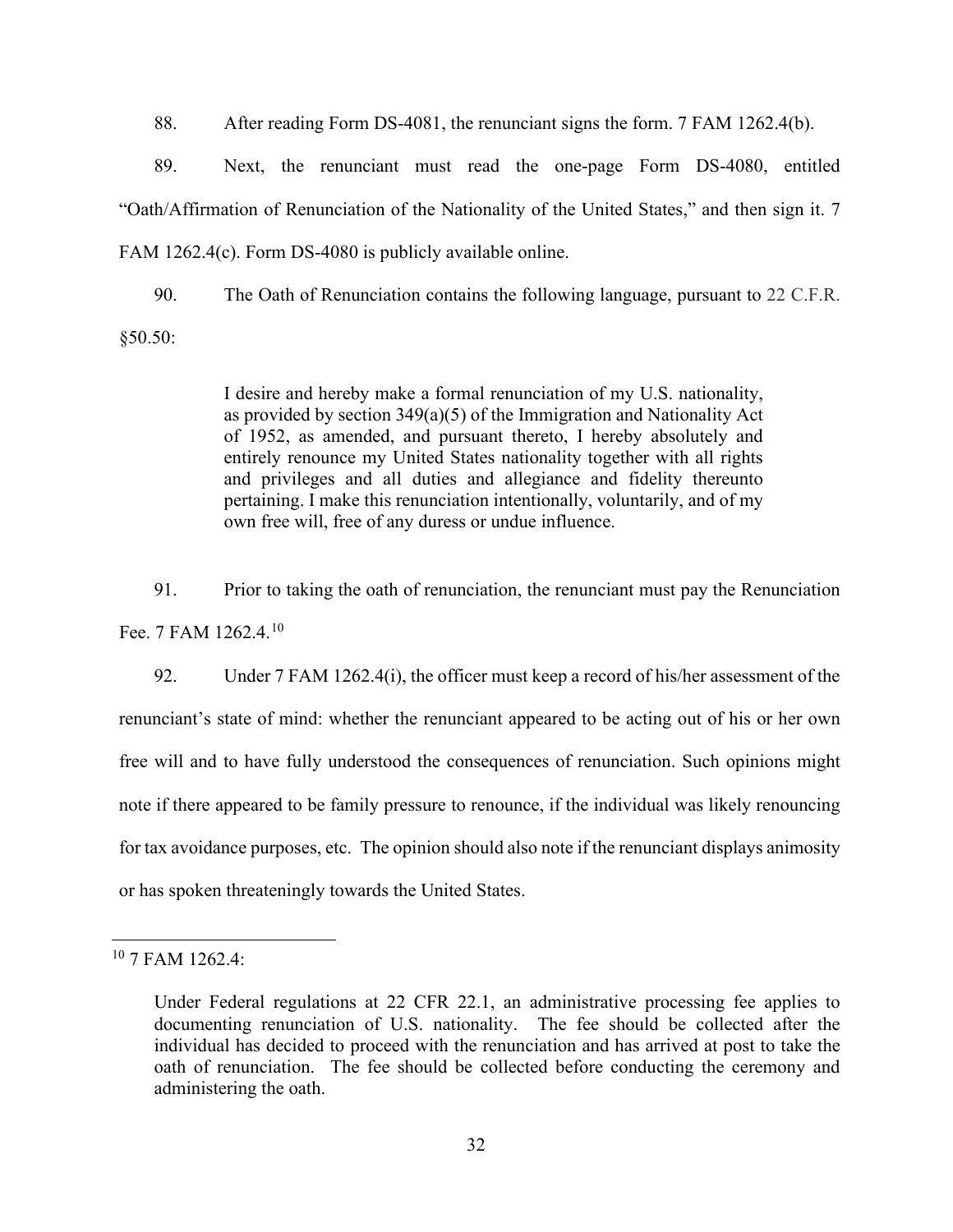93. Notably, 7 FAM 1262(e) instructs that the "execution of the Oath of Renunciation usually is sufficient evidence of intent to lose U.S. nationality." This contrasts with nonrenunciation relinquishment cases where there is an "administrative presumption of intent to retain citizenship." 7 FAM 1281(d).

94. Tellingly, the renunciation process does *not* require the renunciant to complete the eight-page Form DS-4079, entitled "Request for Determination of Possible Loss of United States Nationality." The purpose of DS-4079 is to determine the Confirmatory Act that serves as the grounds for relinquishment under  $8 \text{ U.S.C. } \S 1481(a)(1)-(4)$  and  $(6)(7)$  (non-renunciationrelinguishment cases). *See* 7 FAM 1264.<sup>[11](#page-32-0)</sup> Therefore, an applicant under 8 U.S.C.  $\{1481(a)(5)$ (renunciation) is not required to complete or submit the DS-4079.<sup>[12](#page-32-1)</sup>

<span id="page-32-1"></span><sup>12</sup> See the website for the United States Embassy in the U.K[. https://uk.usembassy.gov/u-s-citizen](https://uk.usembassy.gov/u-s-citizen-services/citizenship/loss-of-u-s-citizenship-i-e-expatriation/)[services/citizenship/loss-of-u-s-citizenship-i-e-expatriation/.](https://uk.usembassy.gov/u-s-citizen-services/citizenship/loss-of-u-s-citizenship-i-e-expatriation/) There, the website has two sets of instructions: one for applicants who wish to *relinquish* and another set for applicants who wish to renounce*.* For applicants wishing to relinquish citizenship, they are required to complete and submit the DS-4079; for applicants wishing to renounce citizenship, no such requirement is listed.

*See* also the website for the United States Embassy in Israel, distinguishing between the requirements of renunciation and relinquishments. [https://il.usembassy.gov/u-s-citizen](https://il.usembassy.gov/u-s-citizen-services/renouncing-u-s-citizenship/appointment-and-processing/)[services/renouncing-u-s-citizenship/appointment-and-processing/:](https://il.usembassy.gov/u-s-citizen-services/renouncing-u-s-citizenship/appointment-and-processing/) "On the day of your appointment, you will meet with a Consular Officer and be given another opportunity to review the Statement of Understanding prior to taking the Oath of Renunciation *or* signing the DS-4079 questionnaire." (emphasis not in original).

*See* also the website of the United States Embassy in France, [https://fr.usembassy.gov/u-s](https://fr.usembassy.gov/u-s-citizen-services/citizenship-services/renounce-u-s-citizenship/)[citizen-services/citizenship-services/renounce-u-s-citizenship/:](https://fr.usembassy.gov/u-s-citizen-services/citizenship-services/renounce-u-s-citizenship/) "The information below provides

<span id="page-32-0"></span> $11$  7 FAM 1264(b)(Note):

While Form DS-4079, Request for Determination of Possible Loss of United States Citizenship, is not standard or typically necessary for renunciation cases, where there is a question about intent it may prove useful. Further, the DS-4079 may serve as a helpful tool for information gathering in appropriate cases regarding, for example, ties to the United States and the host country, or possible earlier commission of an expatriating act. In short, consular officers should not seek completion and signature of the DS-4079 in renunciation cases as a matter of routine but only if pertinent as described above.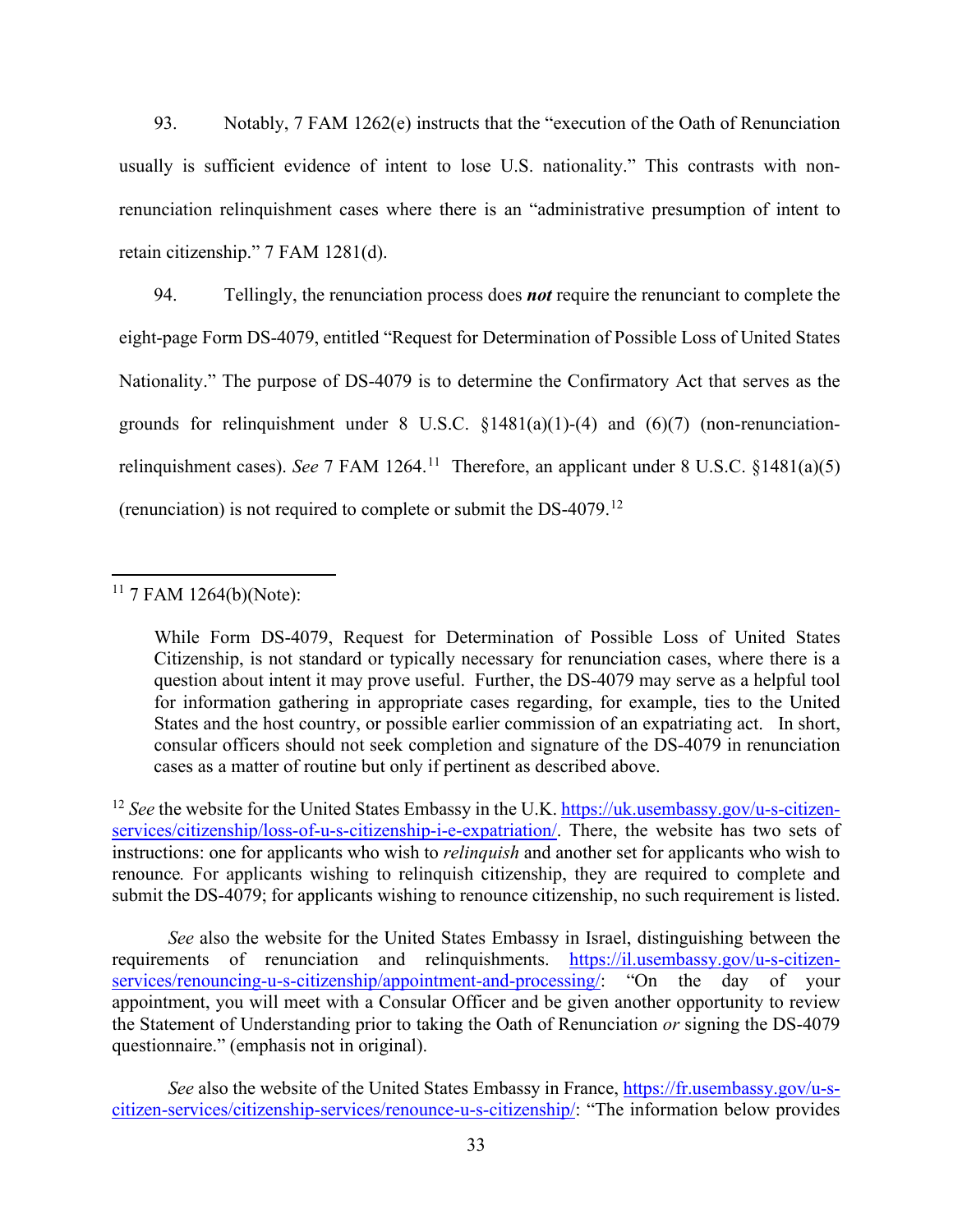95. After the renunciation ceremony, the consular officer must forward the forms and documents, including his/her recommendations to the Bureau of Consular Affairs, Office of Overseas Citizens Services in Washington, D.C. for final approval.

96. If approved, the consular officer overseas provides the applicant with a Certificate of Loss of Nationality ("CLN"). If approved, the date of expatriation is the date that the oath was taken in front of the consular officer.<sup>[13](#page-33-0)</sup> If the oath is not approved and no CLN is issued, the renunciant remains a citizen of the United States.

97. If a renunciation is undertaken but not approved by the DOS, the Renunciation Fee is not refundable. 7 FAM 1262.4.

# **D. The Renunciation Fee**

98. The INA and the regulations do not specifically authorize the DOS to set and collect fees from potential renunciants. The DOS's authority is derived from the Independent Offices Appropriations Act, 31 U.S.C. §9701, which provides as follows:

> The head of each agency […] may prescribe regulations establishing the charge for a service or thing of value provided by the agency. Regulations prescribed by the heads of executive agencies are subject to policies prescribed by the President and shall be as uniform as practicable. Each charge shall be— (1) Fair; and

> (2) based on- (A) the costs to the Government; (B) the value of the service or thing to the recipient; (C) public policy or interest served; and (D) other relevant facts.

instructions for relinquishing U.S. citizenship by taking an oath of renunciation under INA  $349(a)(5)$ . For information on relinguishment by voluntary commission of different potentially expatriating acts under INA 349(a)(1)-(4) with intent to lose U.S. nationality, please read [...]".

<span id="page-33-0"></span><sup>&</sup>lt;sup>13</sup> For non-renunciation relinquishment cases, the effective date of loss of nationality is the date of the expatriating act. *See* 7 FAM 1228.3(e).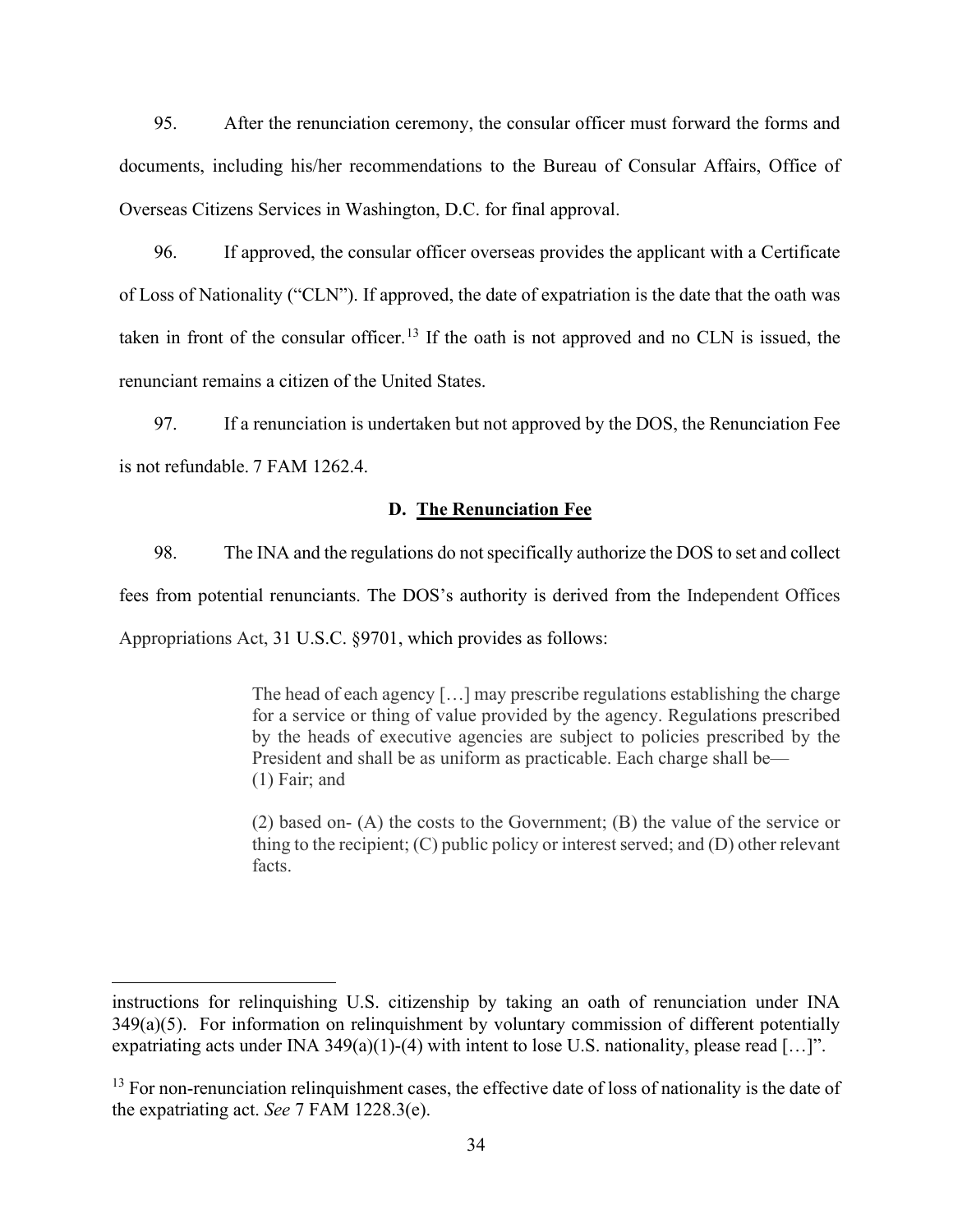99. Prior to February 2010, the DOS did not charge any fee for a "loss of citizenship," whether the loss was pursuant to 8 U.S.C.  $\S 1481(a)(1)-(4)$  and  $(6)(7)$  or whether it was pursuant to the Renunciation Statute.

100. In 2010 – the same year FATCA was enacted– the DOS issued a Notice of Proposed Rulemaking ("NPRM"), recommending levying a \$450 fee as a precondition for *renunciation* under 8 U.S.C. §1481(a)(5). 75 Fed. Reg. 6321 (Feb. 9, 2010).

101. This charge to exercise the right of expatriation was unprecedented. For over twohundred years, U.S. citizens were entitled to exercise their fundamental right to expatriate without having to pay any fee.

102. As noted in the NPRM, the DOS adjusts fees accordingly so that the actual cost of services provided is covered by the fees actually paid. The proposed changes were based on a cost-of-services study ("CoSS") that the DOS authorized to study the fee structure to determine whether the DOS was fully recovering the costs of services.<sup>[14](#page-34-0)</sup>

103. According to the NPRM:

The CoSS demonstrated that documenting a U.S. citizen's renunciation of citizenship is extremely costly, requiring American consular officers overseas to spend substantial amounts of time to accept, process, and adjudicate cases. A new fee of \$450 will be established to help defray a small portion of the total cost to the U.S. Government of documenting the renunciation of citizenship.<sup>[15](#page-34-1)</sup>

104. Subsequently, the DOS issued a supplemental notice of proposed rulemaking which provided more information about the CoSS and extended the comment period until April 7, 2010.

<span id="page-34-0"></span><sup>&</sup>lt;sup>14</sup> Plaintiffs do not concede the content of DOS's analysis and conclusion.

<span id="page-34-1"></span><sup>&</sup>lt;sup>15</sup> Plaintiffs do not concede the content of DOS's analysis and conclusion.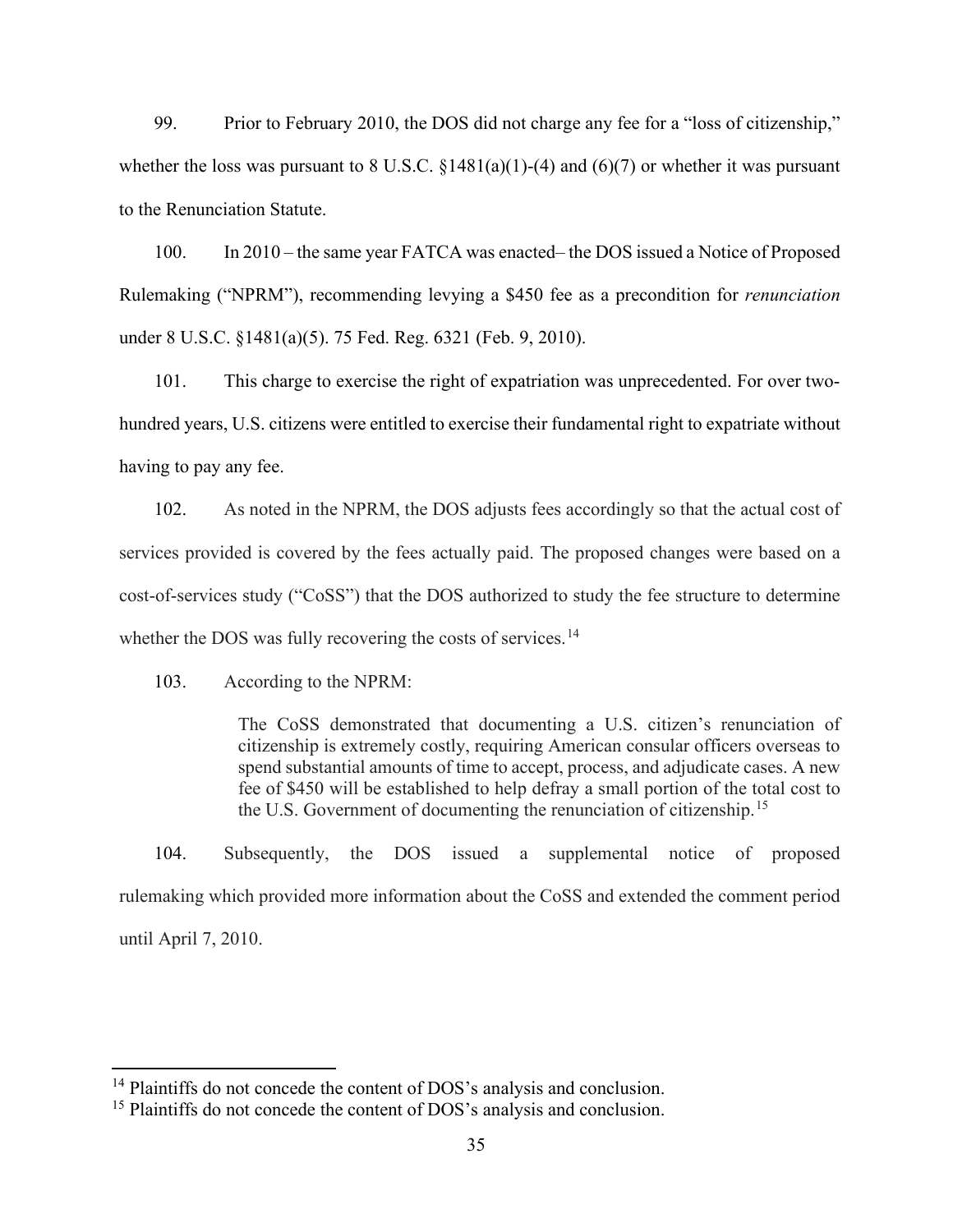105. The DOS received 1,800 comments on the proposed changes. Some of those comments challenged this first-time fee for documenting renunciation of citizenship. The DOS determined that "it must recoup at least a portion of its costs of providing this very costly service." The DOS went on to explain that in "order to lessen the impact on those who need this service and not discourage the utilization of the service, the Department decided to set the fee at \$450, less than 25 percent of the cost to the U.S. Government." 75 Fed. Reg. 36522 (June 28, 2010). The interim rule went into effect on July 13,  $2010$ .<sup>[16](#page-35-0)</sup>

106. The DOS issued a final rule adopting the interim rule on February 2, 2012, amending the fee schedule in 22 C.F.R. §22.1. 77 Fed. Reg. 5177 (Feb. 2, 2012).

107. Non-renunciation relinquishment applications under 8 U.S.C. §1481(a)(1)-(4) and (6)(7) remained free of charge.

108. On August 28, 2014, the DOS issued the 2014 IFR $^{17}$  $^{17}$  $^{17}$  adjusting the fee for the renunciation of citizenship from \$450 to \$2,350. 79 Fed. Reg. 51247 (Aug. 28, 2014).

109. According to the DOS, it completed a "fee review using its activity-based Cost of Service Model." The review was conducted from April 2012 through July 2013 and provides the basis for updating various fees, including the Renunciation Fee. In conducting the review, the

<sup>&</sup>lt;sup>16</sup> Plaintiffs do not concede the content of DOS's analysis and conclusion.

<span id="page-35-1"></span><span id="page-35-0"></span> $17$  Generally, an agency is required to issue a proposed rule prior to issuing an interim or final rule. 5 U.S.C. §553(b). However, 5 U.S.C. §553(b)(3)(B) authorizes an agency to bypass the proposed rule stage "when the agency for good cause finds (and incorporates the finding and a brief statement of reasons therefor in the rules issued) that notice and public procedure thereon are impracticable, unnecessary, or contrary to the public interest." The DOS relied on this provision when issuing the interim final rule (without first issuing a proposed rule), "publishing this rule as an interim final rule, with a 60-day provision for post-promulgation comments and with an effective date less than 30 days from the date of publication." 79 Fed. Reg. 51247, 51251. According to the DOS, "Delaying implementation of this rule would be contrary to the public interest because the fees in this rule fund consular services that are critical to national security, including screening visa applicants." *Id*.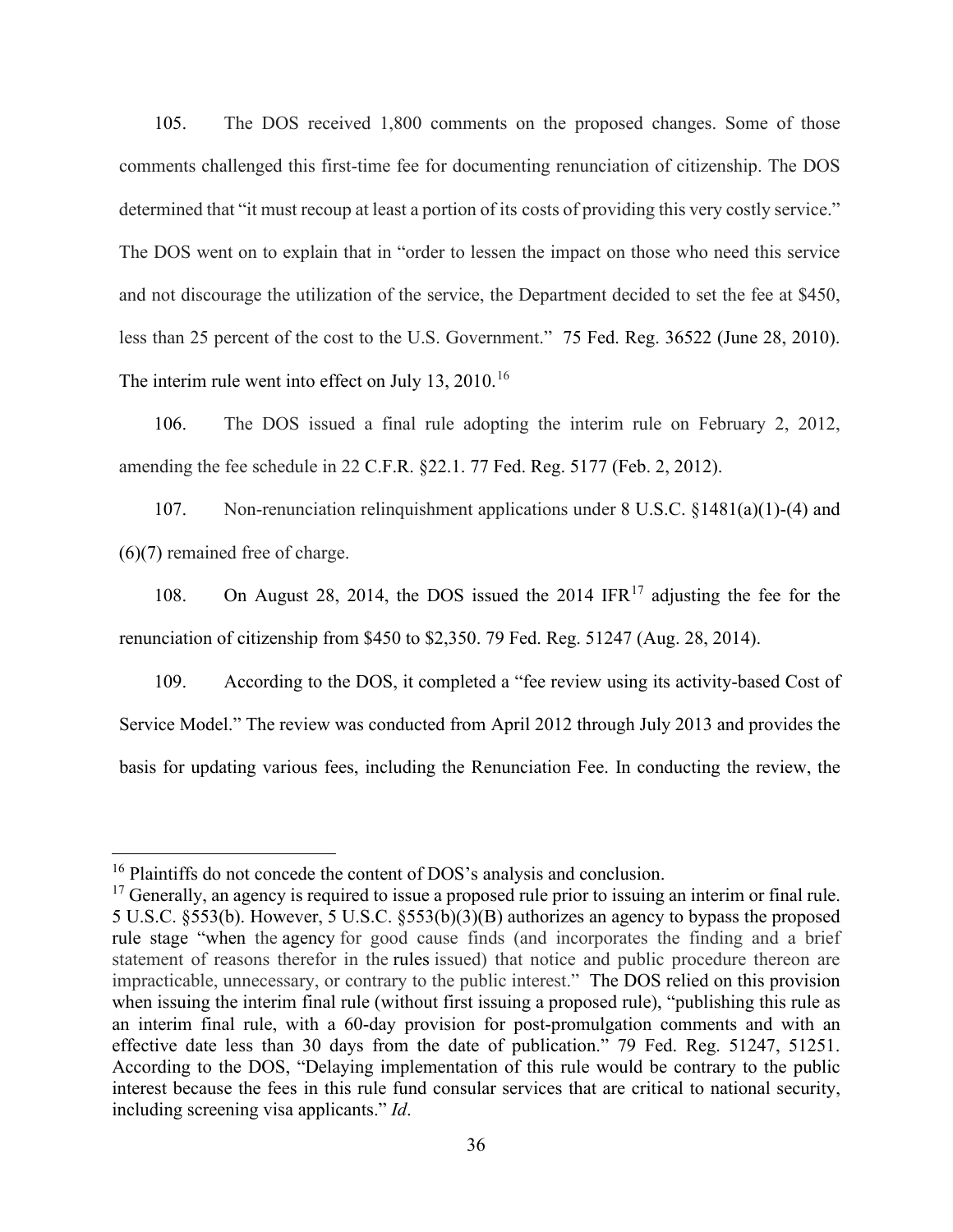DOS "chose to develop and use an activity-based costing (ABC) model to determine the full cost of the services listed in its Schedule of Fees."[18](#page-36-0)

110. ABC models require an organization to: <sup>[19](#page-36-1)</sup>

- Identify all of the activities that are required to produce a particular product or service;
- Identify all of the resources allocated to the production of (costs) that product or service;
- Measure the quantity of resources consumed; and
- Measure the frequency and intensity of demand placed on activities to produce services.

111. The DOS stated that "documenting a U.S. citizen's renunciation of citizenship is extremely costly, requiring American consular officers overseas to spend substantial amounts of time to accept, process, and adjudicate cases." *Id*.

112. According to the DOS:  $20$ 

consular officers must confirm that the potential renunciant fully understands the consequences of renunciation, including losing the right to reside in the United States without documentation as an alien. Other steps include verifying that the renunciant is a U.S. citizen, conducting a minimum of two intensive interviews with the potential renunciant, and reviewing at least three consular systems before administering the oath of renunciation. The final approval of the loss of nationality must be done by law within the Directorate of Overseas Citizens Services in Washington, DC, after which the case is returned to the consular officer overseas for final delivery of the Certificate of Loss of Nationality to the renunciant. These steps further add to the time and labor that must be involved in the process. *Id*.

113. According to the 2014 IFR, since 2010, the demand for renunciation services "increased dramatically, consuming far more consular official time and resources." The 2014 IFR

<span id="page-36-0"></span><sup>&</sup>lt;sup>18</sup> Plaintiffs do not concede the content of DOS's analysis and conclusion. <sup>19</sup> Plaintiffs do not concede the content of DOS's analysis and conclusion.

<span id="page-36-2"></span><span id="page-36-1"></span> $20$  Plaintiffs do not concede the content of DOS's analysis and conclusion.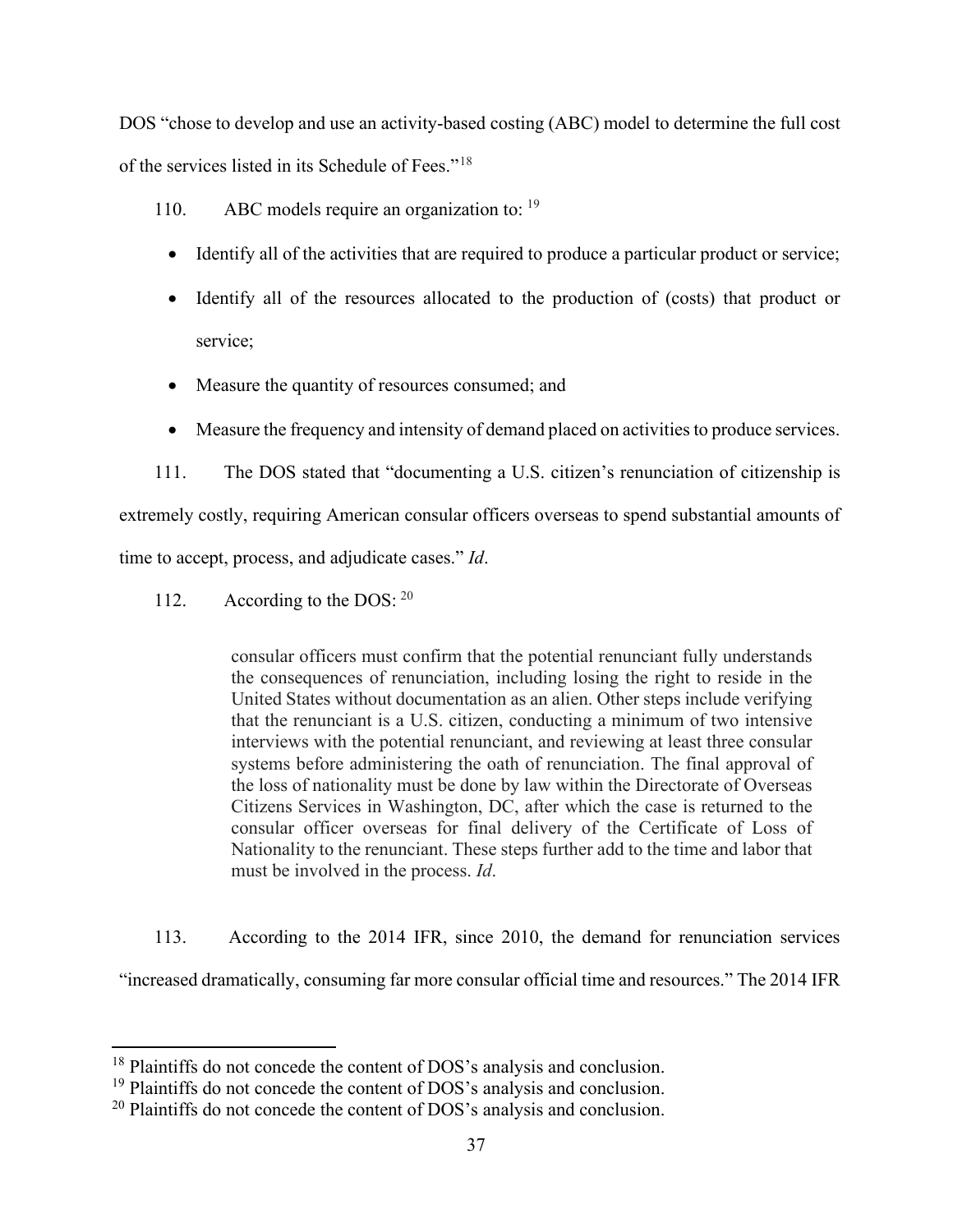goes on to state – in stark contrast to its June 28, 2010 publication (*see* above, ¶105) – that the DOS "believes there is no public benefit or other reason for setting this fee below cost." In its June 28, 2010 publication, the DOS at least appeared to realize that renunciation is a public benefit, and it is important "not to discourage the utilization of the service." This realization is completely missing in the 2014 IFR. The 2014 IFR went into effect on September 6, 2014.<sup>[21](#page-37-0)</sup>

114. After the publication of the 2014 IFR, more than seventy comments were received. *See* 80 Fed. Reg. 51464 (Aug. 25, 2015). "More than one-third of the comments suggested that the increased fee to process renunciations is a burden." *Id*. Some of the comments asserted that citizen renunciation is a "constitutional or human right." *Id*., at 51465. These comments stated that the increased renunciation fee acts as a deterrent to renouncing one's nationality, thereby violating the right to expatriate. *Id*.

115. These comments were cavalierly rejected by the DOS, which issued the 2015 Final Rule. In its 2015 Final Rule, DOS claimed without supporting evidence that the fee increase did not restrict or burden the right of expatriation.

116. According to the DOS, the Renunciation Fee is unrelated to any U.S. tax regime, "except to the extent that the legislation caused an increase in consular workload that must be paid for by user fees." *Id*. The DOS went on to describe the type of expenses and work incurred by the renunciation process and its duty to ensure that it recoups these expenses by way of charging an appropriate fee for renunciation. "Conforming to guidance from the Office of Management and Budget (OMB), federal agencies make every effort to ensure that each service provided to specific recipients is self-sustaining, charging fees that are sufficient to recover the full cost to the government." *Id*. The increase in the fee, according to the DOS, is connected with

<span id="page-37-0"></span><sup>&</sup>lt;sup>21</sup> Plaintiffs do not concede the content of DOS's analysis and conclusion.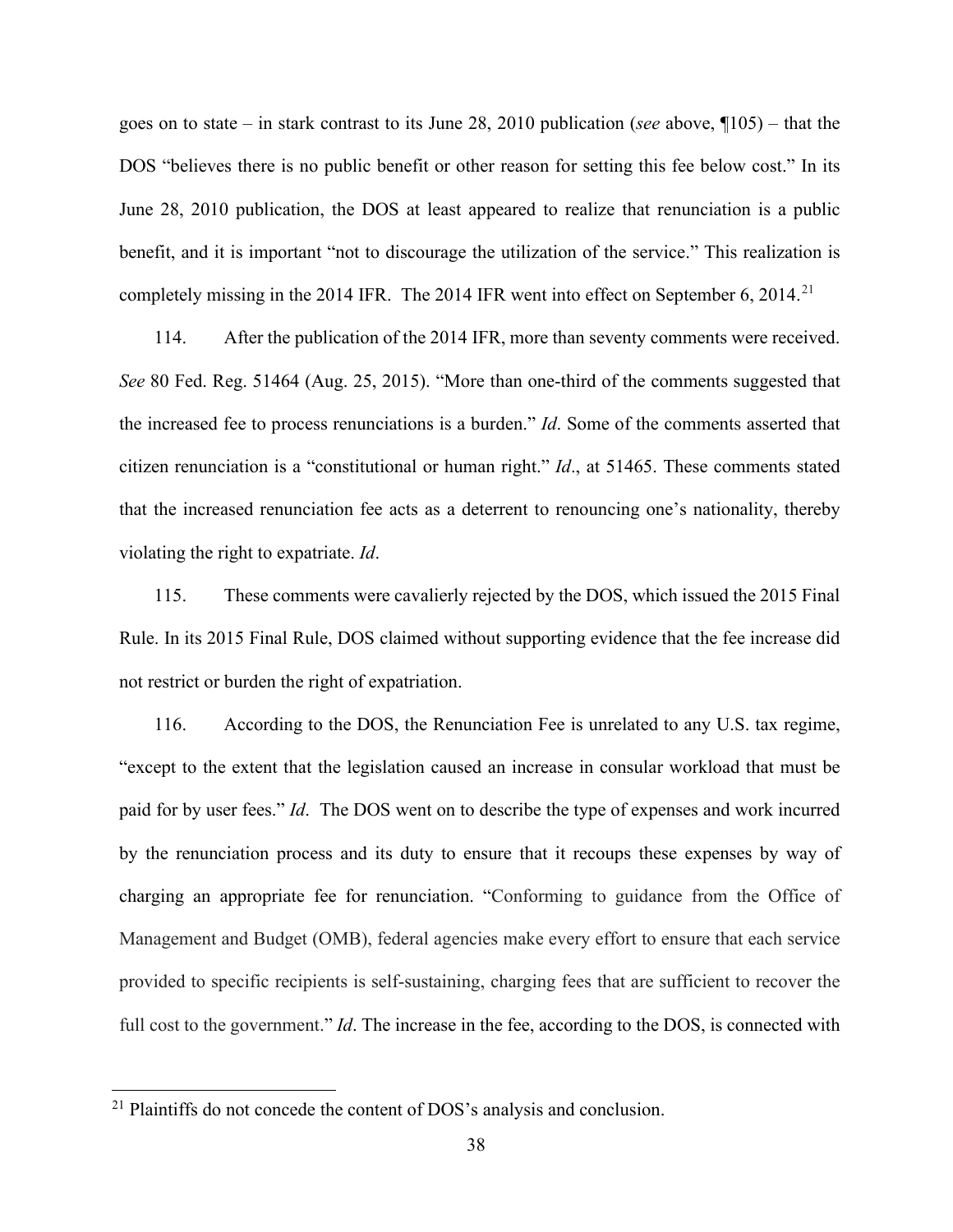the increase of applicants for a Certificate of Loss of Nationality. In the past, the total number of renunciations was small and constituted a minor demand on the DOS. As a result, "it was difficult to assess accurately the cost of the service." *Id*. In contrast, "in recent years, the number of people requesting the renunciation service has risen dramatically, driven in part by tax legislation affecting U.S. taxpayers abroad, including the Foreign Account Tax Compliance Act (FATCA), materially increasing the resources devoted to providing the service." *Id*. [22](#page-38-0)

117. According to the DOS, as a result of the Supreme Court's decisions in *Afroyim v. Rusk*, 387 U.S. 253 (1967)<sup>[23](#page-38-1)</sup> and *Vance v. Terrazas*, 444 U.S.C. 252 (1980)<sup>24</sup>, it is required to implement "thorough," "serious," and "time-consuming" procedures that ensure that the renunciation is done voluntarily.[25](#page-38-3)

118. The 2014 IFR and the 2015 Final Rule did not make any changes to nonrenunciation relinquishment applications under 8 U.S.C. §1481(a)(1)-(4) and (6)(7). Those types of procedures remained free of charge.

<span id="page-38-0"></span><sup>&</sup>lt;sup>22</sup> Plaintiffs do not concede the content of DOS's analysis and conclusion.

<span id="page-38-1"></span><sup>23</sup> In *Afroyim v. Rusk*, the Supreme Court ruled that citizens of the United States may not be deprived of their citizenship involuntarily. There, the government attempted to strip the citizenship of Beys Afroyim, because he had cast a vote in an Israeli election after becoming a naturalized U.S. citizen. The Supreme Court decided that Afroyim's right to retain his citizenship was guaranteed by the Citizenship Clause of the Fourteenth Amendment to the Constitution. The Court's majority held that "Congress has no power under the Constitution to divest a person of his United States citizenship absent his voluntary renunciation thereof." *Id*., at 253.

<span id="page-38-2"></span><sup>24</sup> In *Vance v. Terrazas*, the Supreme Court *overturned* portions of the INA which had listed various expatriating that could be taken as conclusive, irrebuttable proof of intent to give up U.S. citizenship. The Court held that as a prerequisite for losing citizenship it is not enough that the individual voluntarily performs an expatriating act, but he/she must also intend to relinquish citizenship by performing that act.

<span id="page-38-3"></span> $25$  Plaintiffs do not concede the content of DOS's analysis and conclusion. Plaintiffs merely concede that this is what DOS has stated.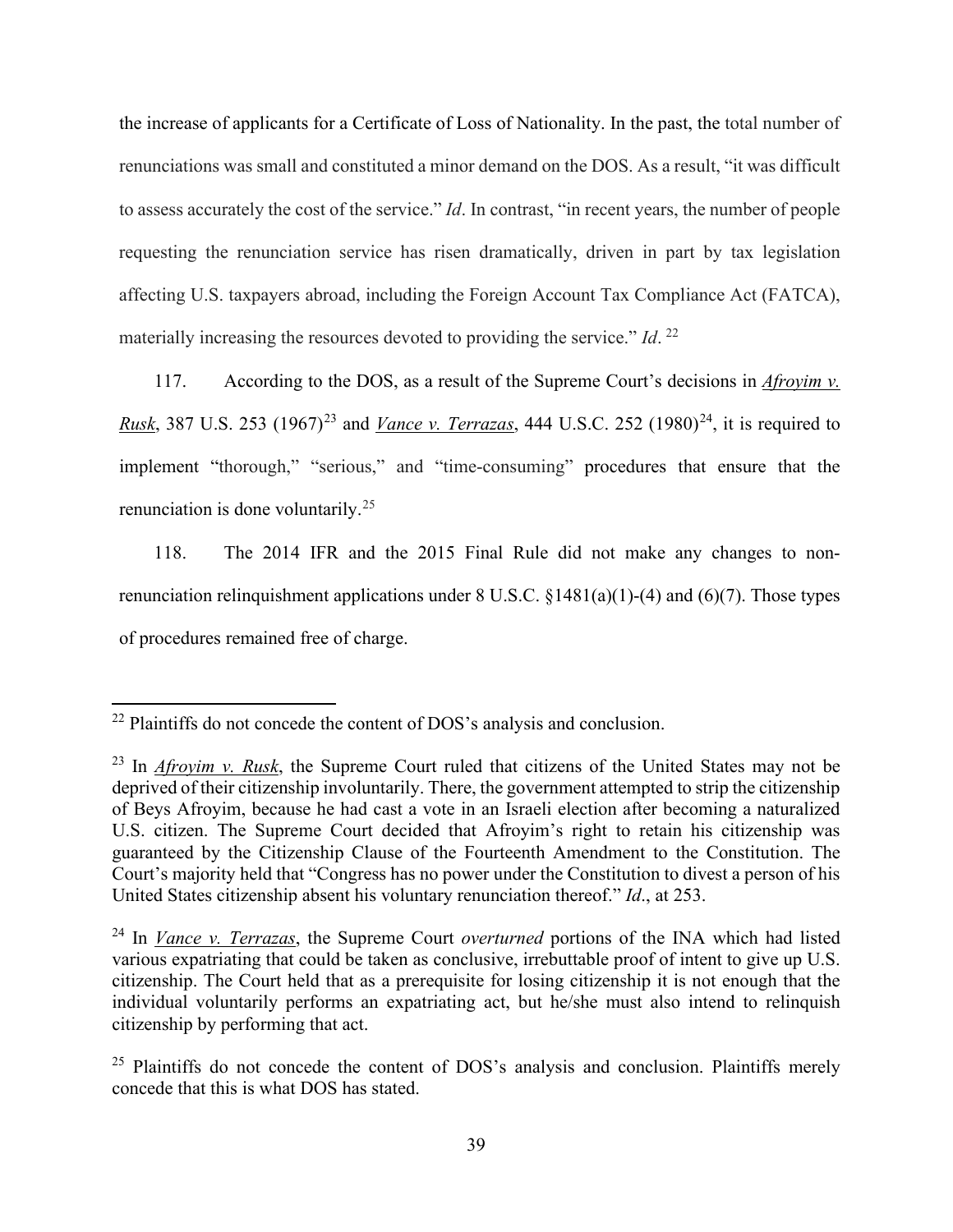### **E. Extending the Renunciation Fee to Non-Renunciation Relinquishments**

119. Less than a month after the publication of the 2015 Final Rule, on September 8, 2015, the DOS issued an interim final rule<sup>[26](#page-39-0)</sup>, extending the increased fee to any request for expatriation, whether the individual is attempting to relinquish nationality by way of renunciation under 8 U.S.C. §1481(a)(5) or by way of non-renunciation relinquishment under 8 U.S.C. §1481(a)(1)-(4). 80 Fed. Reg. 53704 (Sep. 8, 2015):

120. According to the DOS, the "Fiscal Year 2012 Cost of Service Model update demonstrated that documenting a U.S. national's relinquishment of nationality is extremely costly whether the service is for a relinquishment under  $8 \text{ U.S.C. } 1481(a)(1)$  to  $1481(a)(4)$  or a relinquishment by renunciation under 8 U.S.C. 1481(a)(5)." *Id*. [27](#page-39-1)

121. According to the DOS, "the services performed in both situations are similar, requiring close and detailed case-by-case review of the factors involved in a request for a Certificate of Loss of Nationality, and both result in similar costs to the Department." *Id*. [28](#page-39-2)

122. The DOS summarized the grounds for extending the fee to non-renunciation relinquishment cases as follows:

> In the past, individuals seldom requested Certificates of Loss of Nationality from the Department to document relinquishment. Although the Department was aware that an individual relinquishment service was among the most time consuming of consular services, it was rarely performed so the overall cost to the Department was low and the Department did not establish a fee. Requests for a Certificate of Loss of Nationality on the basis of a non-renunciatory relinquishment have increased significantly in recent years, and the Department expects the number to grow in the future, causing the total cost of this service to increase. At the same time, the Department funds consular services completely

<span id="page-39-0"></span><sup>&</sup>lt;sup>26</sup> *See* fn. 16, above. Here too, the DOS found "good cause" under 5 U.S.C. §553(b)(3)(B) because "the delay involved in publishing this rule for notice and comment would cause immediate harm to the ability of the Department to provide" services. 80 Fed. Reg. 53704 (Sep. 8, 2015).

<span id="page-39-1"></span> $^{27}$  Plaintiffs do not concede the content of DOS's analysis and conclusion.

<span id="page-39-2"></span><sup>&</sup>lt;sup>28</sup> Plaintiffs do not concede the content of DOS's analysis and conclusion.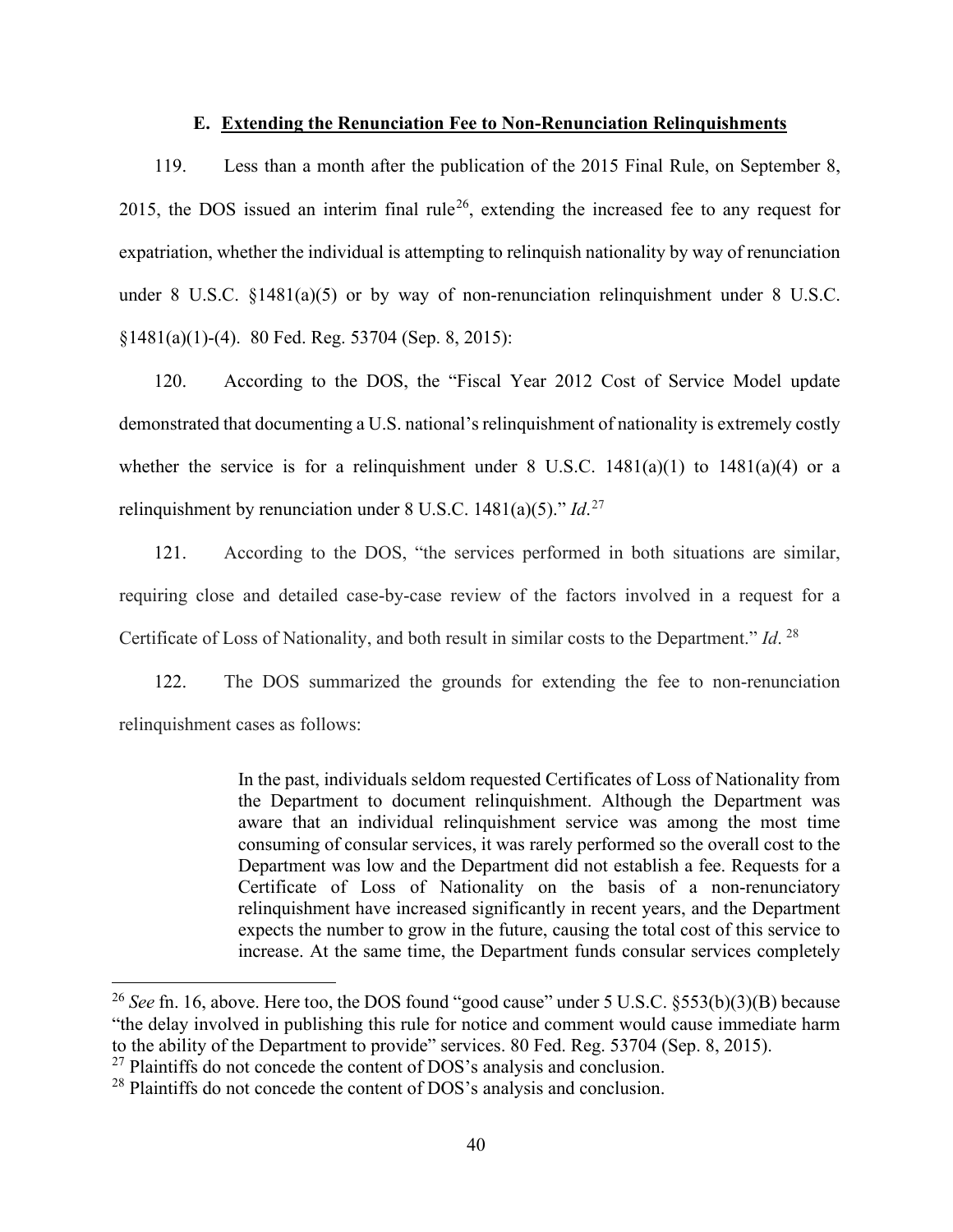from user fees. The Cost of Service Model continues to demonstrate that such costs are incurred by the Department when accepting, processing, and adjudicating relinquishment of nationality cases; therefore, the Department will collect a fee from all individuals seeking a Certificate of Loss of Nationality. Taking into account the costs of both renunciation and non-renunciation relinquishment processes, the fee will be  $$2,350.<sup>29</sup>$  $$2,350.<sup>29</sup>$  $$2,350.<sup>29</sup>$ 

123. As set forth above and below, Defendants' position that the Renunciation Fee is necessary to cover the costs of the services provided is wrong.

# **FACTUAL BACKGROUND**

### **A. Accidental Americans and the Burdens in Carrying United States Citizenship**

124. Plaintiffs have a fundamental right to exercise their right to expatriate. Their motivations and reasons for exercising that right are largely irrelevant for this lawsuit: being a fundamental right, the government cannot curtail or otherwise limit this right unless it is necessary for a compelling government interest.

125. That said, the fact that motivation is not a factor does not mean that it cannot highlight the problems associated with Defendants' actions. Plaintiffs' status as United States citizens – all the while having little or no connection to America – has injured them and continues to injure them.

126. Maintaining such a status may have had its benefits in the past, but the current legal and regulatory regimes promulgated by the U.S. government have created a reality where it simply is not worth it anymore to be what we call here an "Accidental American."

127. The term "Accidental American" describes individuals whom the U.S. deems to be American citizens as a result of being born in the U.S., but who have lived abroad most if not all of their lives as citizens of another country. *See* Peter J. Spiro, *Citizenship Overreach*, 38 MICH.

<span id="page-40-0"></span> $29$  Plaintiffs do not concede the content of DOS's analysis and conclusion.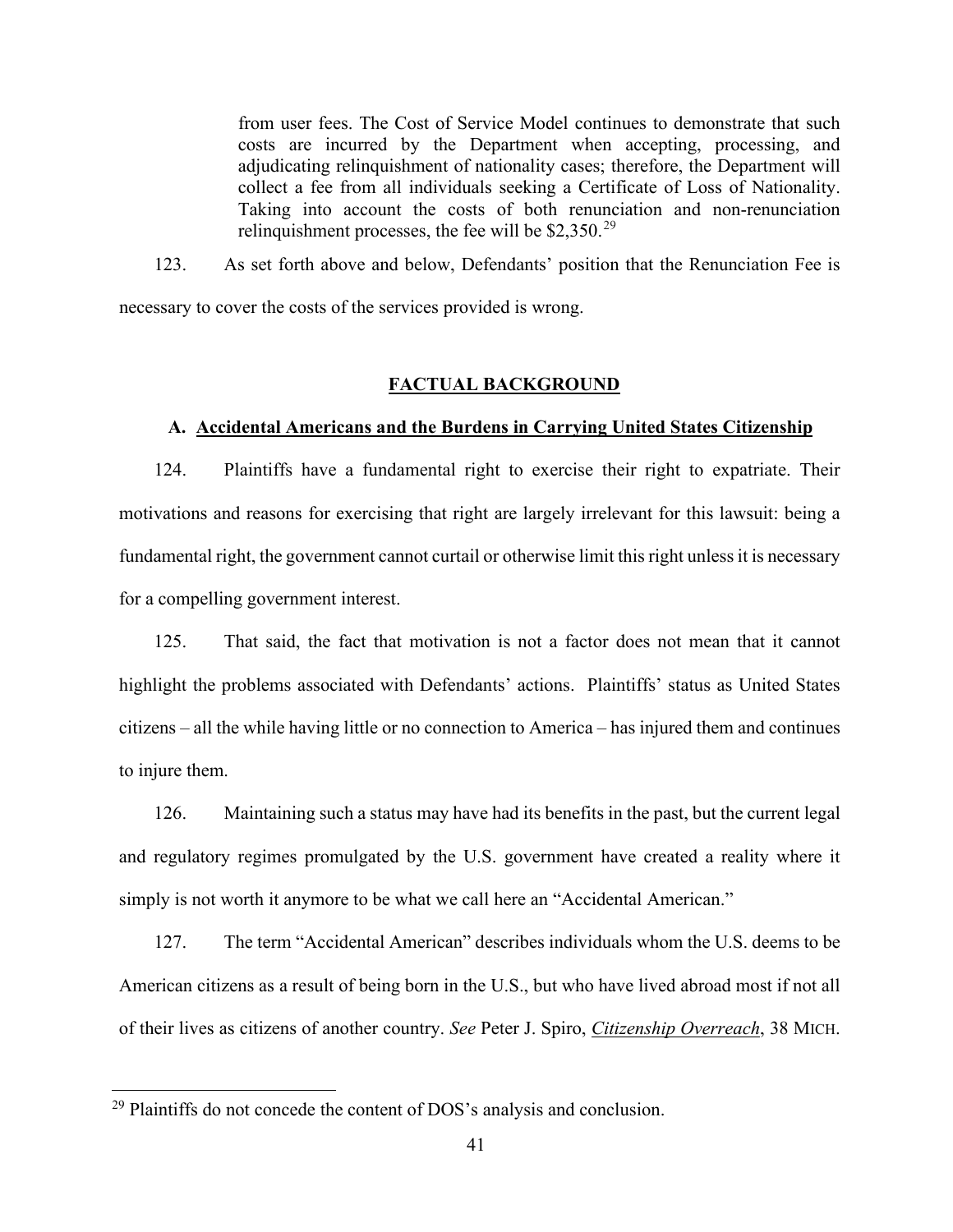J.INT'L L. 167, 167 (2017) (hereinafter: "Spiro") (defining "accidental Americans" as "those born with U.S. citizenship but lacking meaningful social connections to the United States in adulthood  $[\ldots]$ ").

128. Under the Citizenship Clause of the Fourteenth Amendment of the Constitution, "[a]ll persons born or naturalized in the United States, and subject to the jurisdiction thereof, are citizens of the United States and of the state wherein they reside." U.S. Const. amend. XIV, §1. Under 8 U.S.C. §1401(a), "a person born in the United States" becomes a national and citizen of the United States at birth.

129. United States law and practice, as described above, have resulted in a global phenomenon whereby millions of individuals with utterly no connection with the United States – save their place of birth – are deemed U.S. citizens.

130. Accidental Americans – such as Plaintiffs – generally do not regard themselves as U.S. citizens and never chose to be U.S. citizens. Yet, Accidental Americans carry the heavy burdens attached to U.S. citizenship.

## **B. FATCA, Accidental Americans and the Increase in the Renunciation Fee**

131. Enacted in 2010, the Foreign Account Tax Compliance  $Act^{30}$ , better known as "FATCA," was and remains the primary cause of the discriminatory and unfair practices that have been instituted in the foreign finance and banking industry against Accidental Americans in their foreign places of residence.

<span id="page-41-0"></span> $30$  Hiring Incentives to Restore Employment Act (HIRE), Pub. L. No. 111-147,  $\S$ § 501-531, 124 Stat. 71 (2010) (codified in scattered sections of the Internal Revenue Code).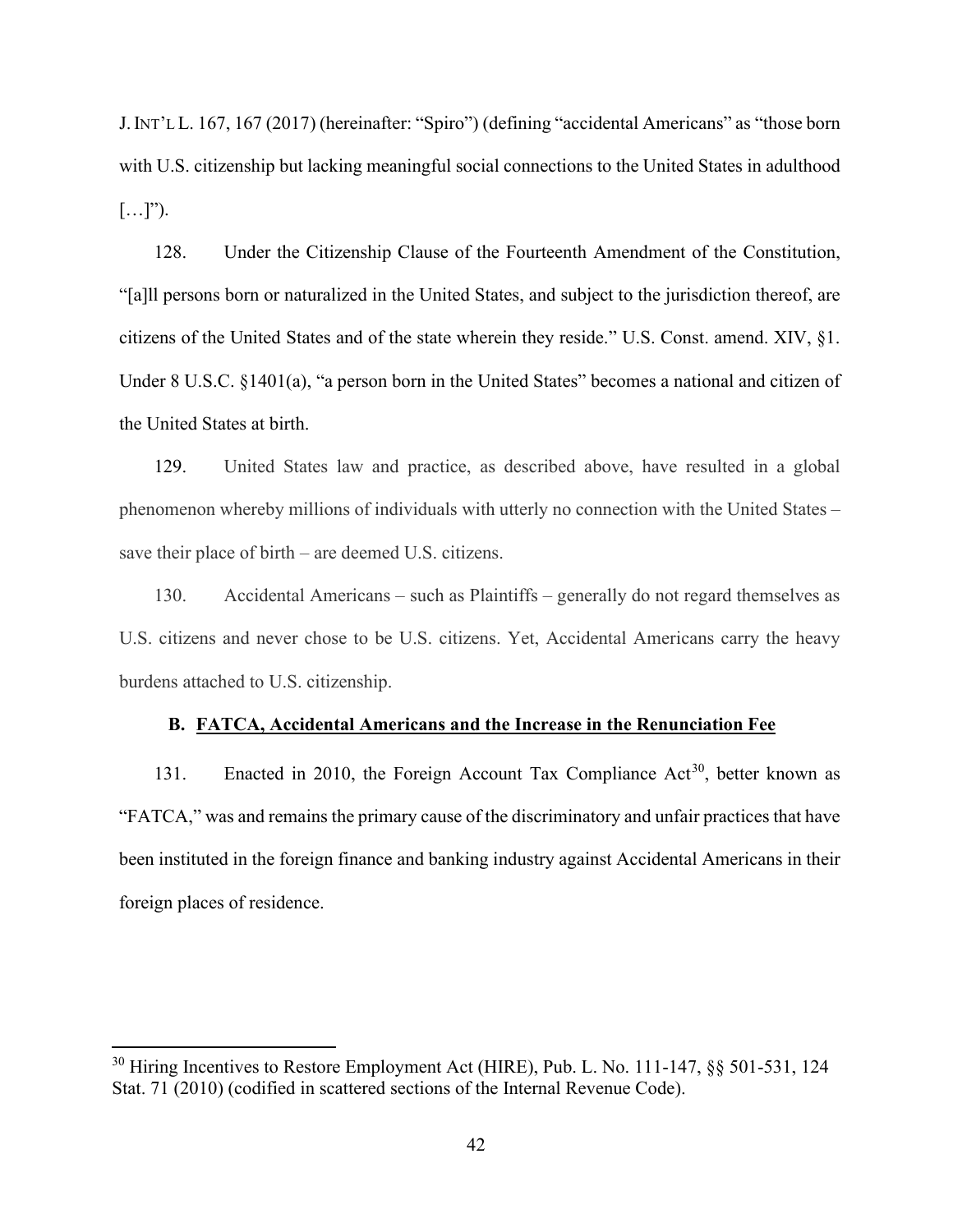132. It is no surprise that FATCA has been the number one catalyst for the sharp rise in applications for renunciations, the DOS's justification for raising the fee for renunciation.<sup>[31](#page-42-0)</sup>

133. According to all estimates, renunciations have been on the rise since 2010, the year FATCA was enacted  $32$ :



Source: U.S. Office of the Federal Register via Mark Fitzpatrick

[http://abcnews.go.com/International/recordnumberamericans-renouncing-citizenship-overseas](http://abcnews.go.com/International/recordnumberamericans-renouncing-citizenship-overseas-tax-burdens/story?id=26496154)[tax-burdens/story?id=26496154;](http://abcnews.go.com/International/recordnumberamericans-renouncing-citizenship-overseas-tax-burdens/story?id=26496154)

Laura Saunders, *More Americans Renounce Citizenship, With 2014 on Pace for a Record*, The Wall Street Journal, Oct. 24, 2014,

[http://blogs.wsj.com/totalreturn/2014/10/24/more-americans-renouncecitizenship-with-2014-on](http://blogs.wsj.com/totalreturn/2014/10/24/more-americans-renouncecitizenship-with-2014-on-pace-for-a-record/)[pace-for-a-record/;](http://blogs.wsj.com/totalreturn/2014/10/24/more-americans-renouncecitizenship-with-2014-on-pace-for-a-record/)

Robert W. Wood, *Americans Renouncing Citizenship Up 221%, All Aboard The FATCA Express*, Forbes, Feb. 6, 2014,

[http://www.forbes.com/sites/robertwood/2014/02/06/americans-renouncing-citizenship-up-221](http://www.forbes.com/sites/robertwood/2014/02/06/americans-renouncing-citizenship-up-221-all-aboard-the-fatca-express/) [all-aboard-the-fatca-express/](http://www.forbes.com/sites/robertwood/2014/02/06/americans-renouncing-citizenship-up-221-all-aboard-the-fatca-express/) 

<span id="page-42-1"></span><sup>32</sup> Under 26 U.S.C. §6039G, the U.S. Government publishes the names of all Americans who give up their citizenship.

<span id="page-42-0"></span><sup>31</sup> Catherine Bosley and Richard Rubin, *A Record Number of Americans Are Renouncing Their Citizenship*, Bloomberg Business, Feb. 10, 2015, [http://www.bloomberg.com/news/articles/2015-](http://www.bloomberg.com/news/articles/2015-02-10/americans-overseas-top-annual-record-for-turning-over-passports) [02-10/americans-overseas-top-annual-record-for-turning-over-passports;](http://www.bloomberg.com/news/articles/2015-02-10/americans-overseas-top-annual-record-for-turning-over-passports)

Ali Weinberg, *Record Number of Americans Renouncing Citizenship Because of Overseas Tax Burdens*, ABC News, Oct. 28, 2014,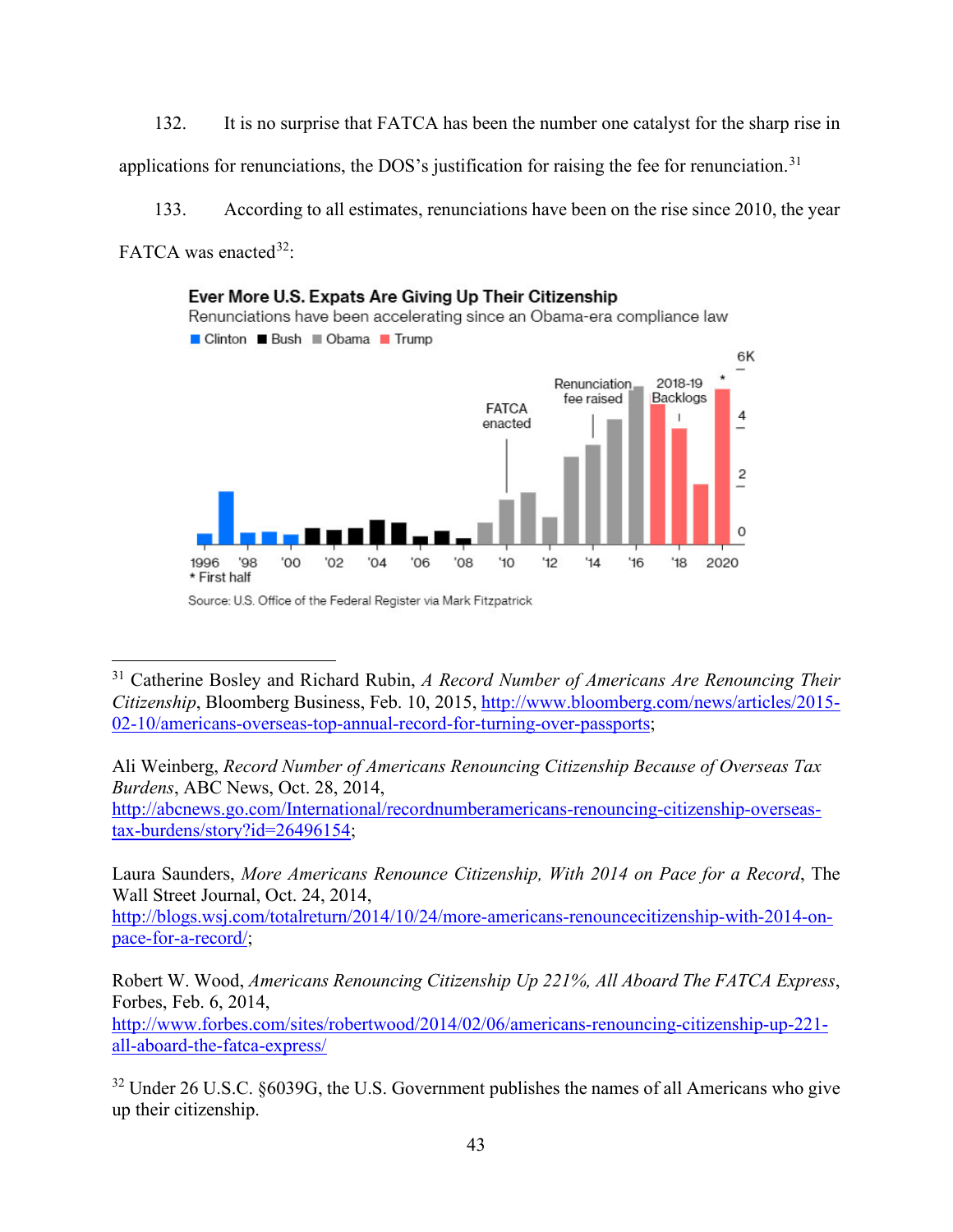134. There can be no question as to the connection between FATCA and the DOS's creation of the Renunciation Fee and its subsequent increase. The DOS first established the \$450 Renunciation Fee in March 2010, which became effective in the summer of that same year. FATCA was also enacted in March 2010.

135. On information and belief, levying the \$450 Renunciation Fee in 2010 (and subsequently increasing it to \$2,350 in 2015) was intended to discourage U.S. citizens abroad from exercising their fundamental right to expatriate. The government's primary purpose was not, as it claimed, to recoup administrative costs ostensibly associated with the renunciation process. Rather the timing and juxtaposition of the FATCA legislation and the unprecedented imposition of a renunciation fee were part and parcel of an overarching scheme the effect of which was to stigmatize overseas Americans as tax cheats, while at the same time preventing them from escaping the U.S. citizenship-based tax regime through renunciation of citizenship. In this context, the Renunciation Fee operated from its inception as a punitive exit tax.

#### C. **FATCA's Negative Effect on Accidental Americans**

136. FATCA is a bulk data collection program requiring foreign governments and financial institutions to report to the IRS detailed information about the accounts of U.S. citizens living abroad, including their account balances and account transactions.

137. FATCA's sweeping and overarching scope has brought within its draconian regime Americans who have nothing to hide.

138. FATCA has caused many foreign financial institutions to curtail their business dealings with U.S. citizens living abroad because the costs associated with compliance are simply not worth the trouble.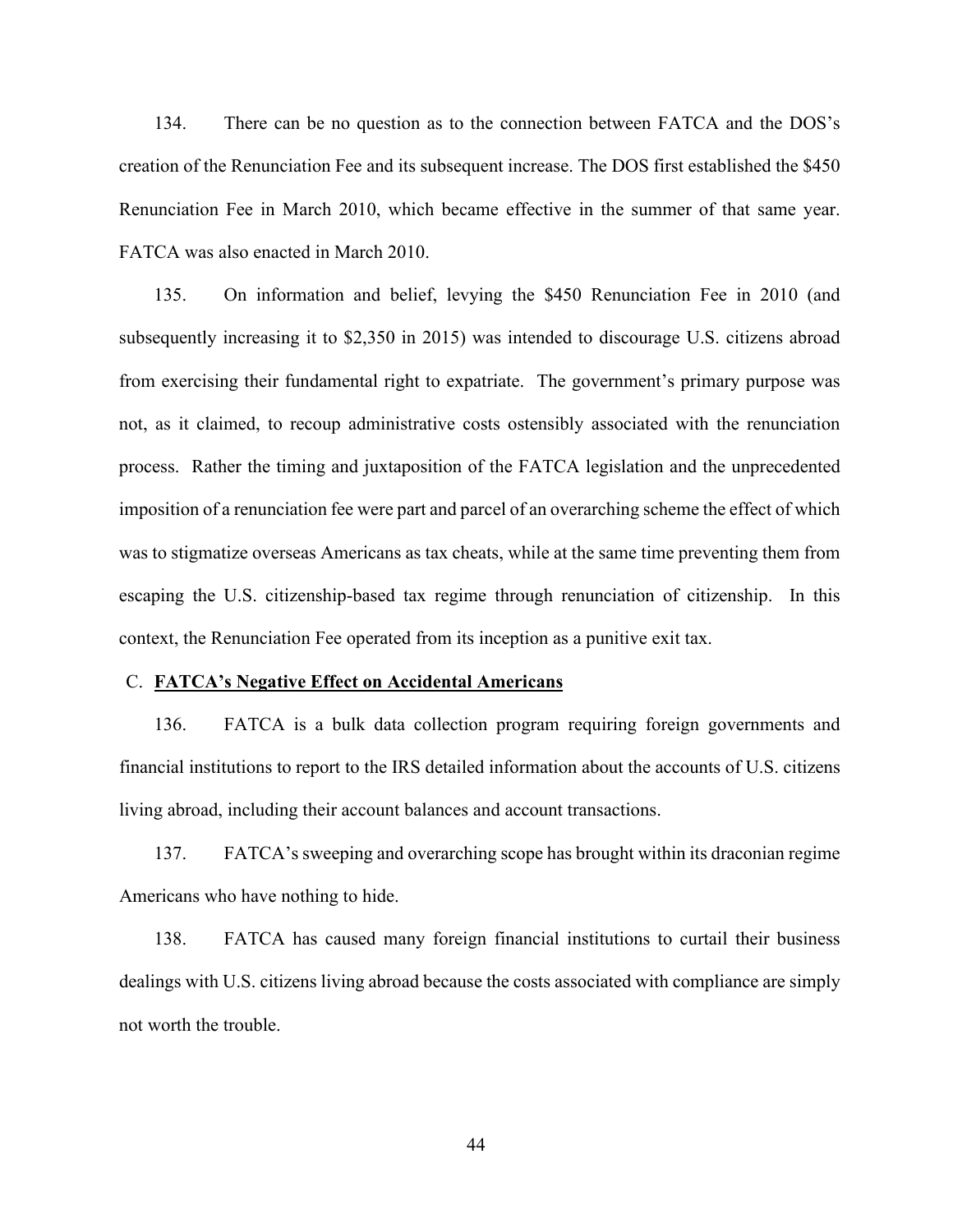139. According to a 2014 study conducted by the group "Democrats Abroad", almost one-quarter (22.5%) of Americans living abroad who attempted to open a savings or retirement account and  $10\%$  of those who attempted to open a checking account were unable to do so.<sup>[33](#page-44-0)</sup> In 2014, it was estimated that one million Americans living abroad have had bank accounts closed because of FATCA.

140. In addition to causing Americans overseas to lose access to basic financial services abroad, FATCA has also had a detrimental impact on U.S. citizens living abroad at work and at home. Many have reported that they are being denied consideration for promotions at their jobs, particularly with respect to high level positions, because of the concomitant compliance burdens foisted on employers by FATCA. Indeed, in the study by "Americans Abroad" [\(www.americansabroad.org\)](http://www.americansabroad.org/), 5.6% of respondents reported that they had been denied a position because of FATCA. Others reported difficulty opening a business or partnering with others in joint ventures because of obstacles created by FATCA.

141. These statistical numbers may have changed since 2014. However, Plaintiffs in this lawsuit demonstrate that the burdens of FATCA persist. All in all, holders of American citizenship are still considered financial pariahs. *See* also: "Dutch MPs call for action on accidental American bank accounts," DutchNews.nl (Nov. 24, 2020), available at [https://www.dutchnews.nl/news/2020/11/dutch-mps-call-for-action-on-accidential-american](https://www.dutchnews.nl/news/2020/11/dutch-mps-call-for-action-on-accidential-american-bank-accounts)[bank-accounts.](https://www.dutchnews.nl/news/2020/11/dutch-mps-call-for-action-on-accidential-american-bank-accounts)

<span id="page-44-0"></span><sup>&</sup>lt;sup>33</sup> Democrats Abroad, FATCA: Affecting Everyday Americans Every Day 6 (2014), [https://www.democratsabroad.org/fatca\\_research\\_affecting\\_everyday\\_americans\\_every\\_day.](https://www.democratsabroad.org/fatca_research_affecting_everyday_americans_every_day)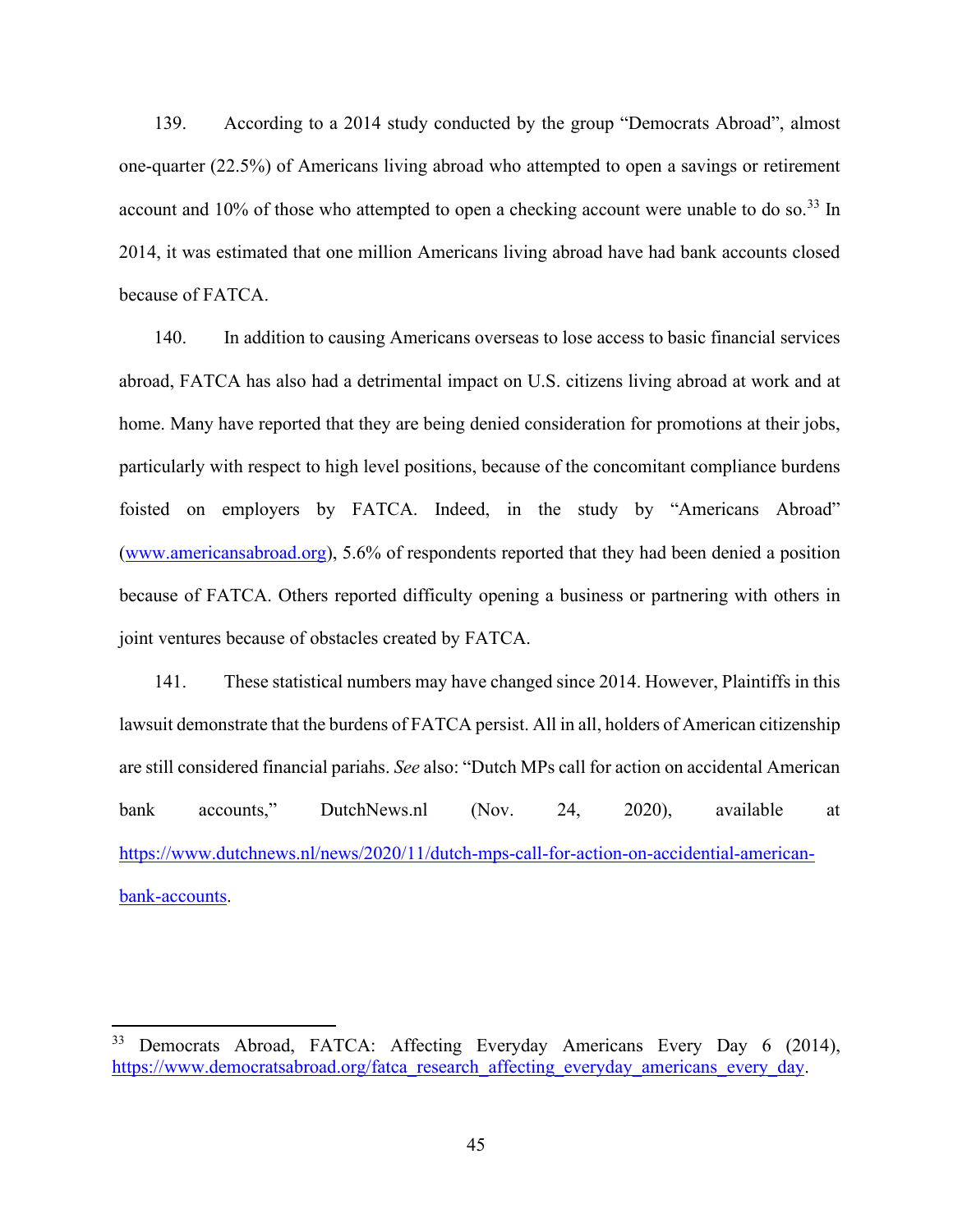142. FATCA is premised on the United States' policy of "citizen-based taxation." *See* I.R.C. §7701 (a)(30)(A) (2014). Prior to FATCA, many Accidental Americans were not aware that they had any tax-related obligations due to their "accidental" citizenship status. In fact, many Accidental Americans were not even conscious of the fact that they held United States citizenship.<sup>[34](#page-45-0)</sup> FATCA served as a wake-up call for individuals who up to that point did not see themselves as Americans at all.

143. Facing the obstacles FATCA has imposed on them, Americans abroad have not sat on their hands. Many advocacy groups as well as individuals have challenged FATCA with the hope that this discriminatory and invasive statute would be declared unconstitutional or repealed. Challenges have been raised both in the legislative framework and through courts of law in the United States and elsewhere. *See Crawford v. United States Dep't of Treasury*, 868 F.3d 438 (6th Cir. 2017), *rehearing en banc denied*, 2017 WL 9516374 (6th Cir. Sept. 26, 2017), *cert. denied*, 138 S. Ct. 1441 (2018); *Republicans Overseas Israel, et al. v. The Government of the State of Israel, et al.*, HCJ 8886/15 (Jan. 2, 2018) (FATCA legal challenge in Israel); *Gwendolyn Louise Deegan v. The Attorney General of Canada,* 2019 FC 960 (FATCA legal challenge in Canada); *See* also, Tax Fairness for Americans Abroad Act of 2018, 115th Congress (2017-2018); *See* also the Republican Party Platform 2016 which included language calling for the repeal of FATCA and moving to Residence Based Taxation, available at

<span id="page-45-0"></span><sup>34</sup> *See, e.g*., Amber Hildebrandt, U.S. FATCA Tax Law Catches Unsuspecting Canadians in Its Crosshairs, CBC NEWS (lase visited Dec. 1, 2020), http://www.cbc.ca/news/canada/u-s-fatca-taxlaw-catches-unsuspecting-canadians-in-its-crosshairs-1.2493864 (discussing the unanticipated reach of U.S. tax law to Canadian citizens born in Canada to dual citizen parents). *See also*, Liberty and Justice for All United States Persons Abroad, THE ISAAC BROCK SOCIETY, http://isaacbrocksociety.ca/ (last visited Dec. 1, 2020); A Gathering Place for People Fighting FATCA, FBAR, and U.S. Citizenship-Based Taxation, MAPLE SANDBOX, http://maplesandbox.ca/ (last visited Dec. 1, 2020).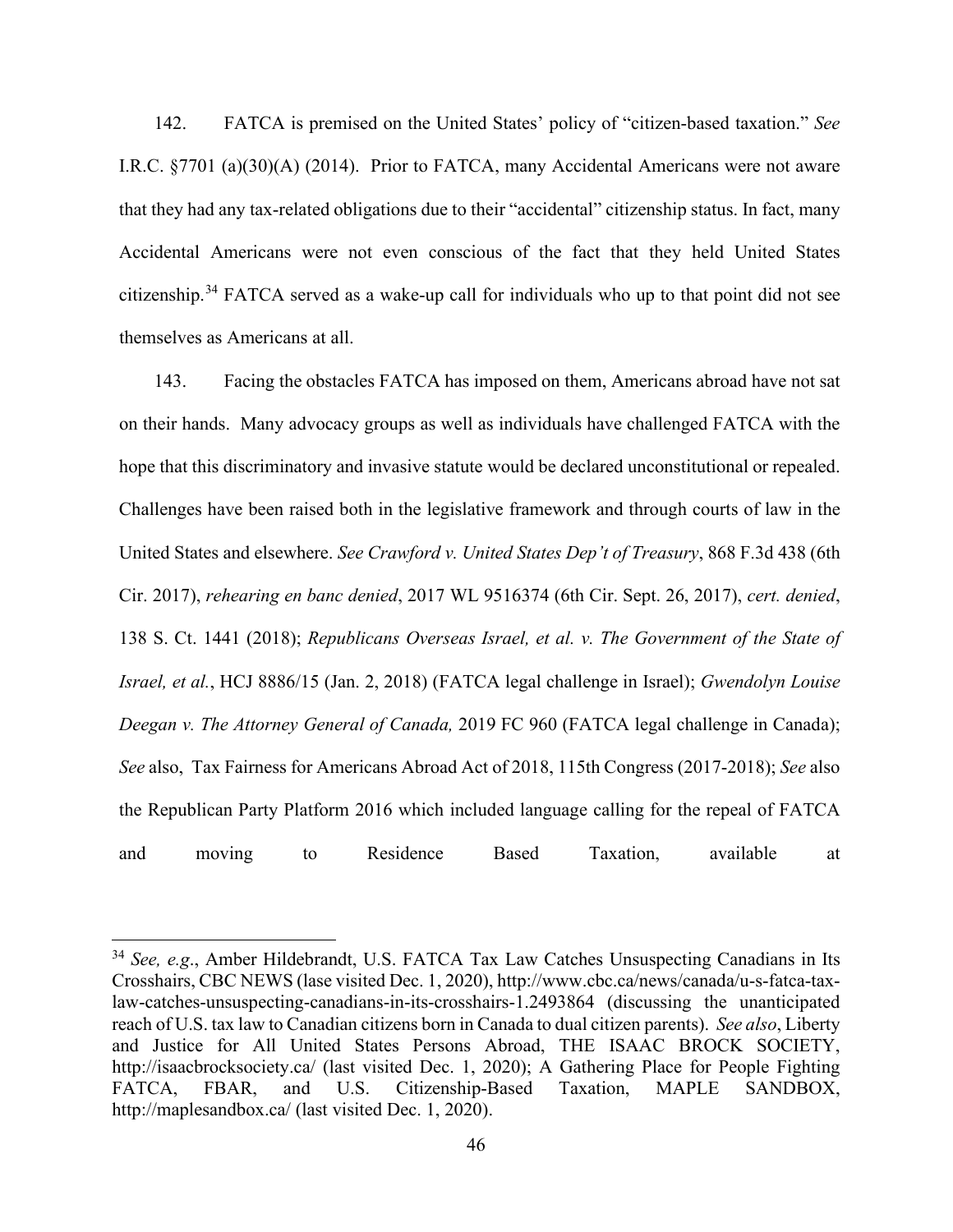[https://republicansoverseas.com/timeline/gop-includes-anti-fatca-language-2016-platform;](https://republicansoverseas.com/timeline/gop-includes-anti-fatca-language-2016-platform) *See* also, *Reviewing the Unintended Consequences of the Foreign Account Tax Compliance Act: Hearing Before the Subcommittee on Government Operations of the Committee on Oversight and Government Reform*, 115 Cong. 1 (2017); *See also [https://americanexpatfinance.com/news/item/478-accidental-americans-in-france-take-banks](https://americanexpatfinance.com/news/item/478-accidental-americans-in-france-take-banks-to-court)[to-court](https://americanexpatfinance.com/news/item/478-accidental-americans-in-france-take-banks-to-court)* (French-based efforts against FATCA and FATCA-related policies); <https://international-adviser.com/france-sued-by-accidental-americans-over-fatca/> (same).<sup>[35](#page-46-0)</sup>

144. Despite these efforts, FATCA remains in full force and effect, negatively affecting the lives of Accidental Americans, including Plaintiffs.<sup>[36](#page-46-1)</sup>

# **D. Plaintiffs' Renunciation as Freedom of Expression**

145. Several of the Plaintiffs wish to renounce their U.S. citizenship as an expression of their disenchantment of United States policies and political ideology. This should come as no surprise. Renunciation of citizenship is and always has been the quintessential means to express ideological sentiments. Essentially, these plaintiffs – and those similarly situated – wish to irrevocably sever their ties with the United States for ideological reasons by invoking their right to expatriate.

<span id="page-46-0"></span><sup>35</sup> See also:

[https://www.voanews.com/usa/accidental-americans-file-eu-suit-against-france-over-us-tax-risk;](https://www.voanews.com/usa/accidental-americans-file-eu-suit-against-france-over-us-tax-risk)

[https://www.reuters.com/article/us-france-us-idUSKCN1R825K;](https://www.reuters.com/article/us-france-us-idUSKCN1R825K)

[https://www.europarl.europa.eu/doceo/document/TA-8-2018-0316\\_EN.html.](https://www.europarl.europa.eu/doceo/document/TA-8-2018-0316_EN.html)

<span id="page-46-1"></span><sup>&</sup>lt;sup>36</sup> FATCA has many indirect negative consequences not addressed in this Complaint. In addition, although FATCA is the primary cause for overseas discrimination against American citizens, it is by no means the only cause. For example, U.S. sanctions on Iran negatively affect U.S. citizens abroad who have dealings or interests in corporations that work directly with Iran.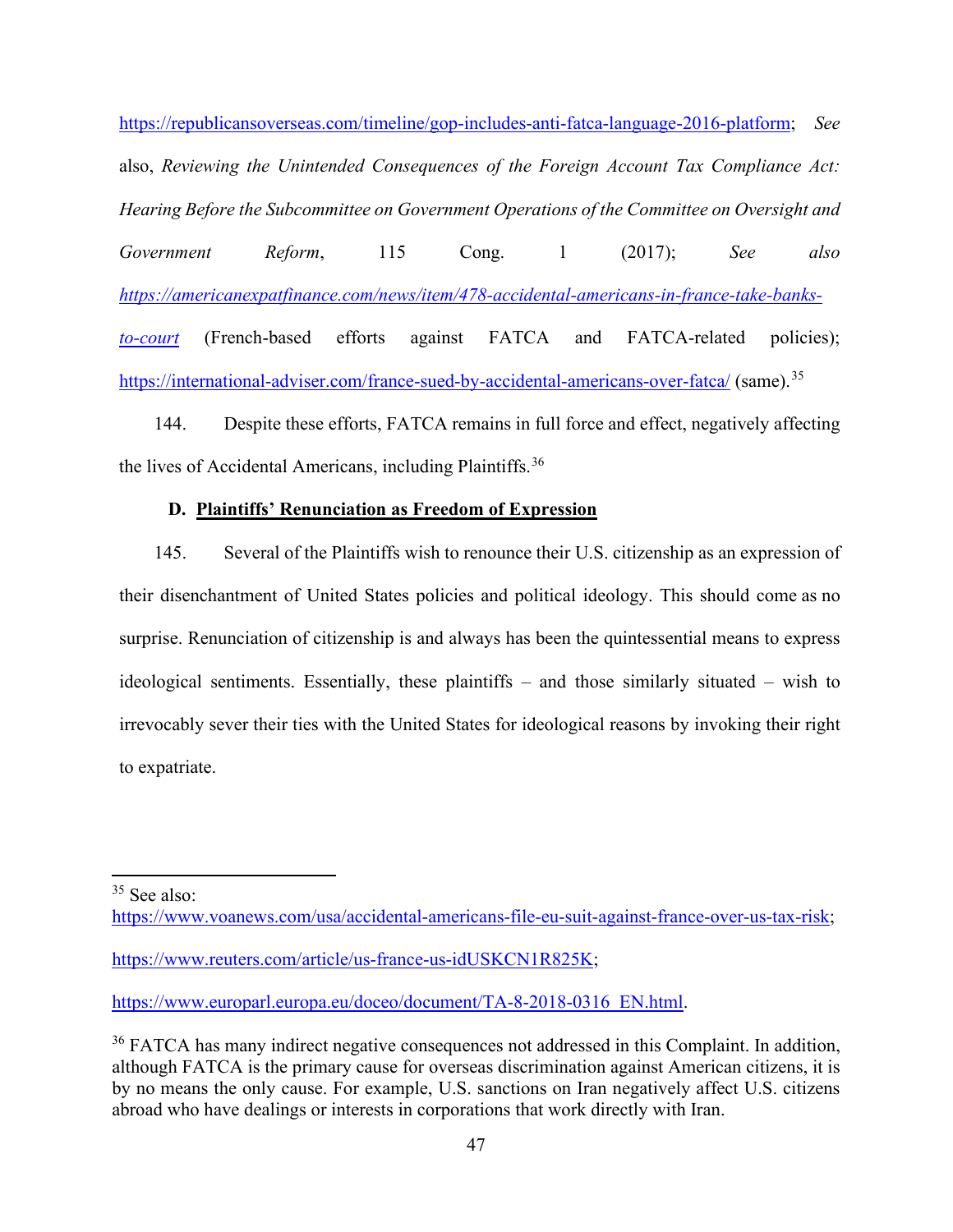146. Historically, expatriation has been used as an expressive act, reflecting the renunciant's position regarding his or her association with a body politic. For example, many Japanese Americans who were placed in internment camps throughout the West during World War II elected to renounce their U.S. citizenship as an "expression of momentary emotional defiance in reaction to years of persecution." Minoru Kiyota, BEYOND LOYALTY: THE STORY OF A KIBEI, University of Hawaii Press (1997), at 129. *See Korematsu v. United States,* 323 U.S. 214 (1944).

147. Similarly, Juan Mari Brás'[37](#page-47-0) renunciation of U.S. citizenship in 1994 also comes to mind. By renouncing United States citizenship, "Mari Brás sought to spread his very own view of his pro-independence ideal for Puerto Rico, to express his objection to a citizenship he believes was unlawfully imposed, and to affirm his belief that Puerto Rico is a nation and his sole homeland." Ramirez de Ferrer v. Mari Bras, 144 D.P.R. 141, 1997 WL 870836 (S. Ct. P.R., Nov. 18, 1997) (translated from the Spanish).

148. Plaintiffs in this action are composed of two groups. One group includes individuals who feel that the United States has discriminated against them for almost a decade. This discrimination has manifested itself, first and foremost, with the enactment of FATCA. All the Plaintiffs are included in this category.

149. This group of Plaintiffs are utterly disenchanted, upset, and frustrated by their treatment by banking and financial institutions in their countries of residence as a result of FATCA and the U.S. Government's stubborn refusal to ameliorate their plight. Plaintiffs wish to protest their predicament by severing their ties with the United

<span id="page-47-0"></span> $37$  Juan Mari Brás (December 2, 1927 – September 10, 2010) was an advocate for Puerto Rican independence from the United States who founded the Puerto Rican Socialist Party (PSP).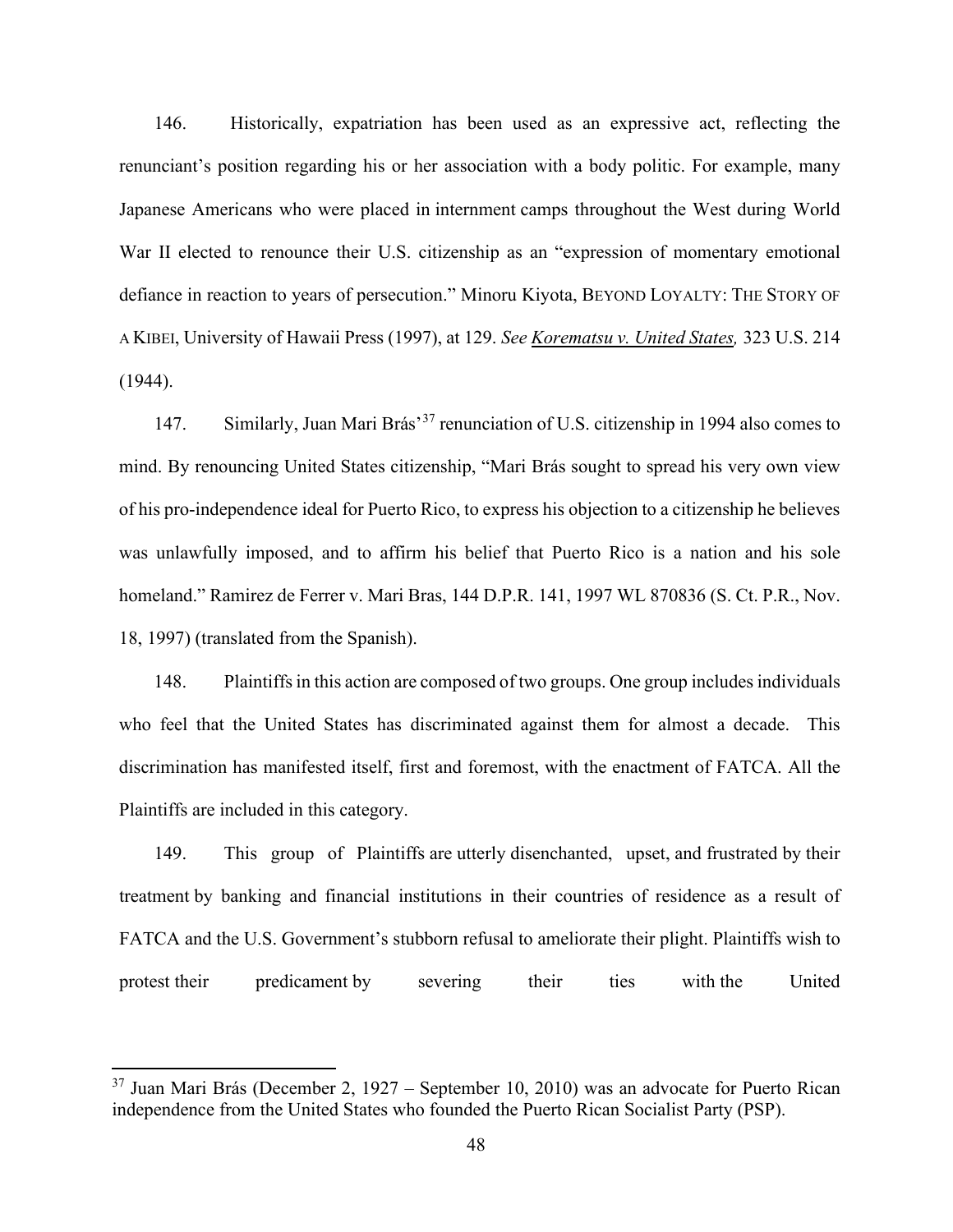States, *i.e.* through renunciation. For these Plaintiffs, renunciation is the ultimate form of this protest, the culmination of a decade's worth of mostly failed attempts to bring about a change in U.S. policy.

150. The second group of Plaintiffs include those who embrace a fundamentally different political philosophy than that which underlies the American form of government and American society. These Plaintiffs disagree on the most basic tenets of the American way of life, wholly apart from FATCA (although FATCA may exacerbate these individuals' disdain for American values and mores).

151. This latter group of Plaintiffs include Plaintiff who disagrees with the "ultra-capitalist vision and globalist ideology of the United States."[38](#page-48-0) 

152. Plaintiff similarly shares a distinct political ideology than that espoused by the United States and does not want to be "a citizen of a country which believes itself superior, exploits the wealth of others, interferes with the conflicts of others when it doesn't create them, hasn't signed the climate agreements or ratified the convention on children's rights."  $39$ 

153. Plaintiff also fundamentally disagrees with American foreign and domestic policies. She has become completely disenchanted with the United States as a result of its fifty-year embargo of Cuba; she believes that the embargo and sanctions on Iran constitutes genocide and blackmail against non-U.S. companies. In addition, Ms. vehemently disagrees with U.S.-based legislation that limits the freedom of women to "dispose of their bodies" and disagrees with a country that bans abortion in some states" and the "bigotry of American people who always refer to some God."<sup>40</sup>

<span id="page-48-0"></span><sup>&</sup>lt;sup>38</sup> Statement on-file with undersigned counsel.

<span id="page-48-1"></span><sup>&</sup>lt;sup>39</sup> Statement on-file with undersigned counsel.

<span id="page-48-2"></span><sup>40</sup> Statement on-file with undersigned counsel.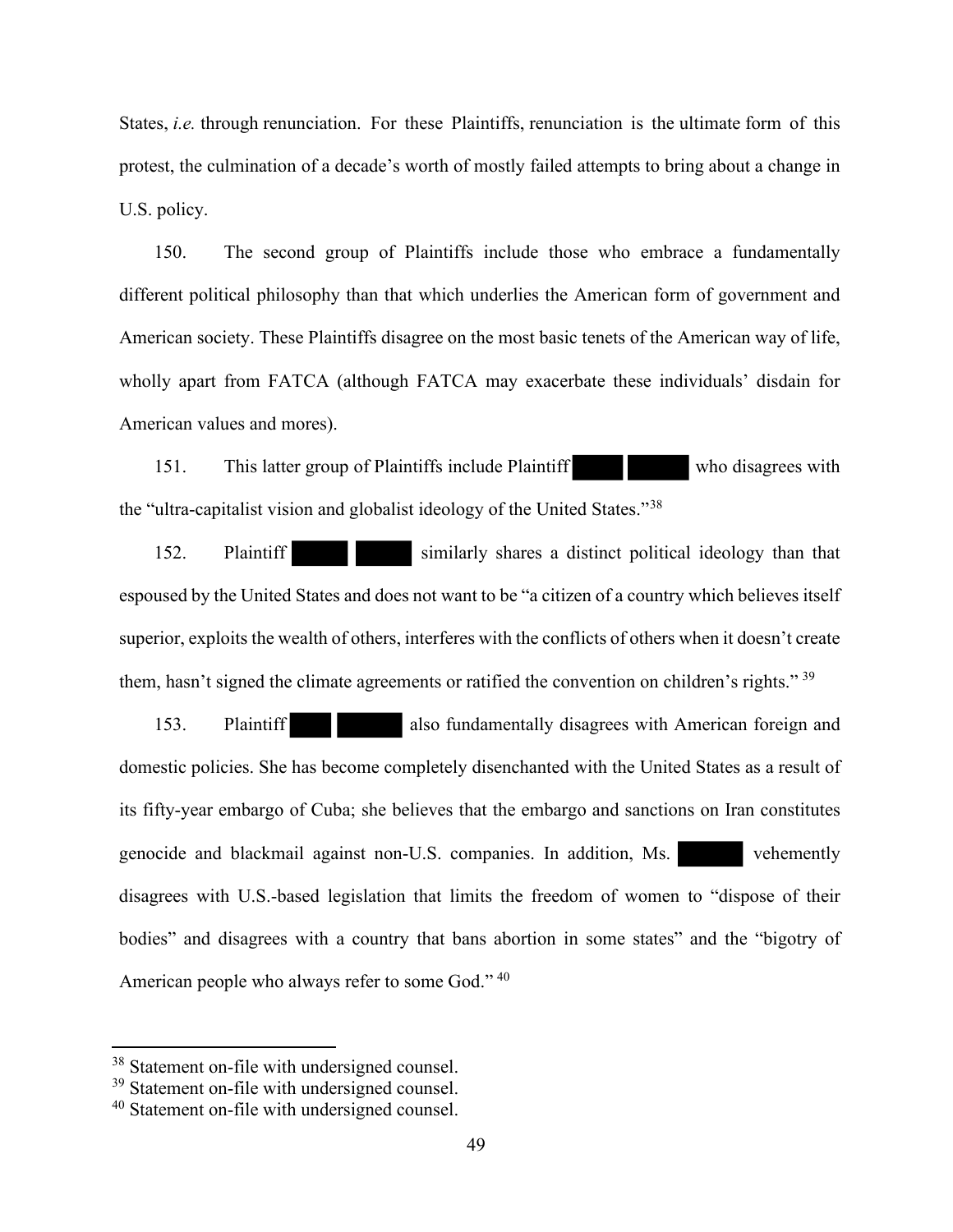154. Plaintiff is "highly critical of the United States foreign policy, the way it has kept intervening and spurring inner conflicts in many countries for its own economic interests, the way it demands sanctions to be applied to those it finds to be 'noncompliant' with the law whenever it suits them; but refuses to be held accountable for its own dishonest actions... The US has become a bully and I'm not interested in pledging alliance to it, nor do I have any real emotional/blood ties to it."<sup>[41](#page-49-0)</sup>

155. Plaintiff is "a communist" and does "not support at all the capitalist ideology promoted by the United States." [42](#page-49-1)

156. Plaintiff is a "socialistic democrat" and does not "support the monopolistic and divisive rule of capitalism and suppression" in the United States. <sup>[43](#page-49-2)</sup>

157. Plaintiff has become disenchanted "the way the United States people and politics has changed in the last years."

158. One need not agree with these beliefs or ideologies; they may indeed be repugnant to many. But Plaintiffs' beliefs have no bearing on this lawsuit. The simple fact is that Plaintiffs wish to renounce their U.S. citizenship as an expression of their political and ideological disenchantment with America.

159. By creating the Renunciation Fee and subsequently increasing it to \$2,350, Defendants have placed an expensive price tag on these most fundamental freedoms and rights and have implicated Plaintiffs' freedoms and rights under the First Amendment of the Constitution. The Renunciation Fee is for all intents and purposes an "exit tax," not dissimilar from that levied by the former Soviet Union on those of its citizens who sought freedom in the

<span id="page-49-0"></span><sup>&</sup>lt;sup>41</sup> Statement on-file with undersigned counsel.

<span id="page-49-1"></span><sup>42</sup> Statement on-file with undersigned counsel.

<span id="page-49-2"></span><sup>&</sup>lt;sup>43</sup> Statement on-file with undersigned counsel.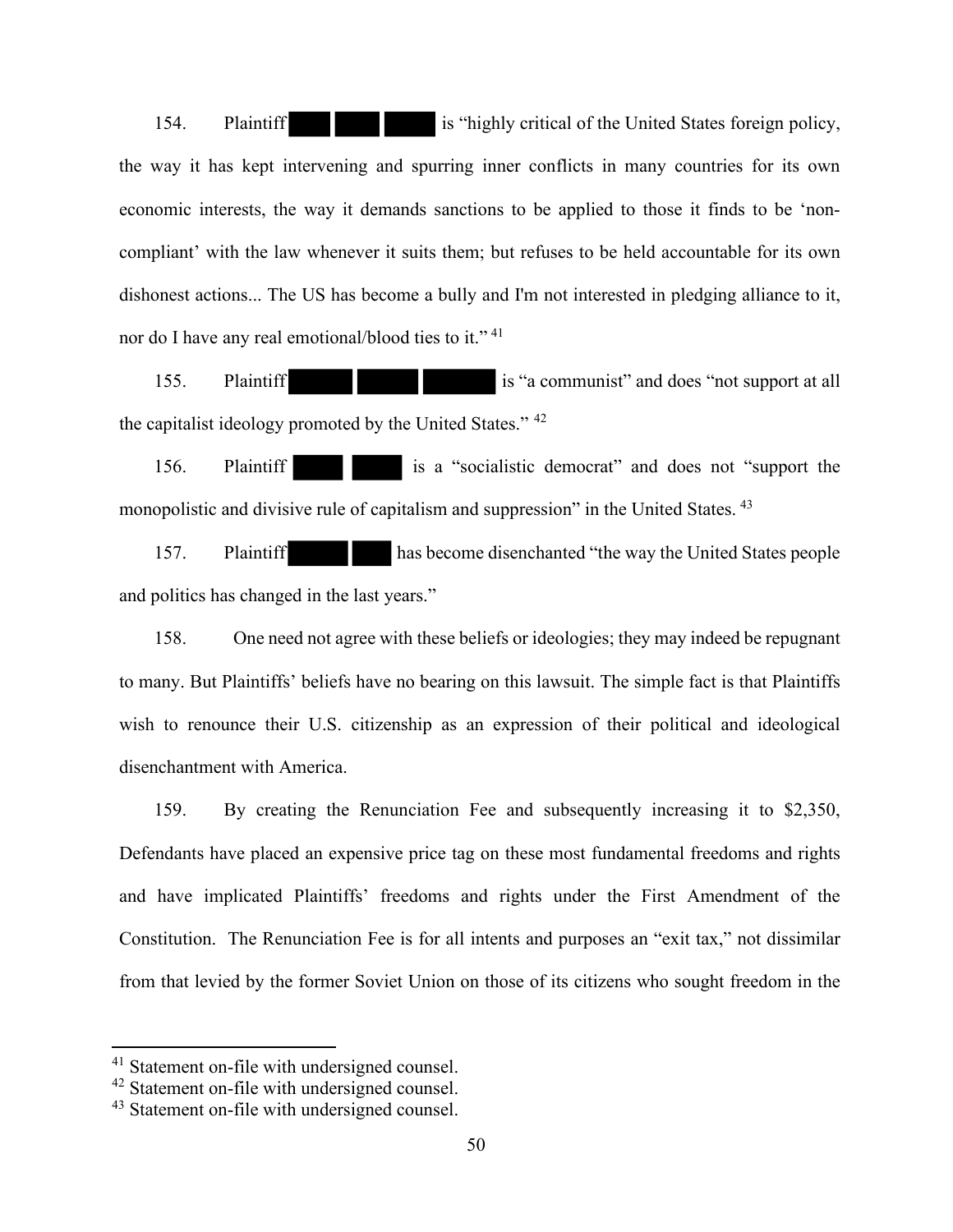West. *See* Korey, *Jackson-Vanik and Soviet Jewry*, [1984] The WASH. Q., at 119 ("diploma tax" to emigrate with family reached 40,000 rubles).

160. By imposing such a heavy burden, Defendants are also forcing these Plaintiffs – Americans by happenstance – to continue to associate themselves with a political body that they feel no connection with and with which they vehemently disagree.

## **CAUSES OF ACTION**

#### **COUNT I**

#### **VIOLATION OF DUE PROCESS UNDER THE FIFTH AMENDMENT**

161. Plaintiffs incorporate by reference all the allegations above.

162. Under the Due Process Clause of the Fifth Amendment, when government action imposes a burden upon the exercise a fundamental right, courts must review the action under strict scrutiny: the burden must be necessary to further a compelling government interest.

163. Plaintiffs have a fundamental and natural right to renounce their United States citizenship. Allison Christians, *A Global Perspective on Citizenship-Based Taxation*, 38 MICH. J. INT'L L. 193, 241 (2017) ("The imposition of a fee to renounce expressly appears to violate the fundamental right that everyone has to leave their nationality."); Preamble to the Act of July 27, 1868, 15 Stat. 223 (1868) ("[T]he right of expatriation is a natural and inherent right of all people, indispensable to the enjoyment of the rights of life, liberty and the pursuit of happiness."); *Savorgnan v. United States*, 338 U.S. 491, 497–98 (1950) ("Traditionally the United States has supported the right of expatriation as a natural and inherent right of all people. Denial, restriction, impairment or questioning of that right was declared by Congress, in 1868, to be inconsistent with the fundamental principles of this Government."); *Afroyim v. Rusk*, 387 U.S. 253, 258 (1967) (stating that by 1818, "no one doubted the existence of the right of voluntary expatriation"); *Cf*.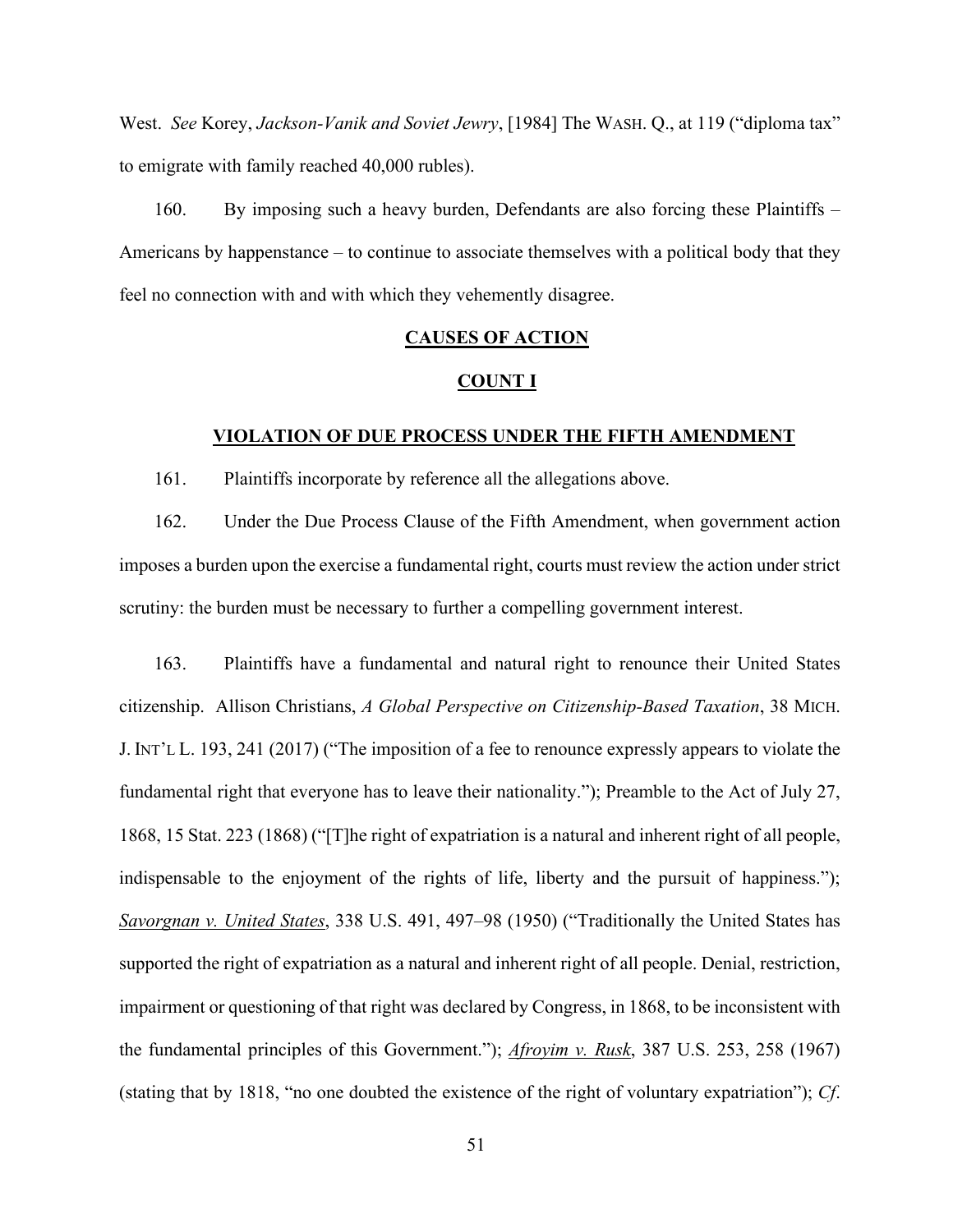*Richards v. Sec'y of State, Dep't of State*, 752 F.2d 1413, 1422 (9th Cir. 1985); *Juando v. Taylor*, 13 F. Cas. 1179, 1181 (S.D.N.Y. 1818) ("In this country, expatriation is conceived to be a fundamental right. As far as the principles maintained, and the practice adopted by the government of the United States is evidence of its existence, it is fully recognized. It is constantly exercised, and has never in any way been restrained. The general evidence of expatriation is actual emigration, with other concurrent acts showing a determination and intention to transfer his allegiance).

164. It follows that any legislation or regulation that imposes restrictions on the right to renounce United States citizenship is subject to strict scrutiny. *Scahill v. D.C.*, 271 F. Supp. 3d 216, 238 (D.D.C. 2017), *aff'd*, 909 F.3d 1177 (D.C. Cir. 2018) (Government infringement of a substantive fundamental right is analyzed under strict scrutiny).

165. In order for a government action to survive under strict scrutiny, it must be narrowly tailored to promote a compelling government interest. *United States v. Playboy Entm't Grp., Inc*., 529 U.S. 803, 813 (2000)

166. Accordingly, Defendants' decision to levy the \$450 Renunciation Fee and then subsequently increase it to \$2,350 must be *necessary* to achieve a *compelling* government interest.

167. The imposition of the Renunciation Fee fails to meet the strict scrutiny standard because it is not necessary to achieve a compelling government interest. Here, the government has sought to legitimize the imposition and increase in the Renunciation Fee based on a cost-ofservice analysis, a general government policy that requires agencies to be self-sustaining. This pecuniary interest is not a "compelling interest" and cannot be used to justify the infringement or limitation of the fundamental, natural, inherent and constitutional right to expatriate. Tellingly, there is no statute or other source that mandates the DOS to impose any fee on renunciation. The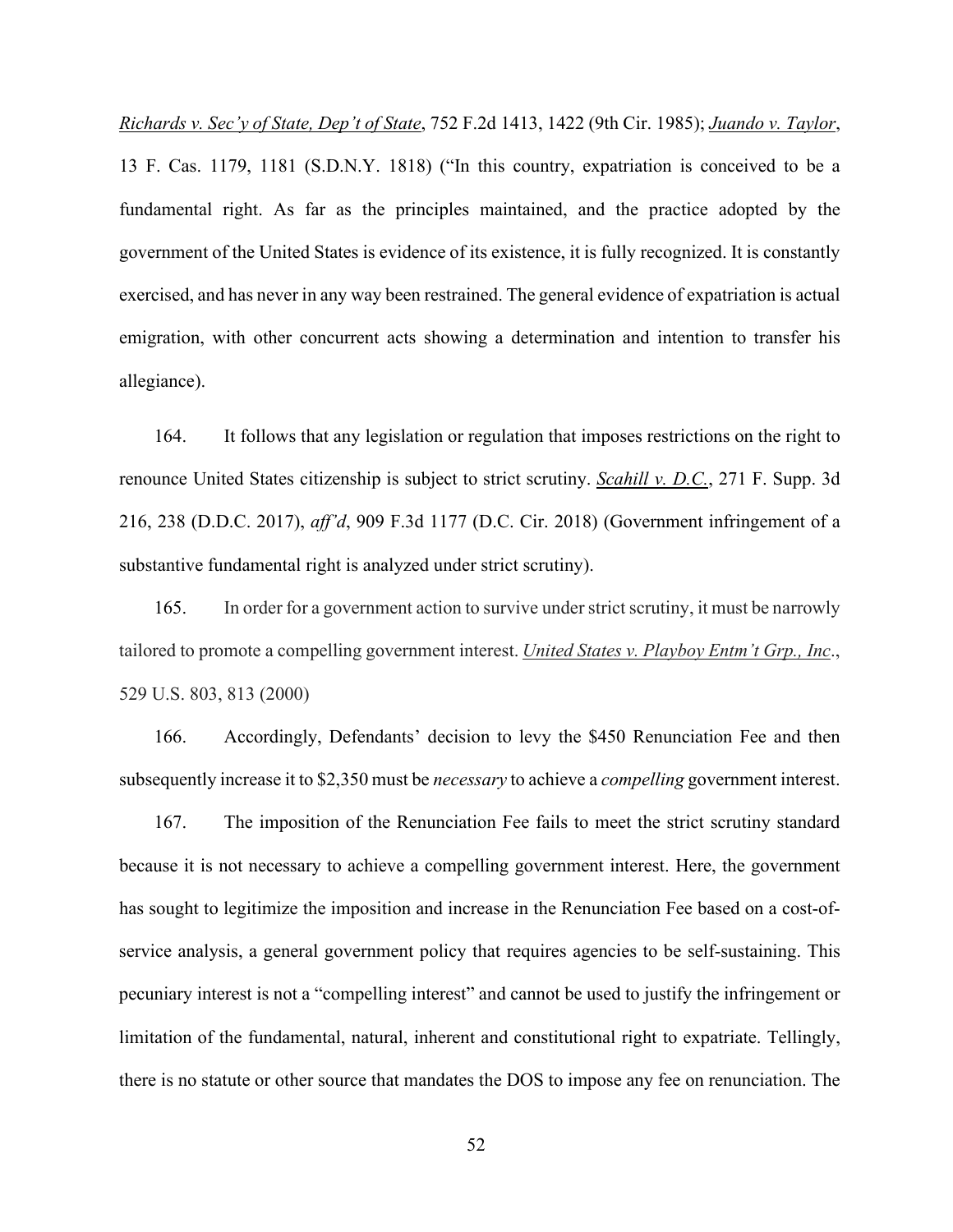statute that the DOS derived its authority to impose and subsequently increase the Renunciation Fee, 31 U.S.C. §9701, states that an agency *may* prescribe regulations establishing the charge for a service […]". Moreover, the Congressional intent underlying 31 U.S.C. §9701 is that "each service or thing of value provided by an agency […] is to be self-sustaining *to the extent possible*." Therefore, the very statutory authorization relied upon by the DOS belies any attempt to construe the Renunciation Fee as a compelling or necessary governmental interest.

168. The payment of the Renunciation Fee is a precondition to exercise the fundamental right to voluntary expatriate. Tellingly, renunciation can only be performed before a consular official and **only after** the payment of the Renunciation Fee. Thus, the exercise of the right to expatriate via renunciation is dependent on and subject to the payment of the Renunciation Fee. Therefore, the Renunciation Fee directly burdens and prevents Plaintiffs from exercising their fundamental right to voluntarily expatriate.

169. Moreover, Defendants have not demonstrated, nor will they be able to demonstrate, that the Renunciation Fee was "necessary" to achieve the government interest at issue, whatever that interest may be. As described below in the APA cause of action, the DOS's "cost of service" analysis is fundamentally and logically flawed: The claim that the DOS spends substantial amounts of time to accept, process, and adjudicate 8 U.S.C. §1481(a)(5) cases is belied by the fact that procedures under this statute are, in fact, simple, short, and straightforward. Any increase in workload – as asserted by the DOS due to a rise in 8 U.S.C.  $\S 1481(a)(5)$  applications – does not support the factual finding of the DOS, justifying the necessity of fee or its increase. This is especially so when the increase in the workload is a result of government action, *i.e.* FATCA, and when there are obvious alternative ways to cover the costs of the services (whatever those costs may be).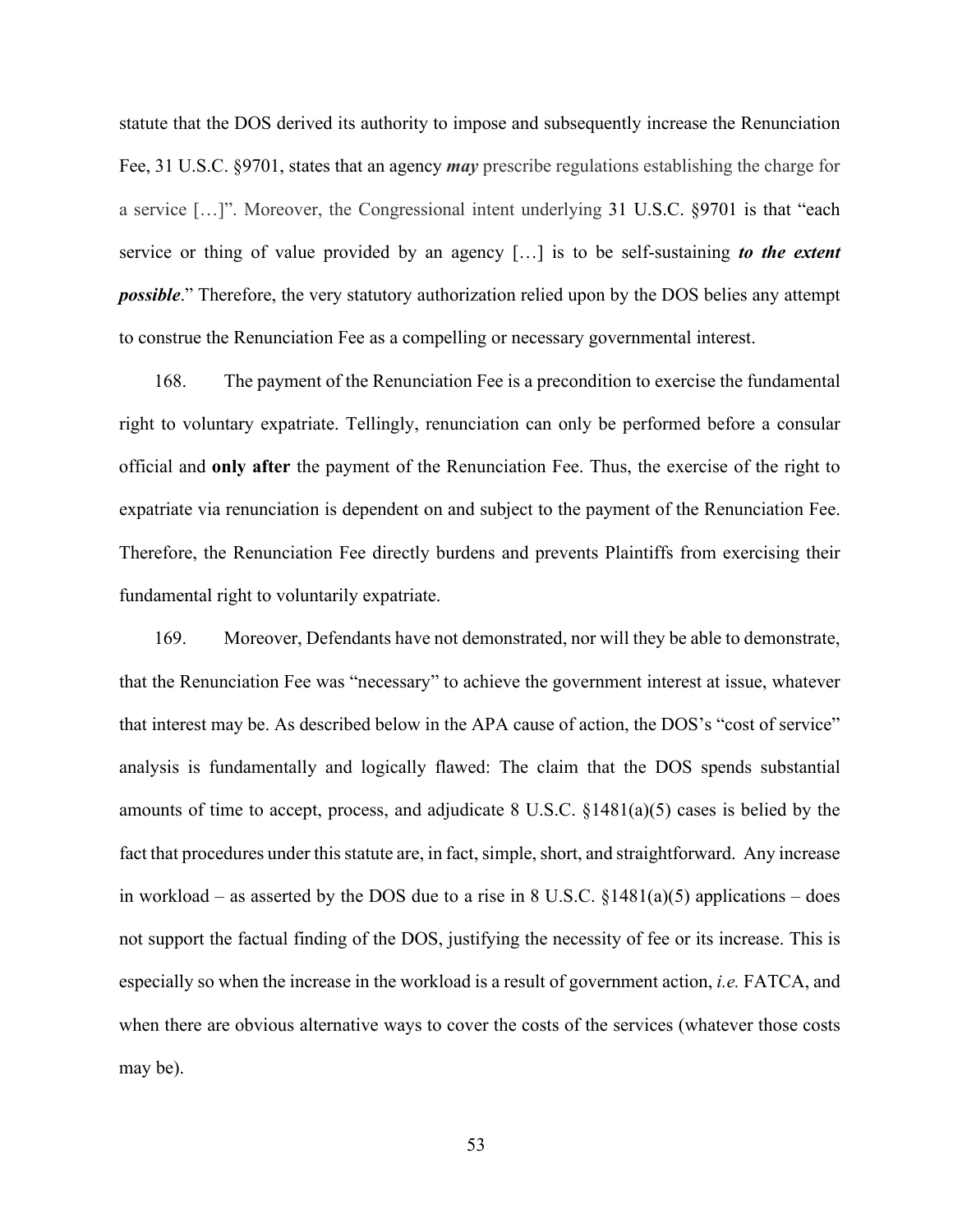170. Even if the restrictions imposed by the Renunciation Fee were subject to intermediate scrutiny, they would still fail to pass muster under the Fifth Amendment.

171. Accordingly, the Renunciation Fee should be declared unconstitutional under the Due Process Clause of the Fifth Amendment, and Defendants should be enjoined from enforcing it.

#### **COUNT II**

# **VIOLATION OF THE FIRST AMENDMENT OF THE UNITED STATES CONSTITUTION**

172. Plaintiffs incorporate by reference all the allegations above.

173. The First Amendment to the United States Constitution provides:

Congress shall make no law respecting an establishment of religion, or prohibiting the free exercise thereof; or abridging the freedom of speech, or of the press; or the right of the people peaceably to assemble, and to petition the Government for a redress of grievances.

174. Restrictions that implicate First Amendment rights are categorized as either content-based or content-neutral. Content-based restrictions — "regulations that suppress, disadvantage, or impose differential burdens upon speech because of its content"—are subject to strict scrutiny. *Reed v. Town of Gilbert, Ariz*., 576 U.S. 155, 163 (2015) (burdening "speech because of the topic discussed or the idea or message expressed" is subject to "strict scrutiny.") Such content-based regulations are presumptively invalid and may only be sustained if "necessary to serve a compelling state interest and […] narrowly drawn to achieve that end."

175. Government regulation of speech is content based if a law applies to particular speech because of the topic discussed or the idea or message expressed. *Id*.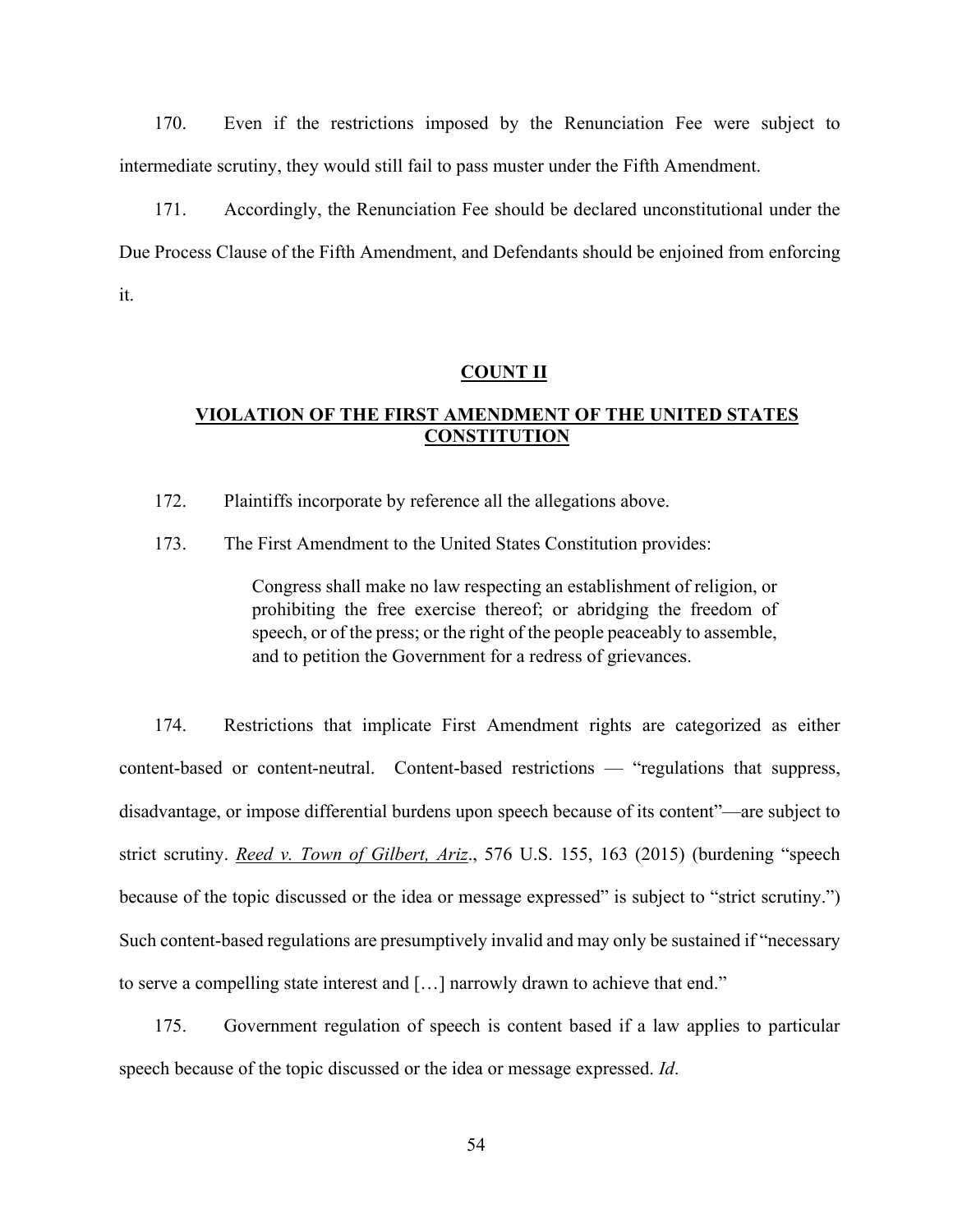176. If a law, by its terms, discriminates based on content, strict scrutiny is applied "regardless of the government's benign motive, content-neutral justification, or lack of 'animus toward the ideas contained' in the regulated speech." *Id.,* at 168.

177. Regulations that are facially content neutral, will be considered content-based regulations of speech if they cannot be "justified without reference to the content of the regulated speech." *Id*., citing *Ward v. Rock Against Racism*, 491 U.S. 781, 791 (1989).

178. The First Amendment also prohibits the government from telling people what they must say. *Wooley v. Maynard*, 430 U.S. 705, 717 (1977).

179. Protected speech is not limited to oral or written modes of expression. Rather, the First Amendment's protections extend to various expressions of speech, including expressive conduct.

180. Renunciation of one's citizenship involves both conventional speech and expressive conduct. It is speech because it involves the taking of a renunciation oath by virtue of which an individual's United States' citizenship is terminated, subject to the approval of the DOS. Renunciation is also expressive conduct because it purports to strip oneself of citizenship, the quintessential "speech act."[44](#page-54-0) Through an act of renunciation, Plaintiffs wish to express their disillusionment with the U.S. government's unfair, arbitrary and discriminatory policies and laws against them. Some of the Plaintiffs wish to express their political ideology through an act of renunciation. The common denominator of both groups of Plaintiffs is that they wish to protest their frustration by way of the highest form of expression available to them- renunciation. In this

<span id="page-54-0"></span><sup>44</sup> *See* Lawrence B. Solum, *Freedom of Communicative Action: A Theory of the First Amendment Freedom of Speech*, 83 NW. U. L. REV. 54, 55 (1989).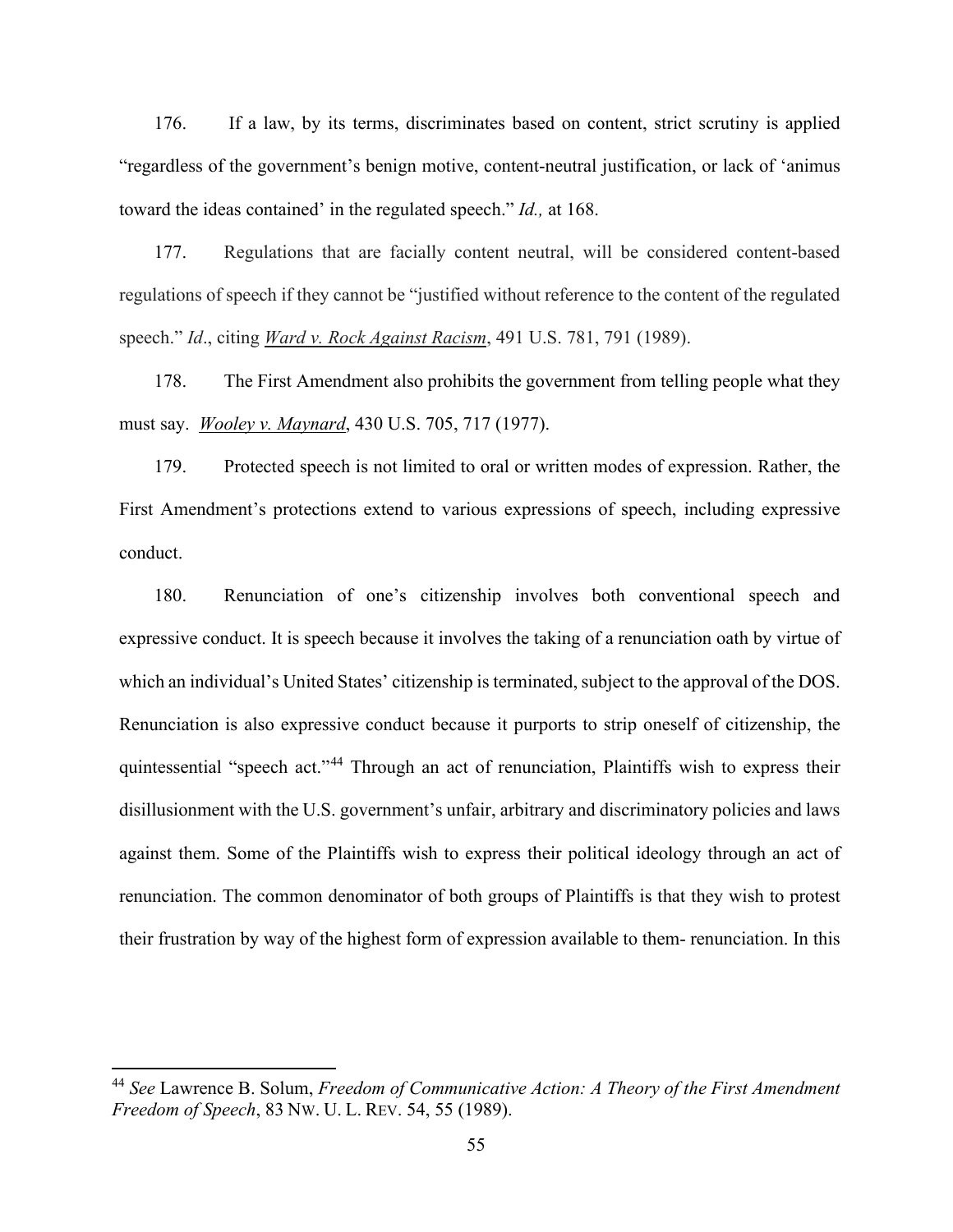regard, renunciation is no less than other forms of expressive conduct that have been recognized as "speech" for purposes of First Amendment jurisprudence.

181. Accordingly, renunciation is "speech", enjoying the protections of the First Amendment.

182. Moreover, the Renunciation Fee is a *content*-based restriction. The Renunciation Fee applies when and only when an individual wishes to have his oath of renunciation effective. In other words, Defendants impose the Renunciation Fee when an individual wishes to sever his or her ties with the United States. That is content-based regulation, pure and simple, or, at the very least, a regulation that cannot be justified without reference to the content of the speech.

183. Moreover, by deterring and preventing Plaintiffs and those similarly situated to disassociate with the United States, Defendants are essentially forcing Plaintiffs to associate themselves with and embrace a political ideology they find repugnant.

184. The Renunciation Fee does not regulate the time, place or manner of the act of expatriation. It merely places a price tag as a precondition on a highly expressive action. This is yet another reason why the Renunciation Fee is content-based.

185. The highly expressive nature, historical pedigree, and uniqueness of voluntary renunciation also warrants the conclusion that any direct burden on it should be classified as content-based.

186. Because the Renunciation Fee burdens speech and because the burden is contentbased, the Renunciation Fee is subject to strict scrutiny and must be stricken as an unconstitutional burden on freedom of expression if it is not necessary to further a compelling government interest. As alleged above in Count I, the restrictions are not are necessary to achieve a compelling government interest and therefore must be stricken.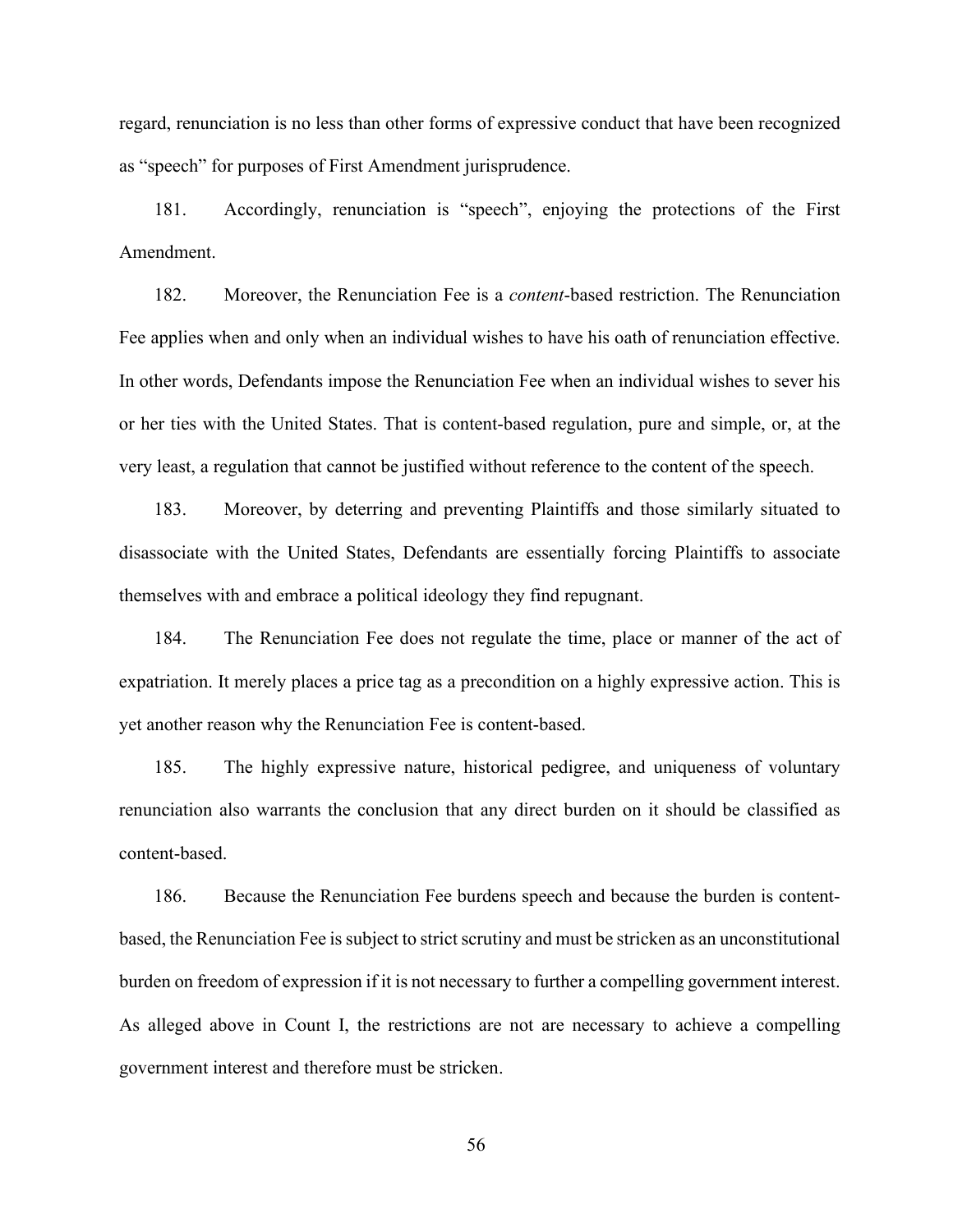187. As asserted above in Count I, even if the restrictions imposed by the Renunciation Fee were subject to a lesser form of scrutiny, they would still fail to pass muster under the First Amendment.

188. Accordingly, the Renunciation Fee should be declared unconstitutional under the First Amendment of the Constitution, and Defendants should be enjoined from enforcing it.

#### **COUNT III**

# **THE RENUNCIATION FEE IS UNCONSTITUTIONAL UNDER THE EXCESSIVE FINES CLAUSE**

189. Plaintiffs incorporate by reference all the allegations above.

190. The Eighth Amendment provides: "Excessive bail shall not be required, *nor excessive fines imposed*, nor cruel and unusual punishments inflicted." U.S. Const. amend. VIII.

191. The Excessive Fines Clause is not limited only to fines that are criminal in nature but extends to civil fines as well. *Austin v. United States*, 509 U.S. 602, 610 (1993). A fine is subject to the Excessive Fines Clause if one of the purposes of the fine is punishment. Fines calibrated for retributive or deterrent purposes are considered to be for the purpose of punishment. *Austin*, 509 U.S. at 610.

192. In *Austin*, the Supreme Court held that because the "purpose of the Eighth Amendment [...] was to limit the government's power to punish," the Excessive Fine Clause may apply to civil forfeiture if that sanction "can only be explained as serving *in part* to punish." *Id*., at 609–10 (emphasis added); *See also United States v. Halper*, 490 U.S. 435, 447 (1989) ("[A] civil sanction that cannot fairly be said *solely* to serve a remedial purpose, but rather can only be explained as *also* serving either retributive or deterrent purposes, is punishment, as we have come to understand the term.") (emphasis added).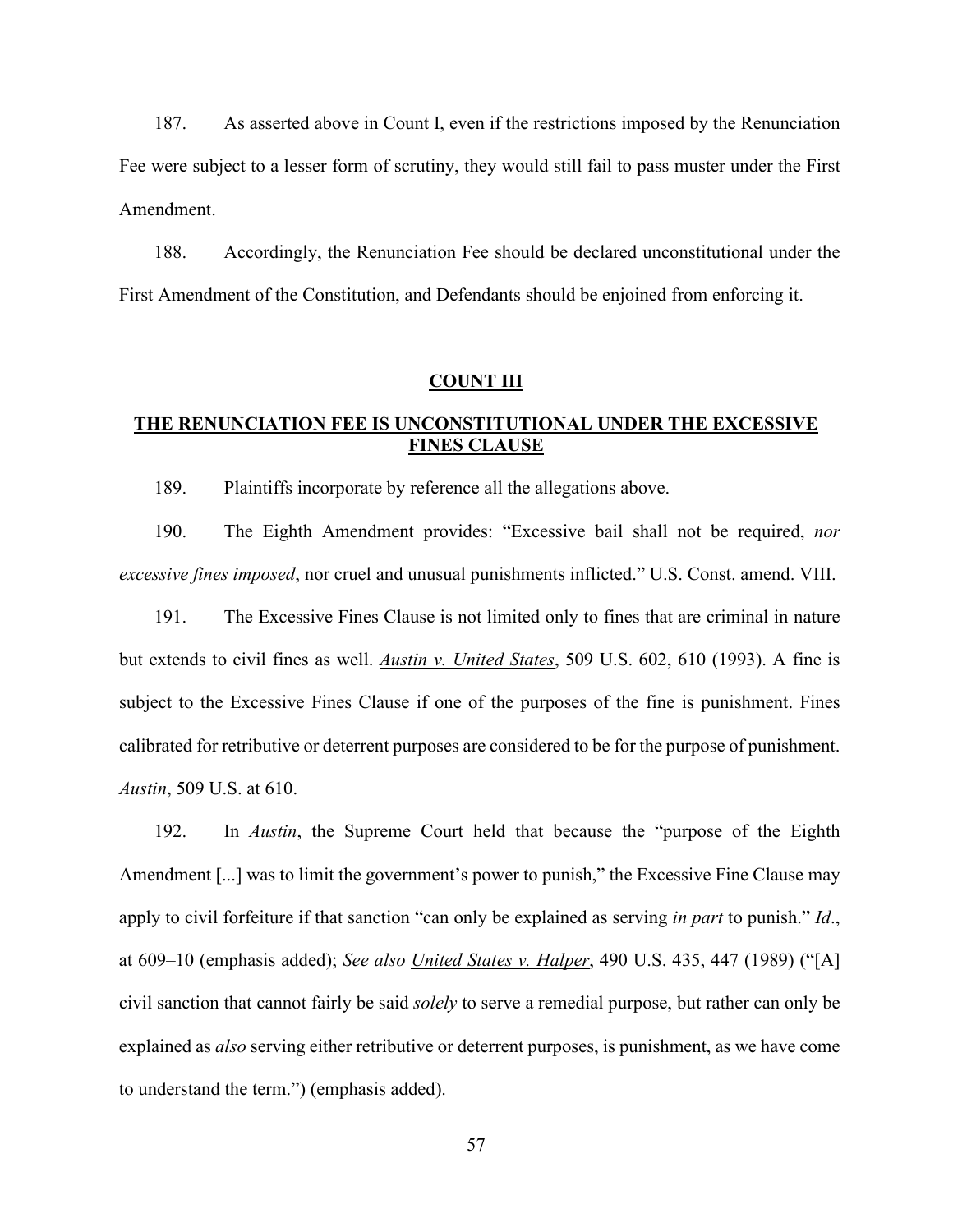193. The Renunciation Fee is a punishment for the purposes of the Excessive Fines Clause. As alleged above, the purpose of the Renunciation Fee is to deter and disincentivize U.S. citizens from exercising their fundamental right to expatriate. As discussed below in the APA claim, the government's contention that the Renunciation Fee was created and increased to cover the costs associated with services rendered is false and baseless. Rather, the real purpose behind the increase in the Renunciation Fee was to punish U.S. citizens who merely wish to escape the burdens placed upon them by FATCA or share a different political ideology. The enactment of FATCA and the Renunciation Fee within the same time frame in 2010 is no coincidence. The government knew FATCA would cause mass expatriation and, in its attempt to keep its overseas citizenry within its tax reach, the government was determined to deter individuals from expatriating. The deterrent nature of the Renunciation Fee brings it into the ambit of the Eighth Amendment.

194. Because the Renunciation Fee is a "fine," it is subject to the protections of the Eighth Amendment. Accordingly, the Renunciation Fee cannot be "excessive."

195. The Supreme Court has identified three general criteria to guide the determination of whether a fine is grossly disproportionate and, hence, excessive: (1) the degree of the defendant's reprehensibility or culpability; (2) the relationship between the penalty and the harm to the victim caused by the defendant's actions; and (3) the sanctions imposed in other cases for comparable misconduct. *Cooper Indus., Inc. v. Leatherman Tool Grp., Inc.*, 532 U.S. 424, 434– 35 (2001).

196. Applying these criteria, the Renunciation Fee is "excessive" for the following reasons. First, a U.S. citizen's exercise of his/her right to expatriate does not constitute reprehensible nor culpable conduct. Second, there is no relationship whatsoever between the fine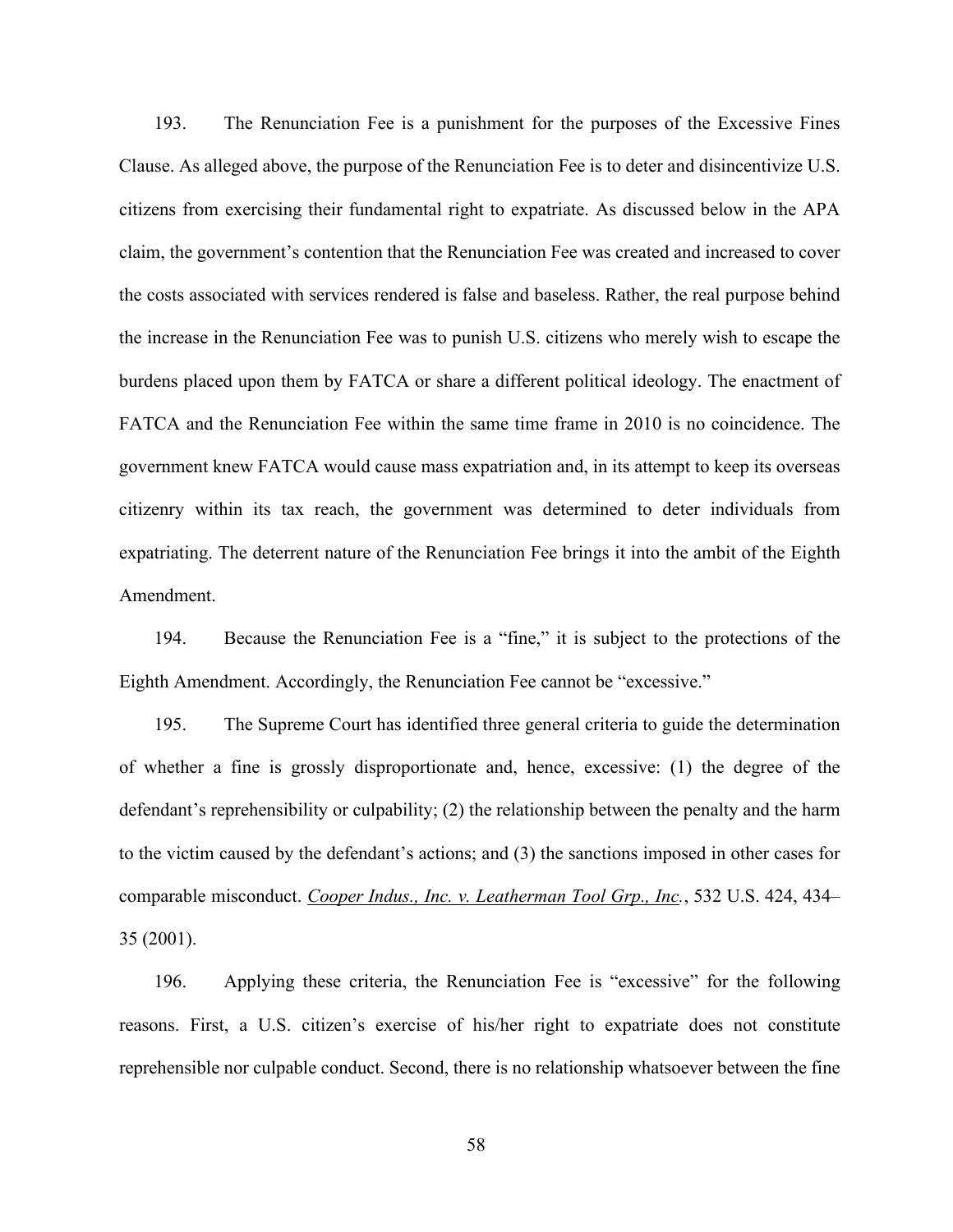and any harm because the renunciant's act of expatriation harms no one. Lastly, the DOS imposes fees for other consular/visa services that are significantly lower than the Renunciation Fee, even when those services obviously require more effort (*see* below, ¶203 and fn. 46).

197. Accordingly, the Renunciation Fee should be declared unconstitutional under the Excessive Fines Clause, and Defendants should be enjoined from enforcing it.

### **COUNT IV**

## **VIOLATION OF ADMINISTRATIVE PROCEDURE ACT, 5 U.S.C. §706**

198. Plaintiffs incorporate by reference all the allegations above.

199. The APA states that a court must "hold unlawful and set aside" agency action that is "arbitrary, capricious, [or] an abuse of discretion, or otherwise not in accordance with law." 5 U.S.C. § 706(2)(A).

200. Under the APA, a court must "hold unlawful and set aside" agency action that is "not in accordance with law" 5 U.S.C. §706(2)(A) or "contrary to a constitutional right," 5 U.S.C. §706(2)(B), or "in excess of statutory jurisdiction, authority, or limitations." 5 U.S.C. §706(2)(C).

201. The APA also states that a court must "hold unlawful and set aside" agency action that is "unsupported by substantial evidence." 5 U.S.C. § 706(2)(E).

202. Courts will invalidate agency determinations that fail to examine the relevant data and articulate a satisfactory explanation for its action including a rational connection between the facts found and the choice made.

203. For a number of independent reasons, the 2015 Final Rule is unlawful under the APA because it is arbitrary and capricious, and unsupported by substantial evidence:<sup>[45](#page-58-0)</sup>

<span id="page-58-0"></span> $45$  The following list is not meant to be exhaustive and Plaintiffs reserve their right to further demonstrate how the 2015 Final Rule is arbitrary, capricious and not supported by substantial evidence.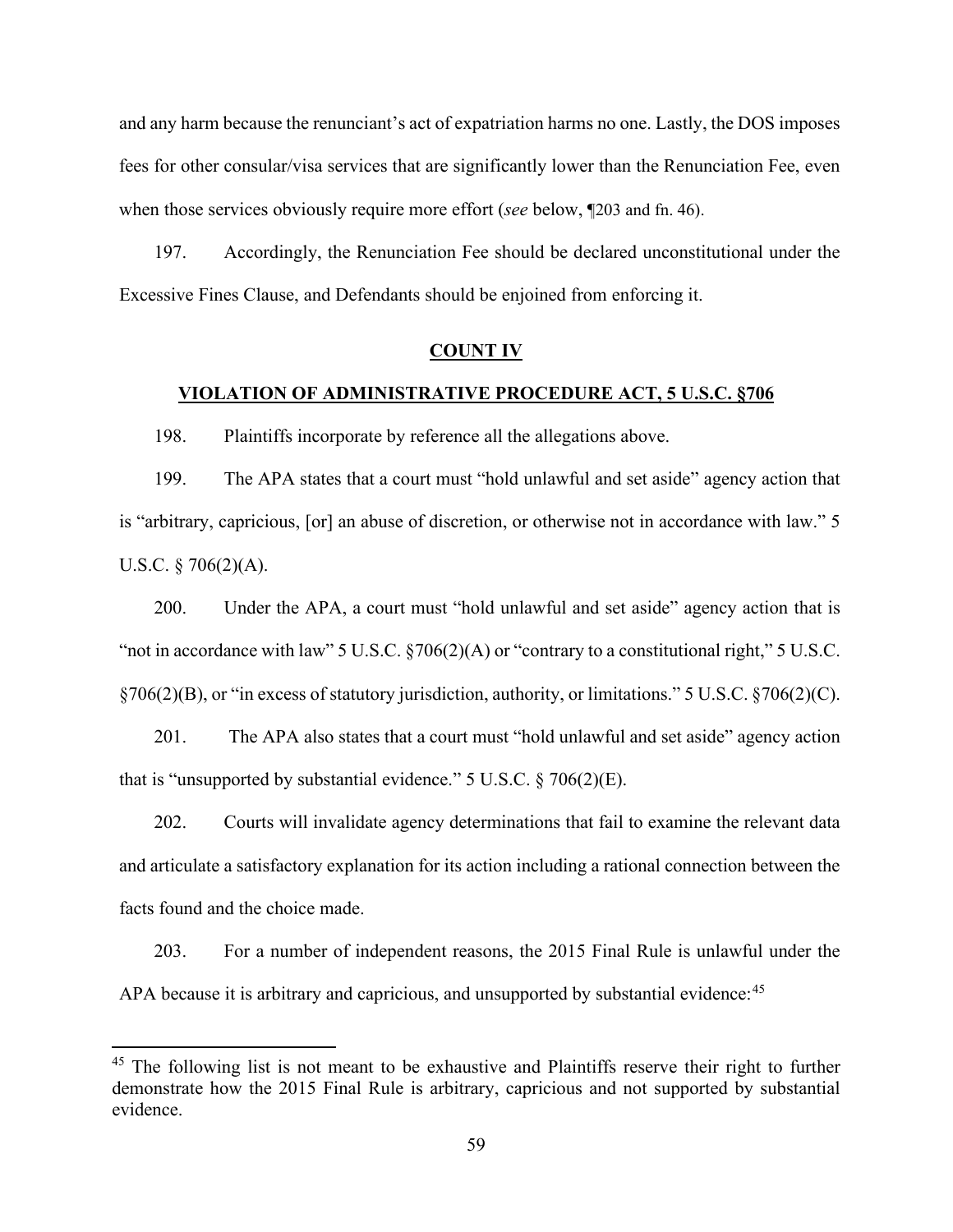- (A)The services under 8 U.S.C. §1481(a)(5) are straightforward and simple, requiring the DOS to do one thing, and one thing only: Verify that the renunciant is taking the oath voluntarily. There is nothing complex about such a process, certainly nothing that justifies the imposition of the highest fee known in the immigration context. Passport and visa applications, for example, – which are far more complex, requiring far more paperwork and consular discretion – do not cost nearly as much.<sup>46</sup>
- (B) The DOS also fails to differentiate and consider the different types of services under its own activity-based costing (ABC) model. For example, the DOS has asserted that a determination under 8 U.S.C. §1481(a)(5) can be "especially demanding in the case of

Tellingly, the DOS issued 63,178 E-1/E-2 visas in 2019; 60,438 in 2018; 62,974 in 2017; 64,329 in 2016; and 59,221 in 2015. *See* [https://travel.state.gov/content/travel/en/legal/visa](https://travel.state.gov/content/travel/en/legal/visa-law0/visa-statistics/annual-reports/report-of-the-visa-office-2019.html)[law0/visa-statistics/annual-reports/report-of-the-visa-office-2019.html.](https://travel.state.gov/content/travel/en/legal/visa-law0/visa-statistics/annual-reports/report-of-the-visa-office-2019.html)

 $46$  By way of example only, consider E-1/E-2 Treaty Trader/Investor visa applications. Such applications require the payment of a \$205 fee. Even a cursory glance at the rules, regulations and instructions regarding this type of visa demonstrates that E-1 visa applications are far more complicated and time consuming than a voluntary renunciation of citizenship. *See*, in general, [https://www.uscis.gov/working-in-the-united-states/temporary-workers/e-1-treaty-traders.](https://www.uscis.gov/working-in-the-united-states/temporary-workers/e-1-treaty-traders)

These numbers relate only to the number of visas that were issued, not the number of applications that were filed. These statistics lead to the inevitable conclusion that the Renunciation Fee's purpose cannot merely be to cover the costs of services. If that was the sole purpose behind the policy of the DOS, how is it possible that for much more complex visa services which involve the processing of tens of thousands of applications, the fee is nominal, whereas for the simple processing of a renunciation case, which are relatively rare (in 2019, the DOS issue 2,017 CLNs; in the same year the DOS issued 63,178 E-visas), the fee is more than one-hundred times the amount of the E-visa fee.

Notably, the estimated processing time of an E visa is six months. However, applicants may apply for "premium processing" to expedite the E visa processing time from six months to 15 calendar days for a fee of \$1,225, which is still approximately half of the current Renunciation Fee.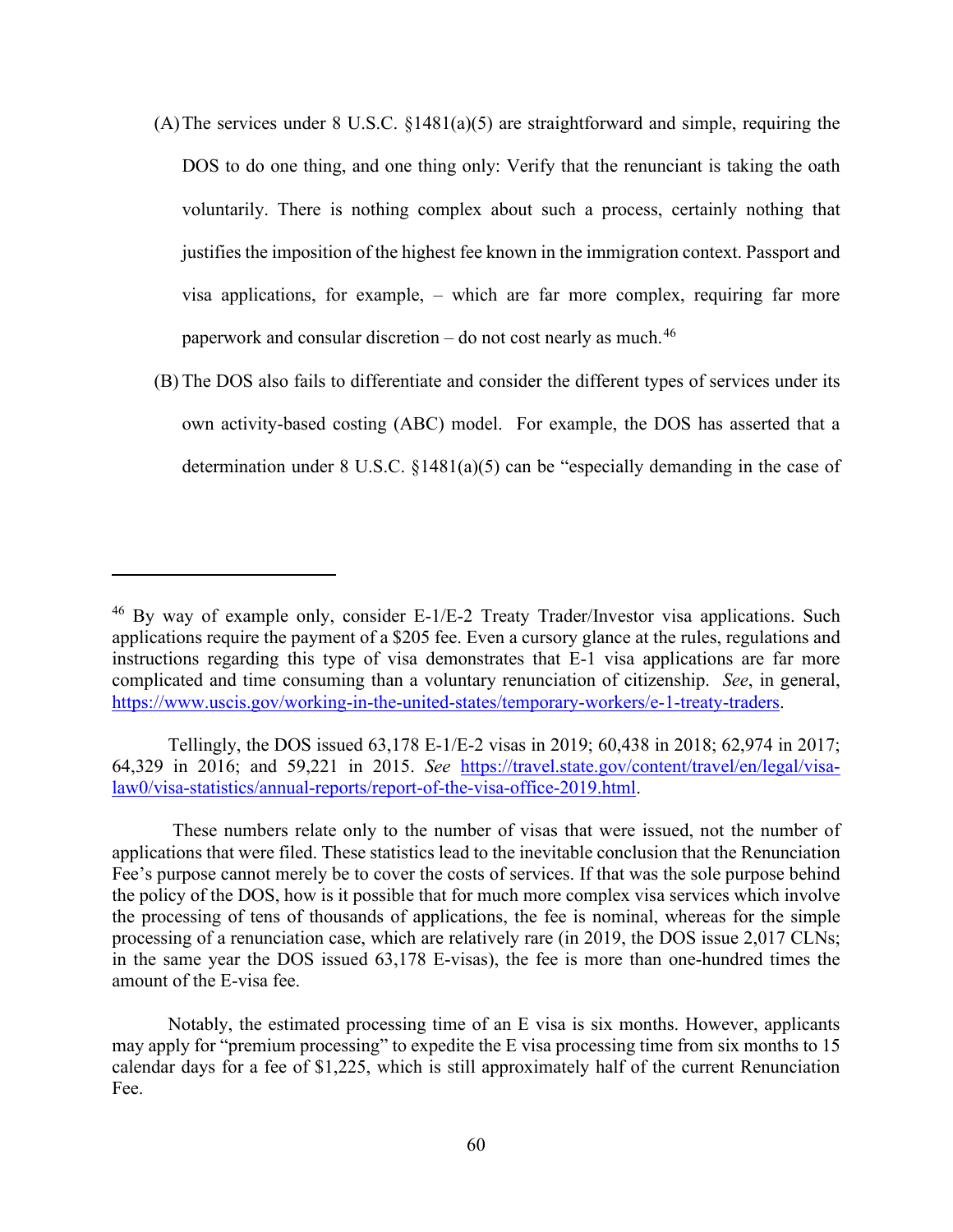minors or individuals with a developmental disability or mental illness."<sup>47</sup> However, there is no indication that the ABC model accounted for time spent on 8 U.S.C.  $§1481(a)(5)$  applications from minors and 8 U.S.C.  $§1481(a)(5)$  applications from adults. Had the ABC model considered these differences it would have found that there is nothing complex or difficult in discerning an *adult's* desire and intent to renounce.

(C) The DOS also fails to distinguish between services for renunciation cases and services for non-renunciation relinquishment cases. Non-renunciation cases are inherently more complex and difficult to adjudicate because they require not only to discern *intent* and *voluntariness*, but also to identify the exact Confirmatory Act that serves as the predicate of the expatriating act. The inherent complexity in non-renunciation relinquishment cases is manifest also in the additional Form DS-4079 that is required to be completed and signed by both the applicant and consular officer.

Moreover, even a cursory review of 7 FAM 1220, the section that deals with nonrenunciation relinquishment cases, demonstrates that the work required by the DOS in these types of cases is of a completely different nature. These types of cases may require significant resources and time. That is not the case with renunciation.

In addition, as we have noted, in renunciation cases, the DOS generally does not need to ascertain the intent of the renunciant because the oath is sufficient to demonstrate intent. This contrasts with non-renunciation relinquishment cases where there is an administrative presumption of intent to retain citizenship. (*see* above, ¶93).

<span id="page-60-0"></span><sup>&</sup>lt;sup>47</sup> It is unclear how many renunciation cases involve minors and individuals with developmental disabilities.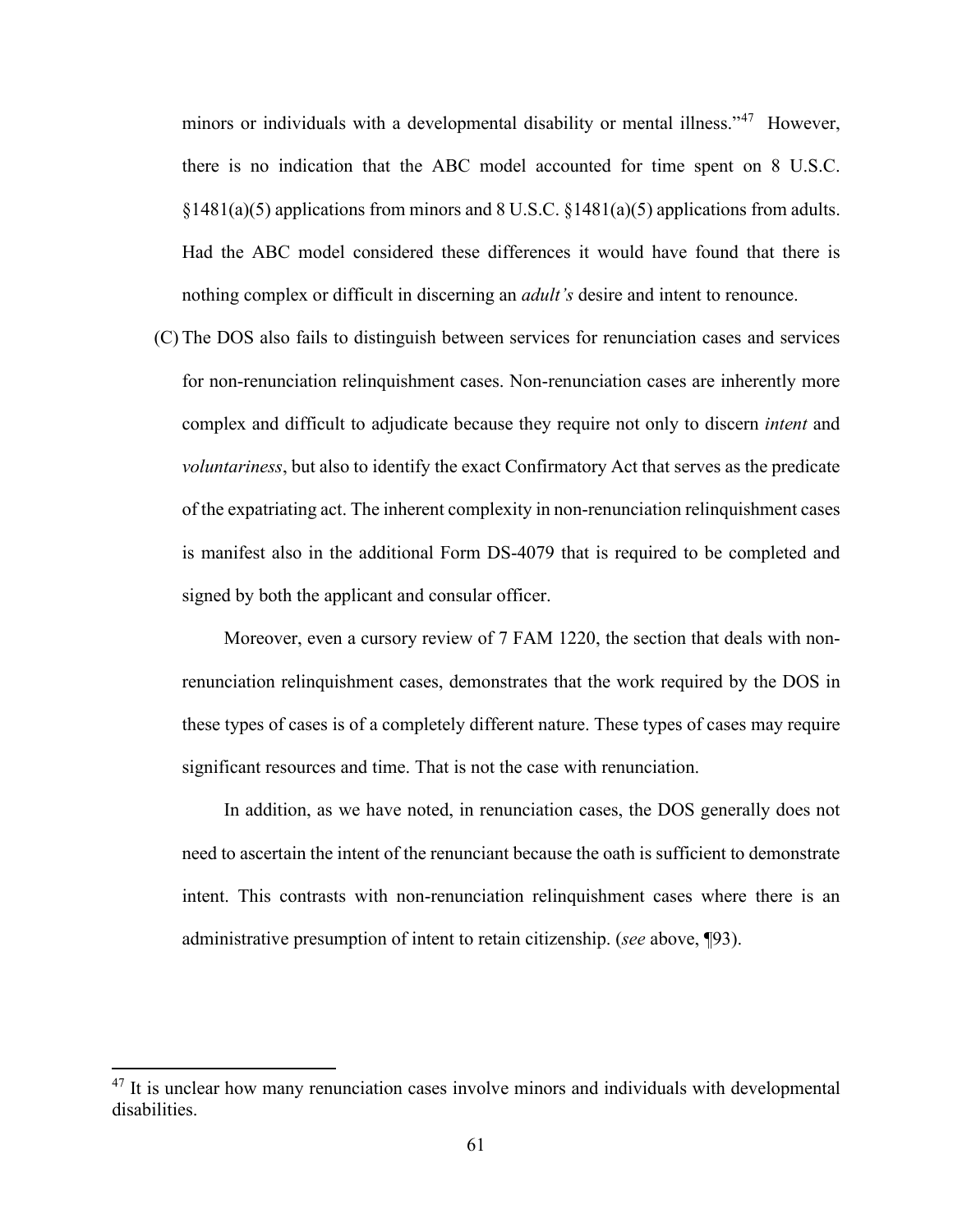Yet, despite these obvious differences, the DOS has increased the fee for both renunciation and non-renunciation cases.

(D)Finally, the DOS also failed to take into account that the Supreme Court cases it relied upon are irrelevant in the context of *renunciation*. The DOS supported the 2015 Final Rule with the Supreme Court rulings in *Afroyim v. Rusk* and *Vance v. Terrazas*. This assertion makes no sense. *Afroyim v. Rusk* and *Vance v. Terrazas* concerned *nonrenunciation relinquishment cases*. In those cases, the United States government initiated the relinquishment proceeding and attempted to strip the citizenship of U.S. citizens against their will (*i.e.denationalization*). Under those circumstances, the Supreme Court set down the rules that the DOS cannot strip someone of their citizenship absent an affirmative and independent finding of intent and voluntariness to relinquish.

In *renunciation* cases, however, the intent and voluntariness are apparent on the face of it: the individual is asking the DOS to strip him from his/her citizenship. While the DOS may need to confirm the voluntariness of the renunciant, the amount of work and resources to make such a determination is, at most, nominal. *Afroyim v. Rusk* and *Vance v. Terrazas* cannot serve as a justification for imposing or increasing the Renunciation Fee. If anything, *Afroyim v. Rusk* and *Vance v. Terrazas* support the contention that when an individual renounces under his own free will, no fee at all should be imposed.

204. The 2015 Final Rule is also unlawful under the APA because it is contrary to a constitutional right, as discussed above.

205. The 2015 Final Rule is also unlawful under the APA because it is not in accordance with law, *i.e.* 31 U.S.C. §9701. The DOS also failed to properly consider and apply 31 U.S.C.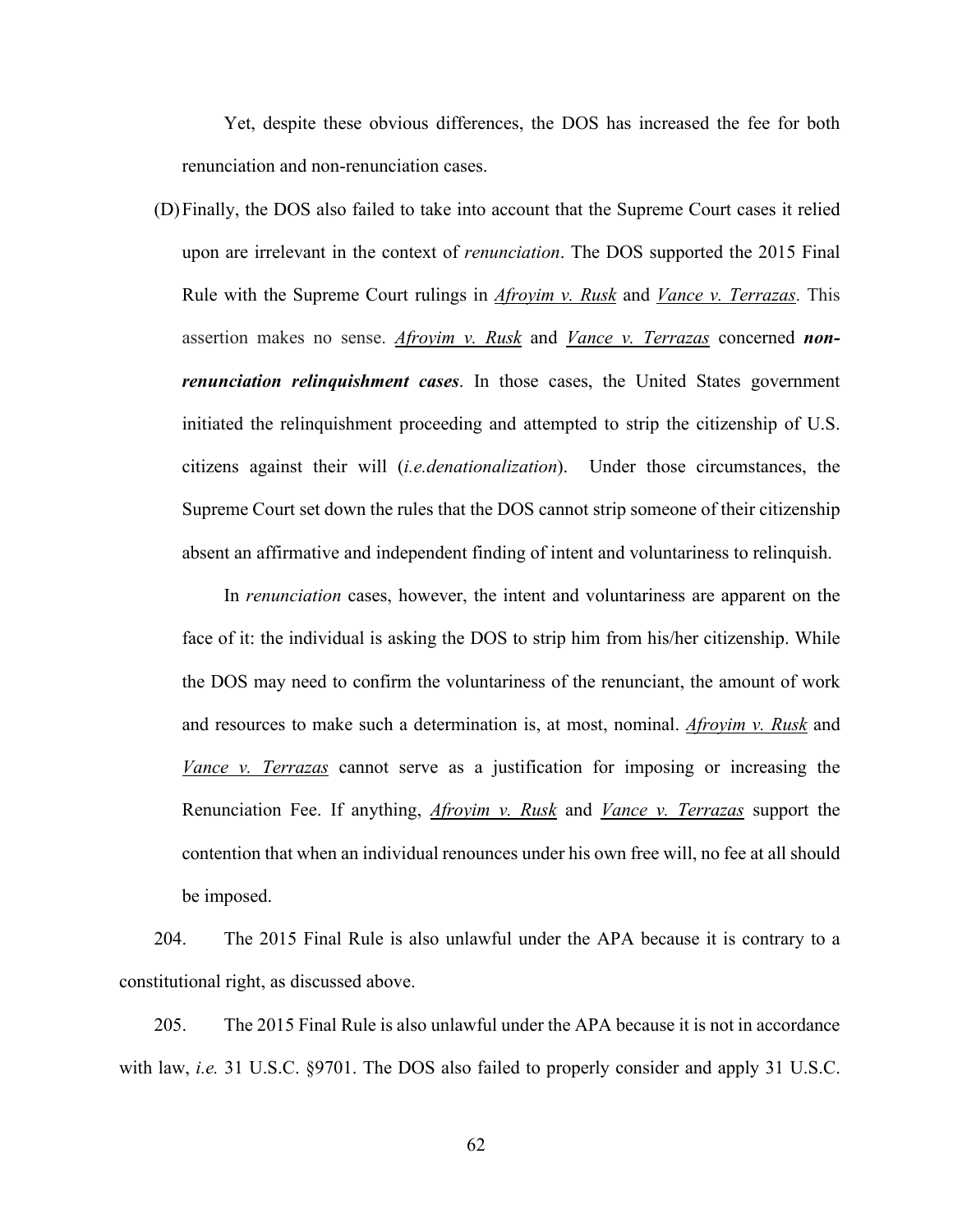§9701 because (1) the Renunciation Fee does not truly reflect the costs to the Government, as asserted above; (2) the DOS utterly ignored the value of the service to the recipient and the public policy or interest served. In this regard, we are unaware of any source that demonstrates that the DOS considered the gravity of the right at issue when it established the Renunciation Fee and subsequently increased it.

206. Finally, because the Renunciation Fee does not comport with 31 U.S.C. §9701 and is clearly not intended to cover the costs of the services rendered, the imposition and increase in the fee exceed the Congressional authorization set out in 31 U.S.C. §9701 and amount to an improper tax. Therefore, Defendants' actions also fail to comport with 5 U.S.C. §706(2)(C) because they are in excess of statutory jurisdiction.

207. Accordingly, the 2015 Final Rile should be declared unlawful under the APA, and Defendants should be enjoined from enforcing it.

#### **COUNT V**

### **VIOLATION OF CUSTOMARY INTERNATIONAL LAW**

208. Plaintiffs incorporate by reference all the allegations above.

209. Voluntary expatriation is recognized as a right under customary international law. Note, *The Right of Nonrepatriation of Prisoners of War*, 83 YALE L. J. 358, 373 ("Beyond national law, however, the individual has the right under international law to expatriate himself. For over a hundred years the United States has viewed expatriation as an international right of all people which cannot be abridged by any acts of the American government. It has likewise declared that all states are bound by this right and has refused to recognize any contention that a native state can make the option conditional.").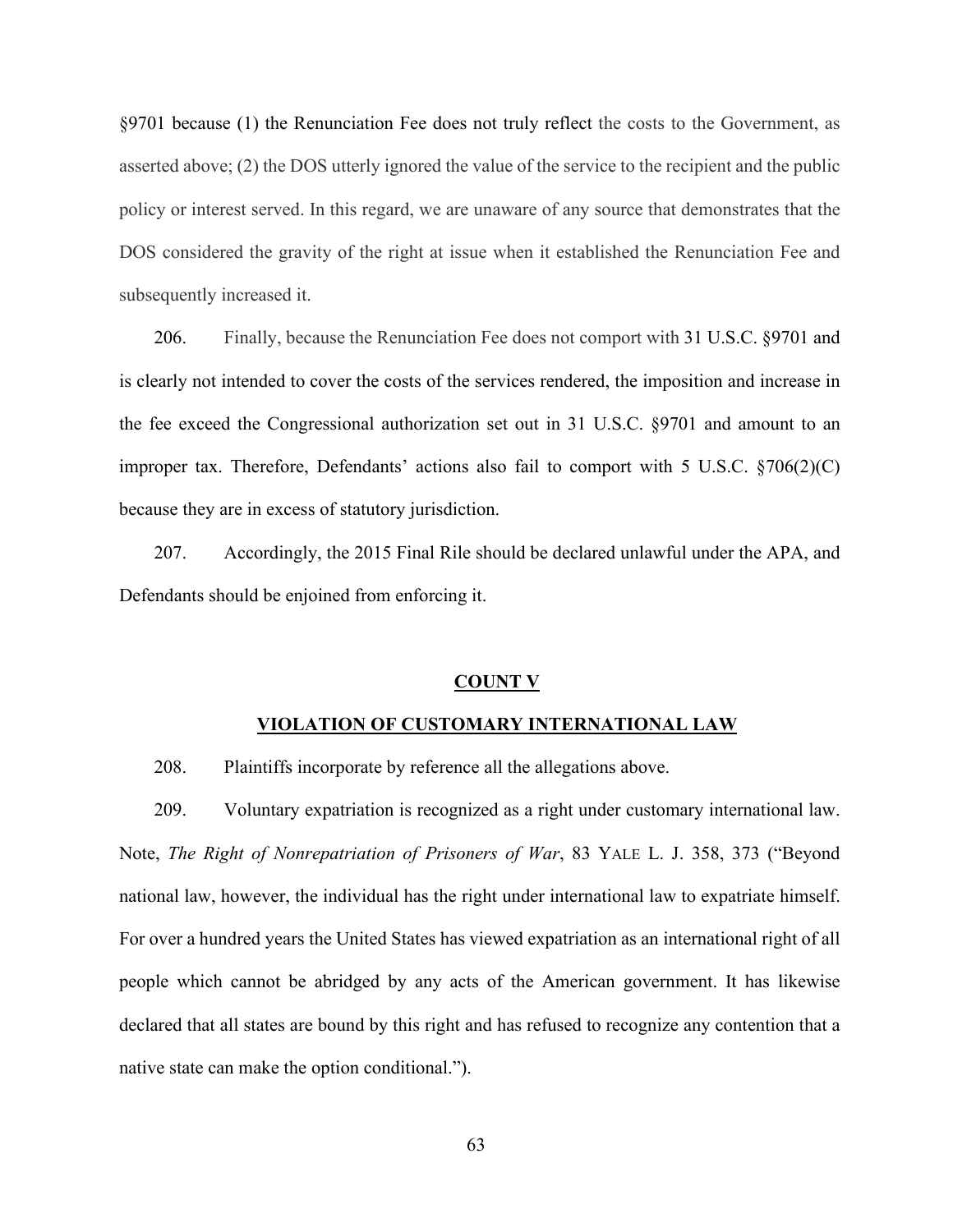210. The international community explicitly recognized the right of expatriation as an international norm in the Universal Declaration of Human Rights of 1948, which included in Article 15 that "no one shall be [...] denied the right to change his nationality." Universal Declaration of Human Rights, art. 15, G.A. Res. 2I7A, 3 U.N. GAOR Supp. 535, 538, U.N. Doc. A/777 (1948). *See* also SLAYMAKER, at 191-192 ("Expatriation is a right tantamount, at least, and indeed has been said to be antecedent and superior, to the right of society; the law of nations recognizes it, and the modern nations of the world have sanctioned it, either by their codes or by their course of action, to varying, extents.").<sup>[48](#page-63-0)</sup>

211. The government's authority to regulate expatriation rests, at least in part, on international law. Indeed, the genesis of expatriation law developed from this Country's dealings and relations with foreign nations. *See* SLAYMAKER, at 191 ("It is evident, therefore, from the very nature of the acts involved in the exercise of the right, that friendly relations between the nations are promoted by the recognition of common rules of international law, or by treaty relations between the respective nations concerning the rights and the status of those of either nation who would exercise this privilege").

212. The rules governing expatriation should conform with international law and norms wherever possible.

213. Customary international law is legally enforceable as part of the law of the United States, either directly or through federal common law, unless superseded by a clear statement from Congress. Such statement must be unequivocal and mere silence is insufficient to meet this standard.

<span id="page-63-0"></span><sup>48</sup> *See also* SLAYMAKER, at 193, discussing the origins of the right to expatriate and demonstrating its universal acceptance among the nations.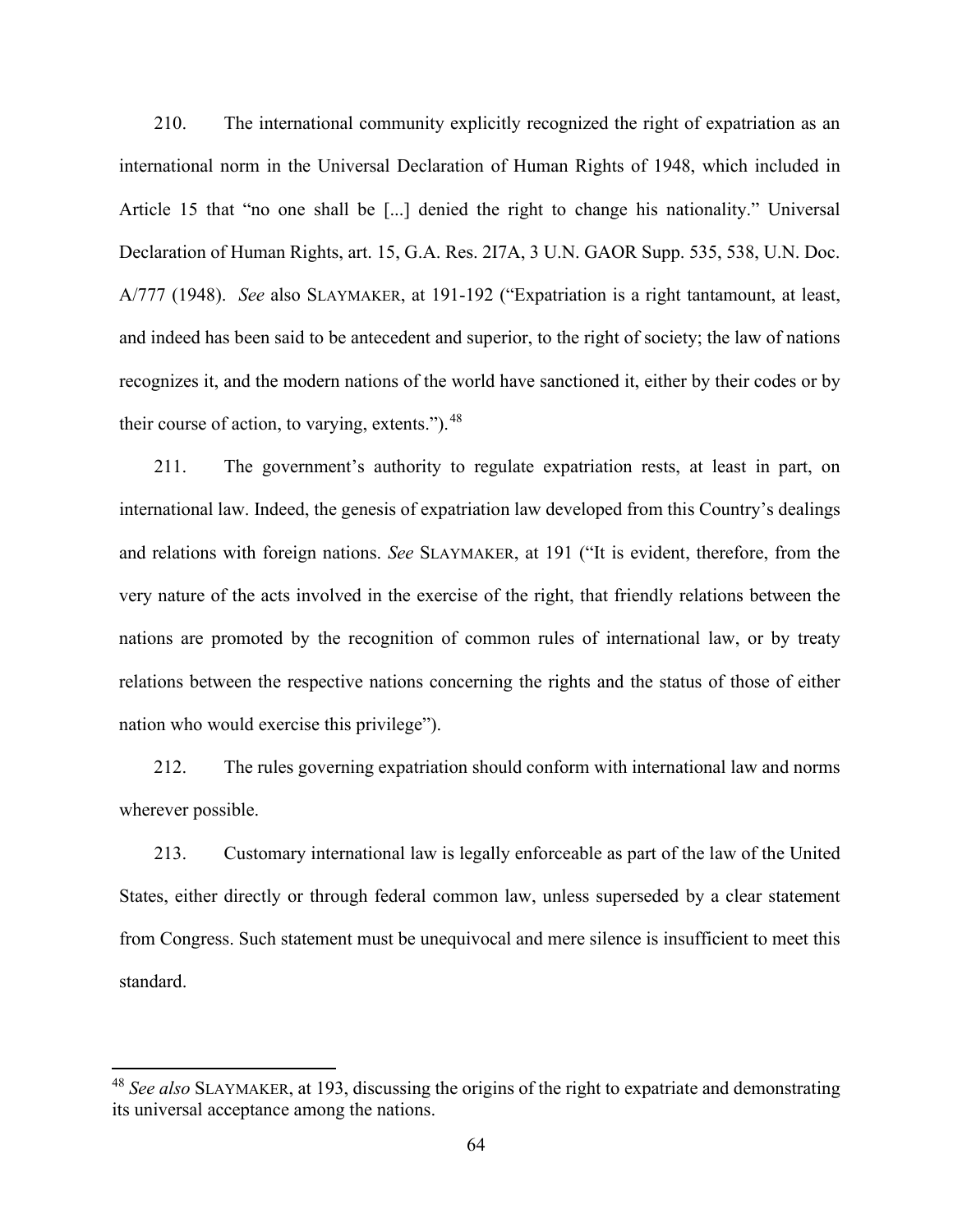214. Congress has made no statement that can serve to override the customary international right to expatriate.

215. The limitations and regulations governing the right to voluntarily expatriate should be interpreted and applied so as to conform to the international norm.

216. Accordingly, the Renunciation Fee must be compatible with international law.

217. As discussed above, the Renunciation Fee preconditions Plaintiffs' right to expatriate on the payment of an exorbitant fee and, therefore, fails to comport with customary international law.

218. Accordingly, the Renunciation Fee should be declared illegal under customary international law and Defendants should be enjoined from enforcing it.

# **PRAYER FOR RELIEF**

WHEREFORE, Plaintiffs pray that this Court enter judgment in favor of Plaintiffs against Defendant, as follows:

- (a) Issue a declaratory judgment that the Renunciation Fee violates Plaintiffs' rights under the Fifth Amendment's Due Process Clause because it is not necessary to further a compelling government interest;
- (b) Issue a declaratory judgment that the Renunciation Fee violates Plaintiffs' rights under the First Amendment's right to freedom of expression because it is not necessary to further a compelling government interest;
- (c) Issue a declaratory judgment that the Renunciation Fee violates Plaintiffs' rights under the Excessive Fines Clause of the Eighth Amendment because it is an excessive punishment imposed on Plaintiffs who wish to exercise their right to expatriate;